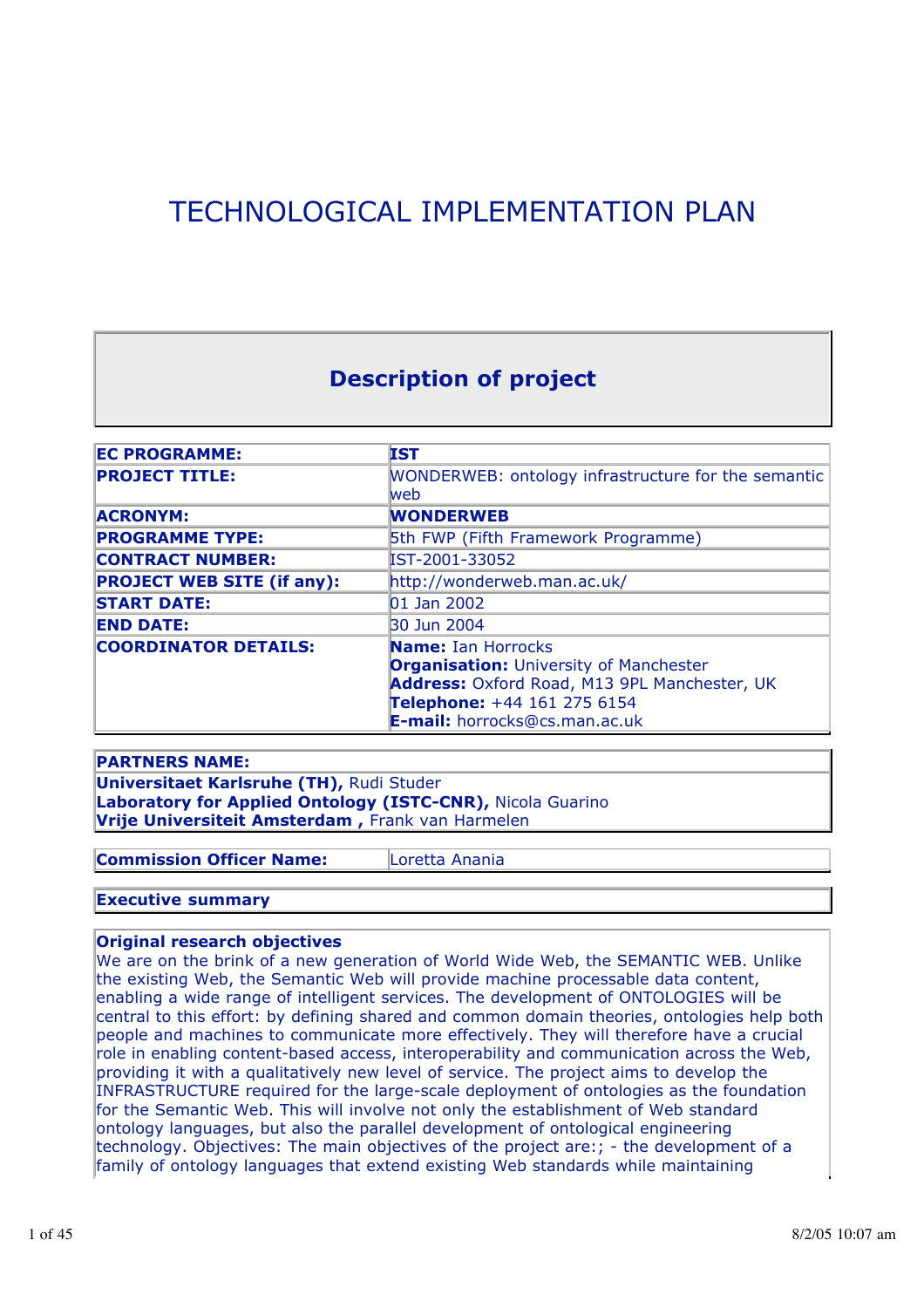maximum backwards compatibility; - the development of the comprehensive technical infrastructure and tool support that will be required for the development and deployment of ontologies; - the development of a set of foundational ontologies covering a wide range of application domains, each providing a carefully crafted taxonomic backbone with a sound high level structure that can be used as the basis for the development of more detailed domain ontologies; - the development of a framework of techniques and methodologies that will provide an engineering approach to the building and use of ontologies, dealing in particular with integration, migration, reconciliation and sharing. Work description: The project objectives will be realised in the following work packages: 1. Language Architecture: A layered architecture of ontology languages will be developed based on existing Web standards. Consortium members active in this area will maintain contacts with non-European initiatives and contribute to the W3C, with a view to agreeing new Web standards; 2. Tools and Services: A technical infrastructure will be developed, with a component-based, extensible plug-in architecture providing persistent storage, reasoning services, versioning and APIs for ontology engineering and applications. To this will be added a suite of client tools supporting tasks such as ontology design and maintenance, extraction from legacy resources and integration; 3. Foundational Ontologies: The toolkit will be supplemented with a set of foundational ontologies, covering a wide range of application domains that can be used as a basis both for constructing more detailed domain ontologies and for integrating existing ontologies; 4. Ontology Engineering: A framework of techniques and methodologies will be developed that provide an engineering approach to the building and use of ontologies, addressing such issues as modularisation, versioning, adaptation and reuse. Particular emphasis will be given to solving the problems associated with the integration, migration, reconciliation and sharing of ontologies; 5. Requirements Analysis and Assessment: Close links will be maintained with companies involved in the development of commercial Semantic Web applications, both in order to inform the design and development process and to assess results.

### **Expected deliverables**

**Project's actual outcome**

**Broad dissemination and use intentions for the expected outputs**

**Overview of all your main project results**

| No. | Self-descriptive title of the result  | <b>Category</b><br>$A, B$ or $C^*$ | Partner(s) owning the<br>result(s) (referring in<br>particular to specific<br>patents, copyrights, etc.) &<br>involved in their further use |
|-----|---------------------------------------|------------------------------------|---------------------------------------------------------------------------------------------------------------------------------------------|
| 1   | Language Standardisation              | A                                  | University of Manchester                                                                                                                    |
| 2   | OWL API                               | A                                  | University of Manchester                                                                                                                    |
| 3   | <b>KAON Server</b>                    | A                                  | Universitaet Karlsruhe (TH)                                                                                                                 |
| 4   | OntoLift                              | A                                  | Universitaet Karlsruhe (TH)                                                                                                                 |
| 5.  | $FACT++$                              | A                                  | University of Manchester                                                                                                                    |
| 6   | <b>Ontology Methodologies</b>         | A                                  | Laboratory for Applied Ontology<br>(ISTC-CNR)                                                                                               |
| 7   | <b>IDOLCE</b>                         | A                                  | Laboratory for Applied Ontology<br>(ISTC-CNR)                                                                                               |
| 8   | <b>DOLCE Modules</b>                  | A                                  | Laboratory for Applied Ontology<br>(ISTC-CNR)                                                                                               |
| 9   | <b>Ontology Change Management</b>     | A                                  | Vrije Universiteit Amsterdam                                                                                                                |
| 10  | Modularization of Ontologies          | A                                  | Vrije Universiteit Amsterdam                                                                                                                |
| 11  | Metadata Acquisition for web services | A                                  | Vrije Universiteit Amsterdam                                                                                                                |

 \*A: results usable outside the consortium / B: results usable within the consortium / C: non usable results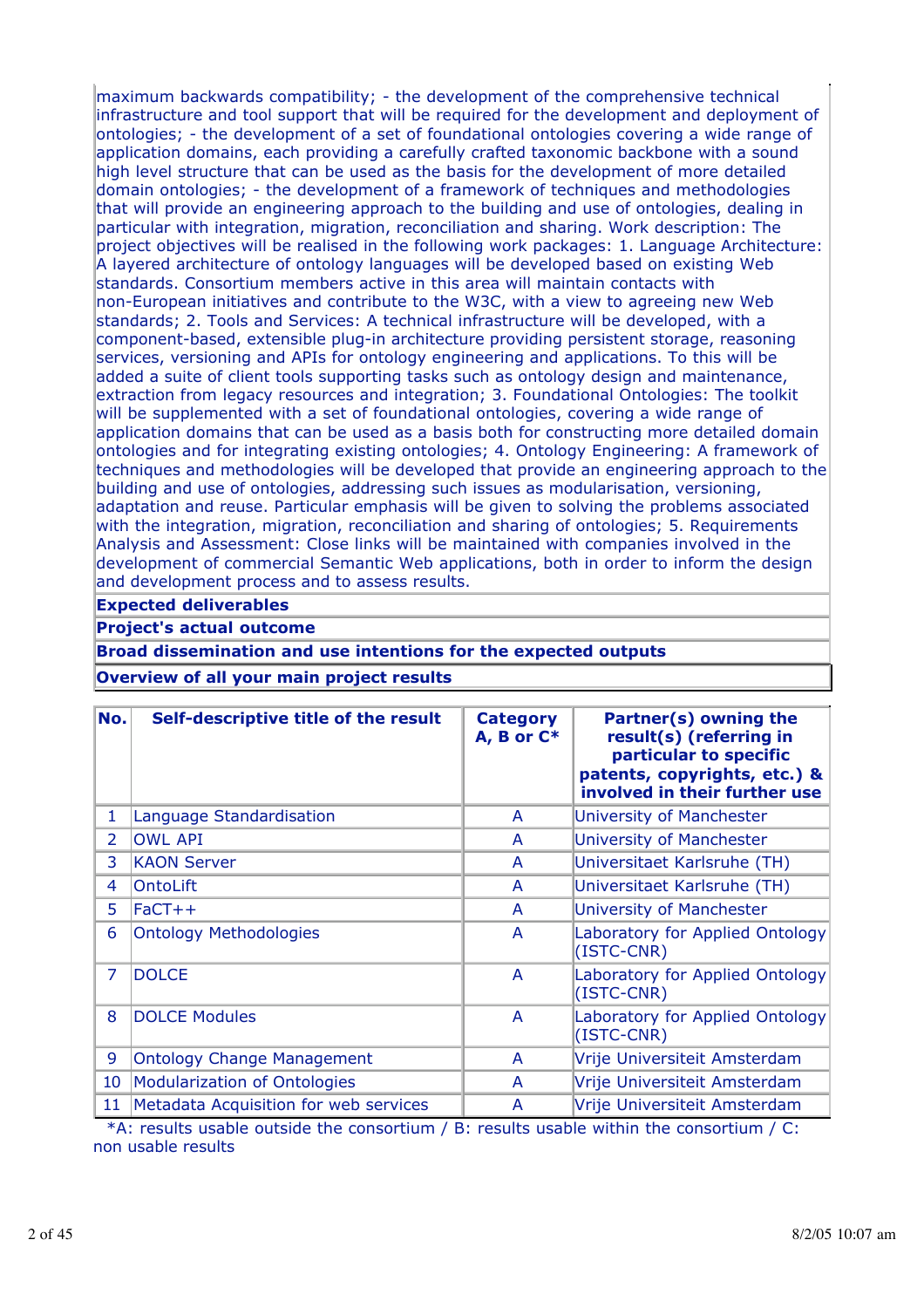### **Quantified Data on the dissemination and use of the project results**

| Items about the dissemination and use of the project<br>results<br>(consolidated numbers) | <b>Currently</b><br>achieved<br>quantity | <b>Estimated</b><br>future*<br>quantity |
|-------------------------------------------------------------------------------------------|------------------------------------------|-----------------------------------------|
| <b>Product innovations</b>                                                                |                                          |                                         |
| <b>Process innovations</b>                                                                |                                          |                                         |
| New services (commercial)                                                                 |                                          |                                         |
| New services (public)                                                                     |                                          |                                         |
| New methods                                                                               |                                          |                                         |
| Scientific breakthrought                                                                  |                                          |                                         |
| Technical standards to which this project has contributed                                 |                                          |                                         |
| EU regulations/directives to which this project has contributed                           |                                          |                                         |
| International regulations to which this project has contributed                           |                                          |                                         |
| PhDs generated by the project                                                             | 2                                        |                                         |
| Grantees/trainees including transnational exchange of personnel                           |                                          |                                         |

*\* "Future" means expectations within the next 3 years following the end of the project*

**Comment on European Interest**

# Community added value and contribution to EU policies

**European dimension of the problem**

**Contribution to developing S&T co-operation at international level. European added value**

**Contribution to policy design or implementation**

# Contribution to Community social objectives

**Improving the quality of life in the Community: Provision of appropriate incentives for monitoring and creating jobs in the Community (including use and development of skills): Supporting sustainable development, preserving and/or enhancing the environment (including use/conservation of resources):**

# **Expected project impact (to be filled in by the project coordinator)**

|                                                                             | <b>SCALE OF</b>                                                               | ${\bf II}$<br>other                    |                                                                |  |
|-----------------------------------------------------------------------------|-------------------------------------------------------------------------------|----------------------------------------|----------------------------------------------------------------|--|
| <b>EU Policy Goals</b>                                                      | <b>EXPECTED IMPACT</b><br><b>OVER THE NEXT 10</b><br><b>YEARS</b><br>$-10123$ | <b>Not</b><br>applicable<br>to project | <b>Project</b><br><b>Impacttoo</b><br>difficult to<br>estimate |  |
| 1. Improved sustainable economic<br>development and growth, competitiveness |                                                                               |                                        |                                                                |  |
| 2. Improved employment                                                      |                                                                               |                                        |                                                                |  |
| 3. Improved quality of life and health and<br>safety                        |                                                                               |                                        |                                                                |  |
| 4. Improved education                                                       |                                                                               |                                        |                                                                |  |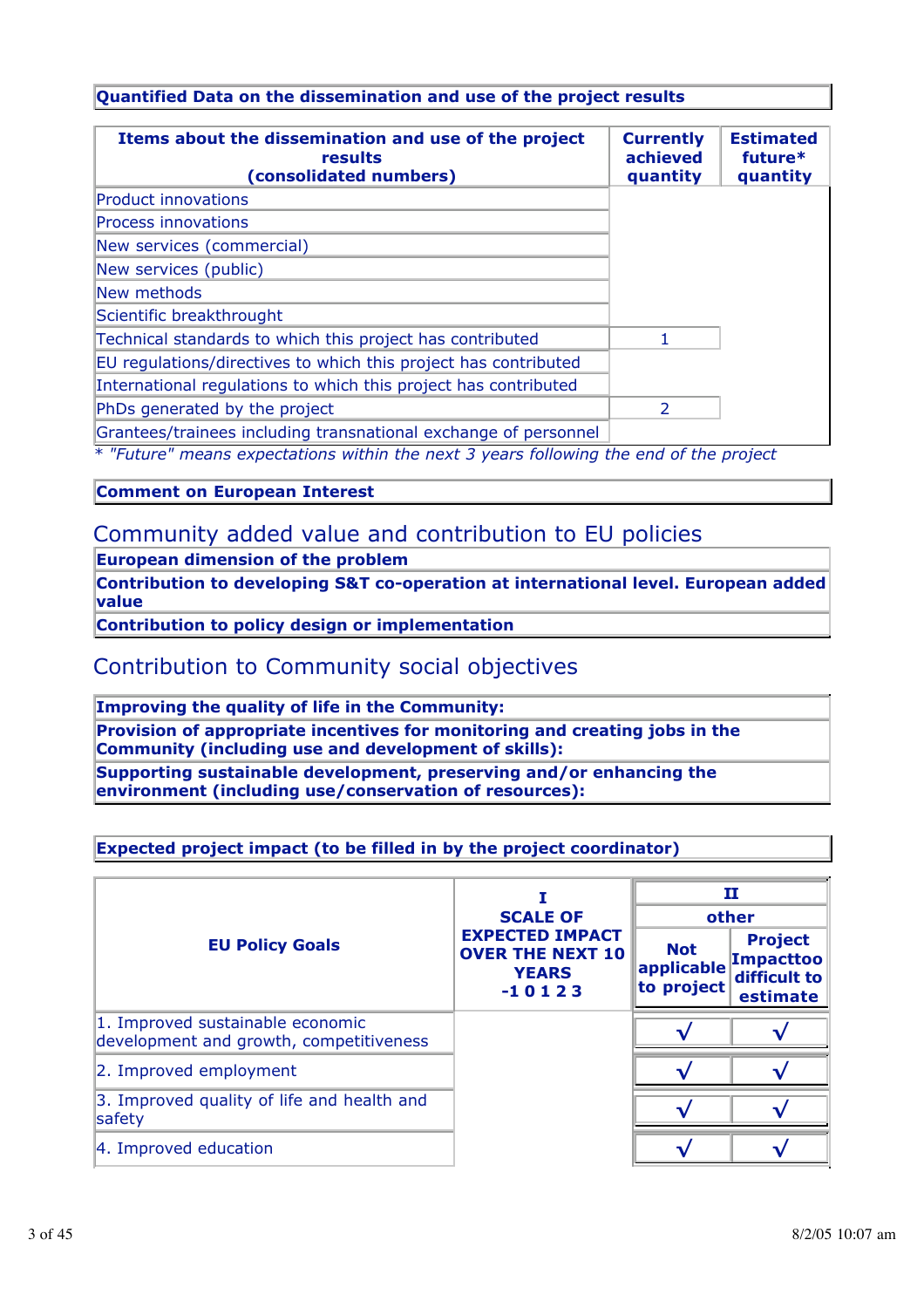| 5. Improved preservation and enhancement<br>of the environment |  |  |
|----------------------------------------------------------------|--|--|
| 6. Improved scientific and technological<br>quality            |  |  |
| 7. Regulatory and legislative environment                      |  |  |
| 8. Other                                                       |  |  |

| 1. Economic development and growth,<br>competitiveness                    | <b>Scale of Expected Impacts over</b><br>the next 10 years (2) |                                                |  |
|---------------------------------------------------------------------------|----------------------------------------------------------------|------------------------------------------------|--|
|                                                                           | <b>By Project End</b><br>$-10123$                              | <b>After Project</b><br><b>End</b><br>$-10123$ |  |
| a) Increased Turnover for project participants<br>- national markets      |                                                                |                                                |  |
| b) Increased Turnover for project participants<br>- international markets |                                                                |                                                |  |
| c) Increased Productivity for project participants                        |                                                                |                                                |  |
| d) Reduced costs for project participants                                 |                                                                |                                                |  |
| e) Improved output quality/high technology content                        |                                                                |                                                |  |

|                                                                      | <b>Scale of Expected Impacts over</b><br>the next 10 years (2) |                                                |  |
|----------------------------------------------------------------------|----------------------------------------------------------------|------------------------------------------------|--|
| 2. Employment                                                        | <b>By Project End</b><br>$-10123$                              | <b>After Project</b><br><b>End</b><br>$-10123$ |  |
| $ a $ Safeguarding of jobs                                           |                                                                |                                                |  |
| b) Net employment growth in projects participants<br><b>Staff</b>    |                                                                |                                                |  |
| $ c $ Net employment growth in customer and supply<br><b>Ichains</b> |                                                                |                                                |  |
| d) Net employment growth in the European economy<br>at large         |                                                                |                                                |  |

| 3. Quality of Life and health and safety                      | <b>Scale of Expected Impacts over</b><br>the next 10 years (2) |                                                |  |
|---------------------------------------------------------------|----------------------------------------------------------------|------------------------------------------------|--|
|                                                               | <b>By Project End</b><br>$-10123$                              | <b>After Project</b><br><b>End</b><br>$-10123$ |  |
| a) Improved health care                                       |                                                                |                                                |  |
| b) Improved food, nutrition                                   |                                                                |                                                |  |
| $ c $ Improved safety (incl. consumers and workers<br>safety) |                                                                |                                                |  |
| d) Improved quality of life for the elderly and disabled      |                                                                |                                                |  |
| e) Improved life expectancy                                   |                                                                |                                                |  |
| f) Improved working conditions                                |                                                                |                                                |  |
| g) Improved child care                                        |                                                                |                                                |  |
| h) Improved mobility of persons                               |                                                                |                                                |  |

**4. Improved education <b>Scale of Expected Impacts over**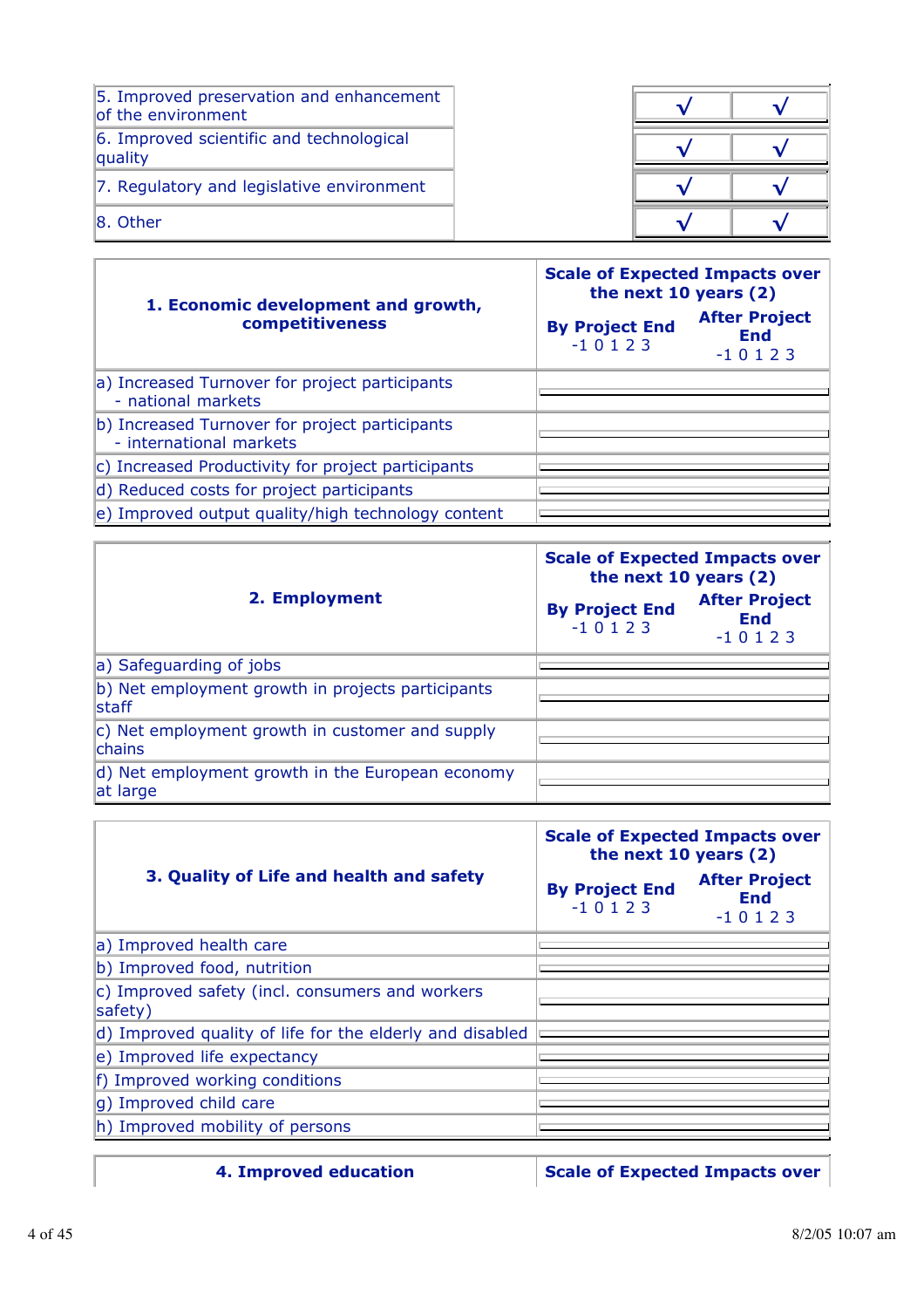|                                                   | the next 10 years (2)             |                                                |
|---------------------------------------------------|-----------------------------------|------------------------------------------------|
|                                                   | <b>By Project End</b><br>$-10123$ | <b>After Project</b><br><b>End</b><br>$-10123$ |
| a) Improved learning processes including lifelong |                                   |                                                |
| llearning                                         |                                   |                                                |
| b) Development of new university curricula        |                                   |                                                |

| 5. Preservation and enhancement of the<br>environment                     | <b>Scale of Expected Impacts over</b><br>the next 10 years (2) |                                                |  |
|---------------------------------------------------------------------------|----------------------------------------------------------------|------------------------------------------------|--|
|                                                                           | <b>By Project End</b><br>$-10123$                              | <b>After Project</b><br><b>End</b><br>$-10123$ |  |
| a) Improved prevention of emissions                                       |                                                                |                                                |  |
| b) Improved treatment of emissions                                        |                                                                |                                                |  |
| $ c $ Improved preservation of natural resources and<br>cultural heritage |                                                                |                                                |  |
| d) Reduced energy consumption                                             |                                                                |                                                |  |

|                                                                    | <b>Scale of Expected Impacts over</b><br>the next 10 years (2) |                                         |  |
|--------------------------------------------------------------------|----------------------------------------------------------------|-----------------------------------------|--|
| 6. S&T quality                                                     | <b>By Project End</b><br>$-10123$                              | <b>After Project</b><br>End<br>$-10123$ |  |
| a) Production of new knowledge                                     |                                                                |                                         |  |
| b) Safeguarding or development of expertise in a<br>lresearch area |                                                                |                                         |  |
| c) Acceleration of RTD, transfer or uptake                         |                                                                |                                         |  |
| d) Enhance skills of RTD staff                                     |                                                                |                                         |  |
| e) Transfer expertise/know-how/technology                          |                                                                |                                         |  |
| f) Improved access to knowledge-based networks                     |                                                                |                                         |  |
| g) Identifying appropriate partners and expertise                  |                                                                |                                         |  |
| h) Develop international S&T co-operation                          |                                                                |                                         |  |
| i) Increased gender equality                                       |                                                                |                                         |  |

|                                           | <b>Scale of Expected Impacts over</b><br>the next 10 years (2) |                                                |  |
|-------------------------------------------|----------------------------------------------------------------|------------------------------------------------|--|
| 7. Regulatory and legislative environment | <b>By Project End</b><br>$-10123$                              | <b>After Project</b><br><b>End</b><br>$-10123$ |  |
| a) Contribution to EU policy formulation  |                                                                |                                                |  |
| Contribution to EU policy implementation  |                                                                |                                                |  |

|                           | <b>Scale of Expected Impacts over</b><br>the next 10 years (2) |                                                |  |
|---------------------------|----------------------------------------------------------------|------------------------------------------------|--|
| 8. Other (please specify) | <b>By Project End</b><br>$-10123$                              | <b>After Project</b><br><b>End</b><br>$-10123$ |  |
|                           |                                                                |                                                |  |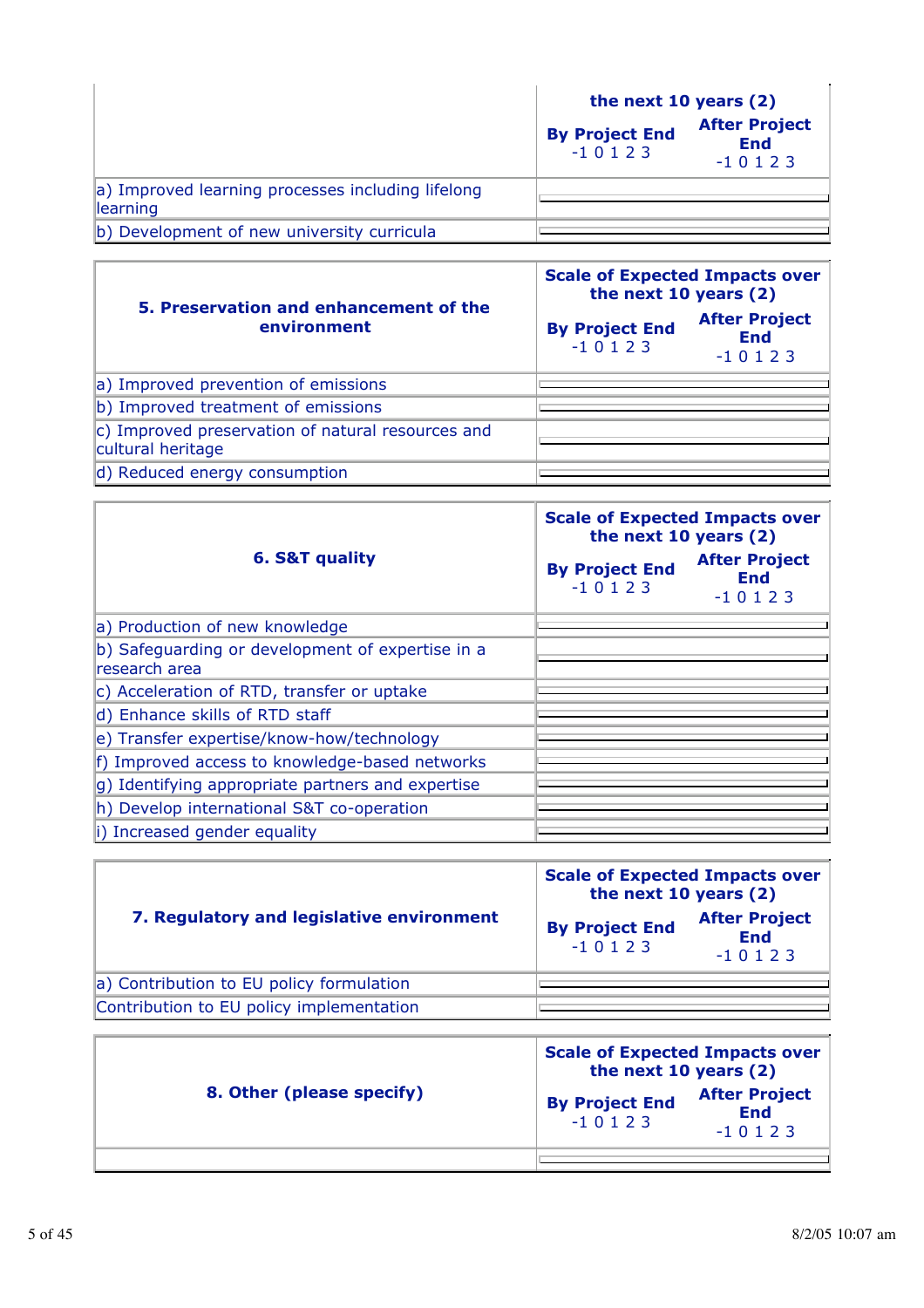# **Description of Results**

| No. |                          |
|-----|--------------------------|
| 11  | Language Standardisation |

| <b>CONTACT PERSON FOR THIS RESULT</b> |                                           |
|---------------------------------------|-------------------------------------------|
| <b>Name</b>                           | <b>Ian Horrocks</b>                       |
| Position                              | Professor                                 |
| Organisation                          | University of Manchester                  |
| <b>Address</b>                        | Oxford Road<br>M13 9PL, Manchester<br>UK. |
| Telephone                             | +44 161 275 6154                          |
| Fax                                   | +44 161 275 6204                          |
| E-mail                                | horrocks@cs.man.ac.uk                     |
| <b>URL</b>                            |                                           |
| Specific Result<br>URL                |                                           |

#### **SUMMARY**

The Semantic Web is a vision for the future of the Web in which information is given explicit meaning, making it easier for machines to automatically process and integrate information available on the Web. The Semantic Web will build on XML's ability to define customized tagging schemes and RDF's flexible approach to representing data. The first level above RDF required for the Semantic Web is an ontology language that can formally describe the meaning of terminology used in Web documents. If machines are expected to perform useful reasoning tasks on these documents, the language must go beyond the basic semantics of RDF Schema. In February 2004, the W3C released the Web Ontology Language OWL as a Recommendation. OWL is used to publish and share ontologies, supporting advanced Web search, software agents and knowledge management. OWL is intended to be used when the information contained in documents needs to be processed by applications, as opposed to situations where the content only needs to be presented to humans. OWL can be used to explicitly represent the meaning of terms in vocabularies and the relationships between those terms. This representation of terms and their interrelationships is called an ontology. OWL has more facilities for expressing meaning and semantics than XML, RDF, and RDF-S, and thus OWL goes beyond these languages in its ability to represent machine interpretable content on the Web. OWL is a revision of the DAML+OIL web ontology language incorporating lessons learned from the design and application of DAML+OIL. The definition of OWL was motivated by a number of Use Cases (detailed in the OWL Use Cases and Requirements Document, which also provides more details on ontologies, and formulates design goals, requirements and objectives for OWL. OWL has been designed to meet the need for a Web Ontology Language and is part of the growing stack of W3C recommendations related to the Semantic Web. o XML provides a surface syntax for structured documents, but imposes no semantic constraints on the meaning of these documents. o XML Schema is a language for restricting the structure of XML documents and also extends XML with datatypes. o RDF is a datamodel for objects ("resources") and relations between them, provides a simple semantics for this datamodel, and these datamodels can be represented in an XML syntax. o RDF Schema is a vocabulary for describing properties and classes of RDF resources, with a semantics for generalization-hierarchies of such properties and classes. o OWL adds more vocabulary for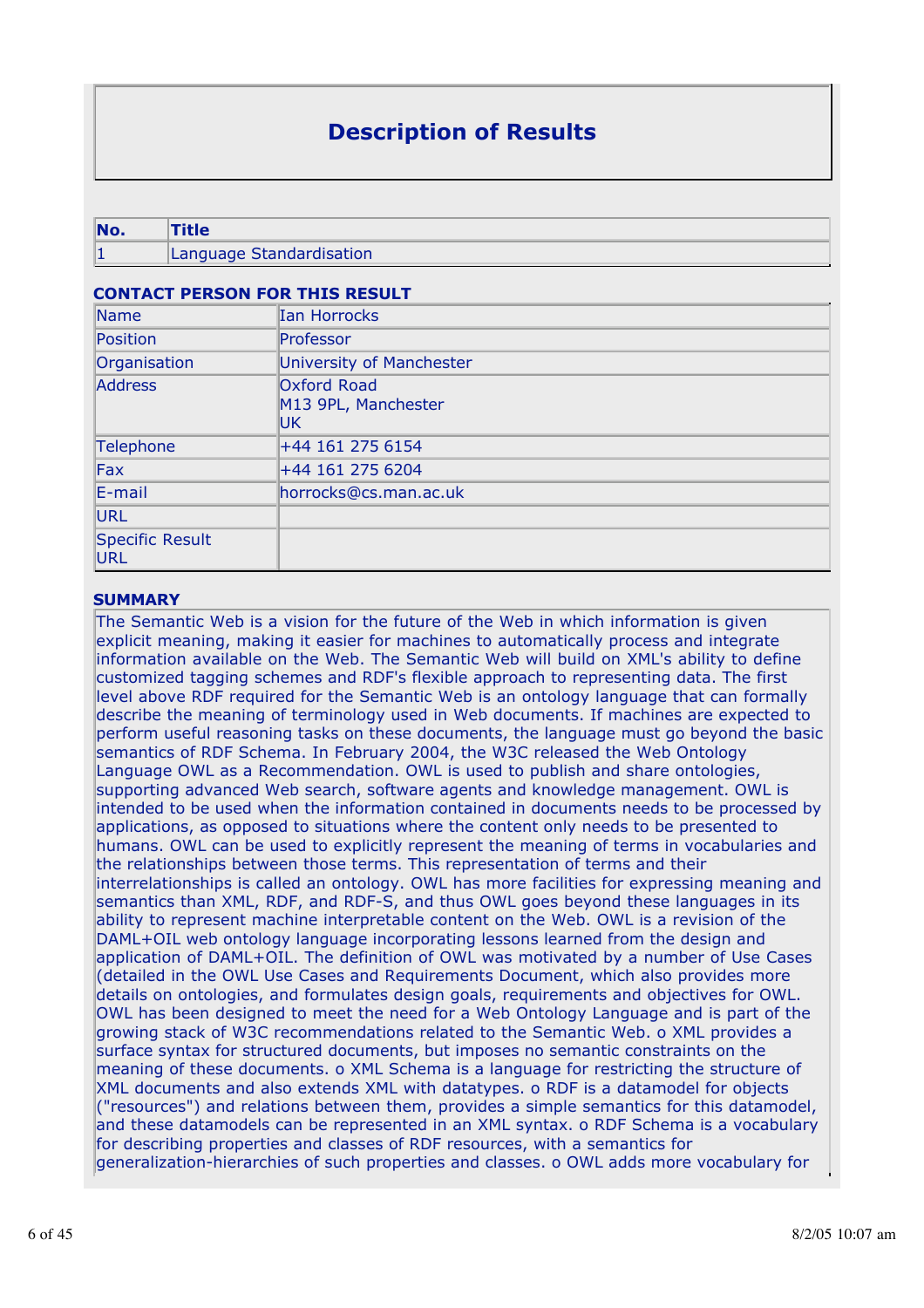describing properties and classes: among others, relations between classes (e.g. disjointness), cardinality (e.g. "exactly one"), equality, richer typing of properties, characteristics of properties (e.g. symmetry), and enumerated classes. WonderWeb provided significant input to the Standardisation process, with a number of project members serving on the working group. Implementations developed during the project (such as the OWL API and FaCT++) were also key inputs as implementation experience to the standardisation process. The W3C requires that implementations are feasible before documents reach Recommendation status. Key theoretical work (as reported in the publications) underpinning the standardisation process, and possible extensions was also contributed by WonderWeb members.

# **SUBJECT DESCRIPTORS CODES**

47 ARTIFICIAL INTELLIGENCE

129 COMPUTER SCIENCE/ENGINEERING, NUMERICAL ANALYSIS, SYSTEMS, CONTROL

### **DOCUMENTATION AND INFORMATION ON THE RESULT**

| <b>Documentation</b><br>type | Details (Title, ref. number, general description,<br>language)                                                                                                                                                                           | <b>Status:</b><br><b>PU=Public</b><br><b>CO=Confidential</b> |
|------------------------------|------------------------------------------------------------------------------------------------------------------------------------------------------------------------------------------------------------------------------------------|--------------------------------------------------------------|
| Journal Paper                | Ian Horrocks, Peter F. Patel-Schneider, and Frank van<br>Harmelen. From SHIQ and RDF to OWL: The making<br>of a web ontology language. Journal of Web<br>Semantics, 1(1):7-26, 2003.                                                     | <b>Public</b>                                                |
| Conference Paper             | Ian Horrocks and Peter F. Patel-Schneider. Three<br>theses of representation in the semantic web. In Proc.<br>of the Twelfth International World Wide Web<br>Conference (WWW 2003), pages 39-47. ACM, 2003.                              | <b>Public</b>                                                |
| Conference Paper             | Jeff Pan and Ian Horrocks. RDFS(FA) and RDF MT:<br>Two semantics for RDFS. In Proc. of the 2003<br>International Semantic Web Conference (ISWC 2003),<br>LNCS Vol. 2870, pages 30-46. Springer, 2003.                                    | <b>Public</b>                                                |
| Conference Paper             | Jeff Pan and Ian Horrocks. Web ontology reasoning<br>with datatype groups. In Proc. of the 2003<br>International Semantic Web Conference (ISWC 2003),<br>LNCS Vol. 2870, pages 47-63. Springer, 2003.                                    | <b>Public</b>                                                |
| Conference Paper             | Ian Horrocks and Peter F. Patel-Schneider. Reducing<br>OWL entailment to description logic satisfiability. In<br>Proc. of the 2003 International Semantic Web<br>Conference (ISWC 2003), LNCS Vol. 2870, pages<br>17-29. Springer, 2003. | <b>Public</b>                                                |

### **INTELLECTUAL PROPERTY RIGHTS**

| <b>Type of IPR</b>     | <b>KNOWLEDGE:</b><br>appropriate        | Tick a box and give the corresponding<br>details (reference numbers, etc) if | <b>Pre-existing</b><br>know-how<br><b>Tick a box and give</b><br>the corresponding<br>details (reference<br>numbers, etc) if<br>appropriate |             |             |                |
|------------------------|-----------------------------------------|------------------------------------------------------------------------------|---------------------------------------------------------------------------------------------------------------------------------------------|-------------|-------------|----------------|
|                        |                                         | <b>Current</b>                                                               |                                                                                                                                             | Foreseen    | <b>Tick</b> | <b>Details</b> |
|                        | Tick NOP <sup>1</sup>  NOP <sup>2</sup> |                                                                              | <b>Details</b>                                                                                                                              | <b>Tick</b> |             |                |
| Patent applied<br>lfor |                                         |                                                                              |                                                                                                                                             |             |             |                |
| Patent granted         |                                         |                                                                              |                                                                                                                                             |             |             |                |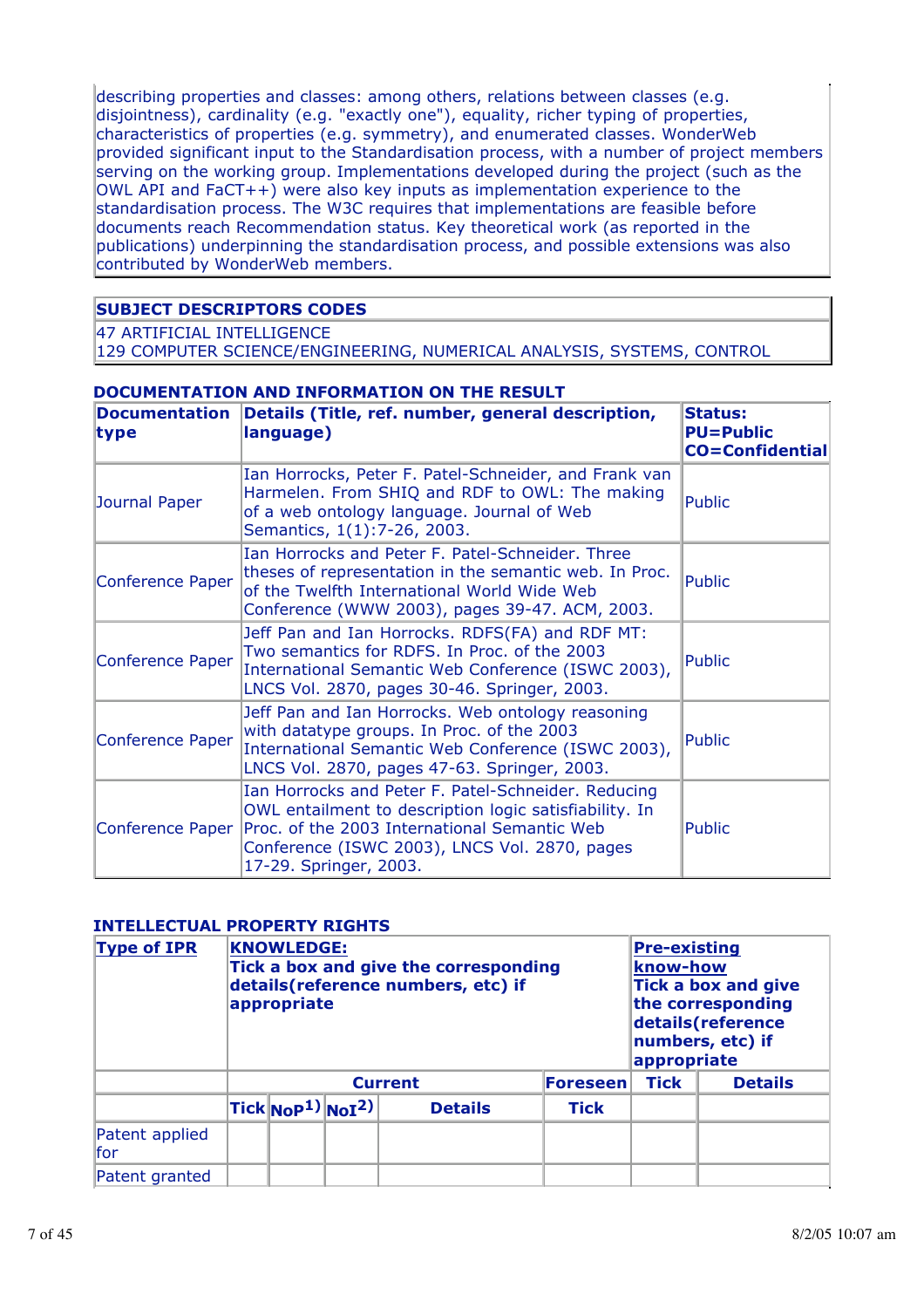| Patent search<br>carried out |  |  |  |
|------------------------------|--|--|--|
| Registered<br>design         |  |  |  |
| Trademark<br>applications    |  |  |  |
| Copyrights                   |  |  |  |
| Secret<br>know-how           |  |  |  |
| Other - please<br>specify:   |  |  |  |

1) Number of **P**riority (national) applications/patents

2) Number of **I**nternationally extended applications/patents

# **MARKET APPLICATION SECTORS**

**Market application sectors**

### **CURRENT STAGE OF DEVELOPMENT**

**Current stage of development Other:**

# **Quantified data about the result**

| <b>Items (about the results)</b>                                                                    | <b>Actual</b><br>current<br>quantity | <b>Estimated</b><br>(or future)<br>quantity |
|-----------------------------------------------------------------------------------------------------|--------------------------------------|---------------------------------------------|
| Time to application / market (in months from the end of the<br>research project)                    |                                      |                                             |
| Number of (public or private) entities potentially involved in the<br>implementation of the result: |                                      |                                             |
| of which: number of SMEs:                                                                           |                                      |                                             |
| of which: number of entities in third countries (outside EU):                                       |                                      |                                             |
| Targeted user audience: of reachable people                                                         |                                      |                                             |
| S&T publications (referenced publications only)                                                     |                                      |                                             |
| publications addressing general public (e.g. CD-ROMs, WEB<br>sites)                                 |                                      |                                             |
| publications addressing decision takers / public authorities /<br>letc.                             |                                      |                                             |
| Visibility for the general public                                                                   | <b>YES</b>                           |                                             |

# **Further collaboration, dissemination and use of the result**

### **COLLABORATIONS SOUGHT**

| <b>R&amp;D</b> | Further research or<br>development | <b>FIN</b>                                   | Financial support                |            |
|----------------|------------------------------------|----------------------------------------------|----------------------------------|------------|
| <b>LIC</b>     | Licence agreement                  | <b>VC</b>                                    | Venture capital/spin-off funding |            |
| <b>MAN</b>     | Manufacturing agreement            | <b>PPP</b>                                   | Private-public partnership       |            |
| <b>MKT</b>     | Marketing agreement                | Information exchange/training<br><b>INFO</b> |                                  | $\sqrt{ }$ |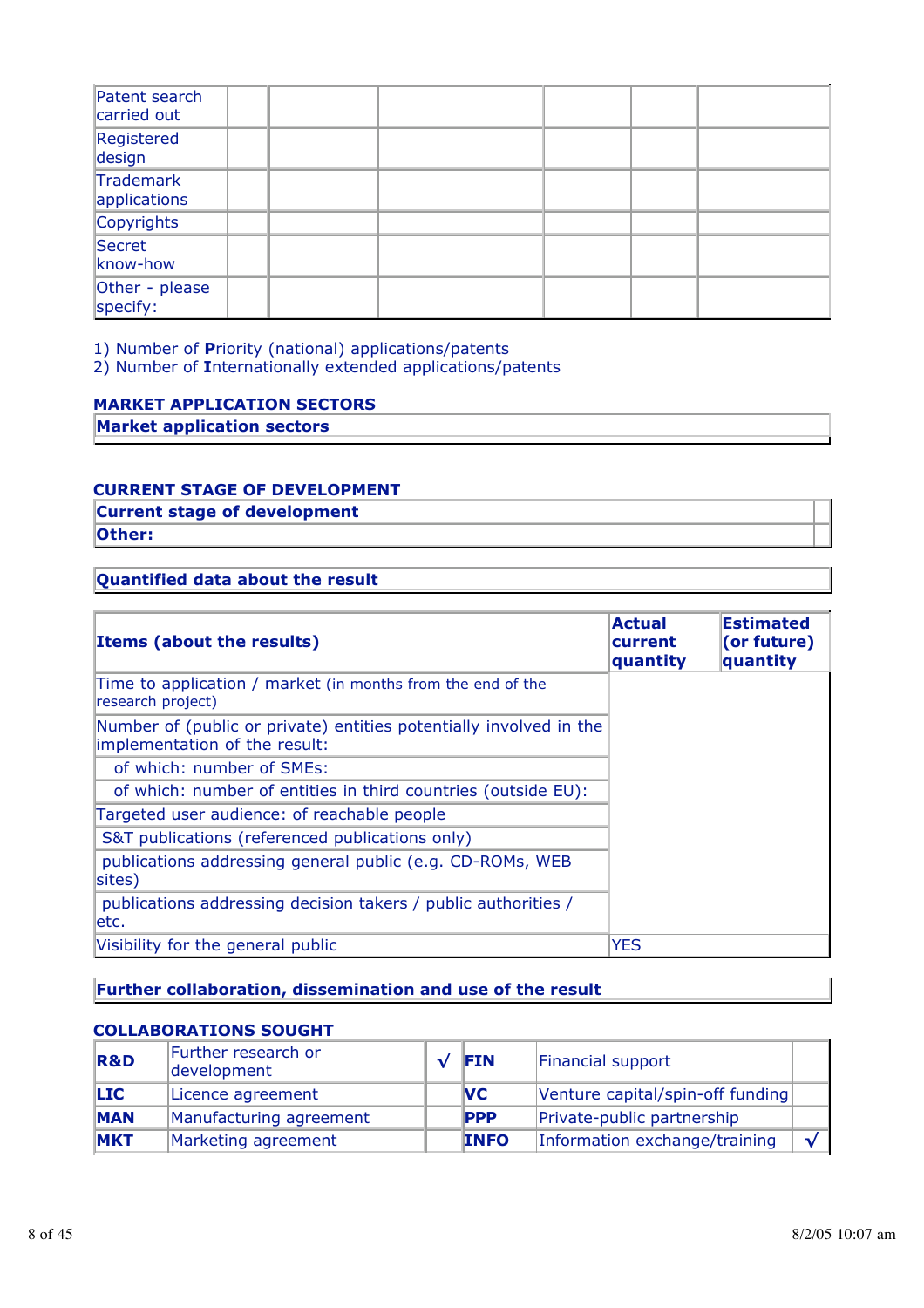| IJV          | Establish a joint enterprise or<br>partnership | <b>CONS</b> | Available for consultancy |  |
|--------------|------------------------------------------------|-------------|---------------------------|--|
| <b>Other</b> | $ $ (please specify)                           |             |                           |  |
| Details:     |                                                |             |                           |  |

# **POTENTIAL OFFERED FOR FURTHER DISSEMINATION AND USE**

# **PROFILE OF ADDITIONAL PARTNER(S) FOR FURTHER DISSEMINATION AND USE**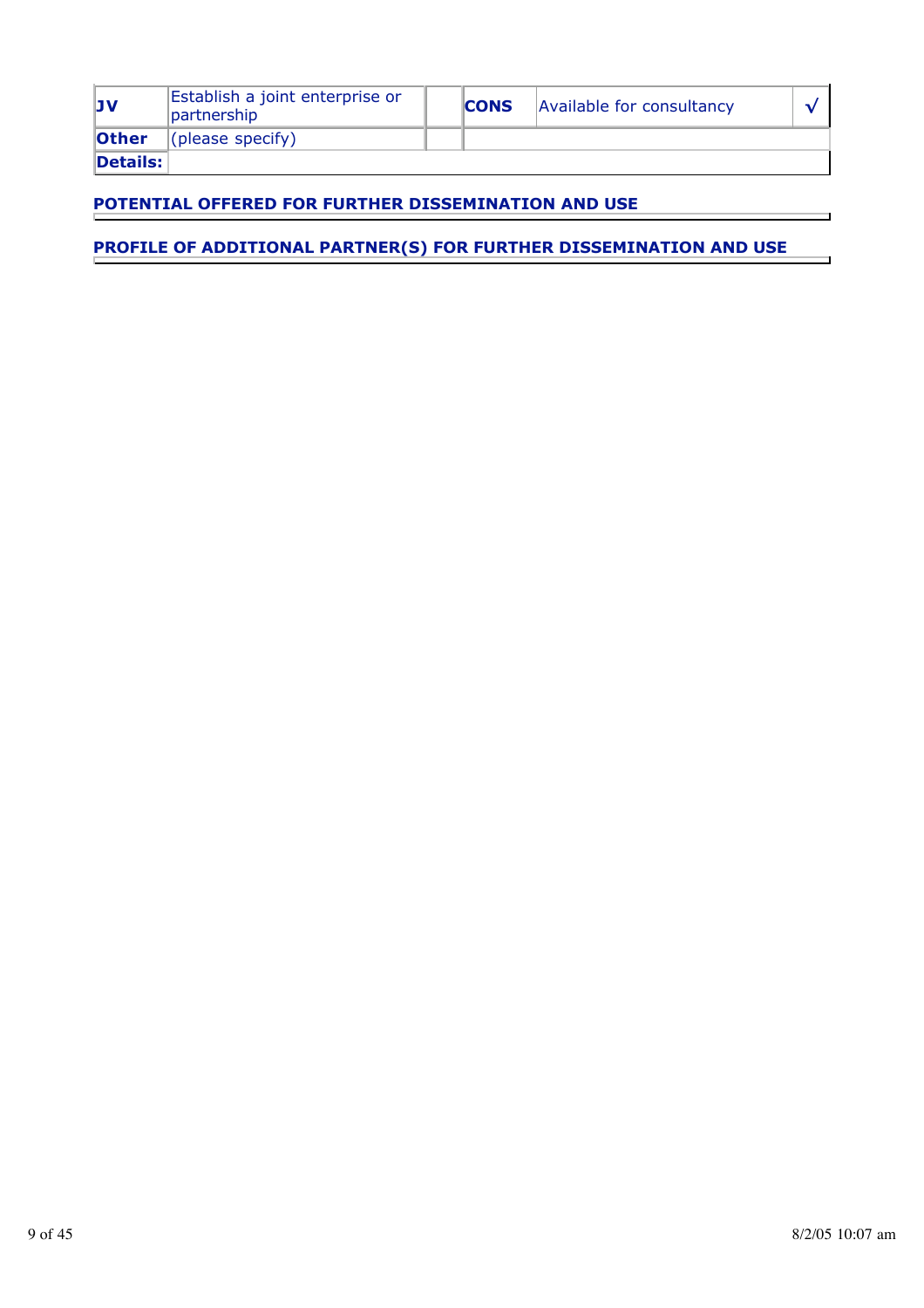| No.     | TILIC                  |
|---------|------------------------|
| ∽<br>∐∠ | $- -$<br>ΛD<br>_ _ _ _ |

| Name                          | Sean Bechhofer                                              |
|-------------------------------|-------------------------------------------------------------|
| <b>Position</b>               | Lecturer                                                    |
| Organisation                  | University of Manchester                                    |
| <b>Address</b>                | Kilburn Building, Oxford Road<br>M13 9PL, Manchester<br>IJΚ |
| Telephone                     |                                                             |
| Fax                           |                                                             |
| $E$ -mail                     | seanb@cs.man.ac.uk                                          |
| <b>URL</b>                    | http://www.manchester.ac.uk/cs                              |
| Specific Result<br><b>URL</b> | http://owl.man.ac.uk/                                       |

### **SUMMARY**

To realize the vision of the Semantic Web, the Web Ontology Working Group was chartered to develop a standard language for expressing semantics on the web. The Web Ontology Language (OWL) comprises a standardized syntax for exchanging ontologies and specifies the semantics of the language, i.e. how the syntactic structures are to be interpreted. However, it is unclear precisely how to slice the pie between the disciplines of syntax and semantics in applications. Support for OWL in applications involves understanding how syntax and semantics interact (i.e., their interface). A number of issues relating to this split continually re-occur in the design of Semantic applications, e.g. in the development of OntoEdit, OilEd and KAON. The provision of APIs allows developers to work at a higher level of abstraction, and isolate themselves from some of the problematic issues related to serialization and parsing of data structures. Our experience has shown that application developers can interpret language specifications such as DAML+OIL in subtly different ways, and confusion reigns as to the particular namespaces and schema versions used. The direct use of higher level constructs can also help to alleviate problems with "round tripping" (Round tripping refers to the process where a data structure (e.g. an ontology) is serialized and deserialized to/from some concrete syntax without loss of information) that occur when using concrete transport syntaxes based on RDF. The OWL API attempts to present a highly reusable component for the construction of different applications such as editors, annotation tools and query agents. Besides allowing them to "talk the same language", it ensures that they share underlying assumptions about the way that information is presented and represented. Thus a cornerstone to the successful implementation and delivery of the Semantic Web, namely the interoperability of applications is achieved.

### **SUBJECT DESCRIPTORS CODES**

129 COMPUTER SCIENCE/ENGINEERING, NUMERICAL ANALYSIS, SYSTEMS, CONTROL 320 INFORMATION MANAGEMENT 47 ARTIFICIAL INTELLIGENCE

### **DOCUMENTATION AND INFORMATION ON THE RESULT**

| Documentation<br>${type}$ | Details (Title, ref. number, general description,<br>language)                                                                                                                                           | <b>Status:</b><br><b>PU=Public</b><br><b>CO=Confidential</b> |
|---------------------------|----------------------------------------------------------------------------------------------------------------------------------------------------------------------------------------------------------|--------------------------------------------------------------|
| Conference Paper          | Sean Bechhofer, Phillip Lord, Raphael Volz. Cooking<br>the Semantic Web with the OWL API. 2nd<br>International Semantic Web Conference, ISWC,<br>Sanibel Island, Florida, October 2003. Springer Lecture | <b>Public</b>                                                |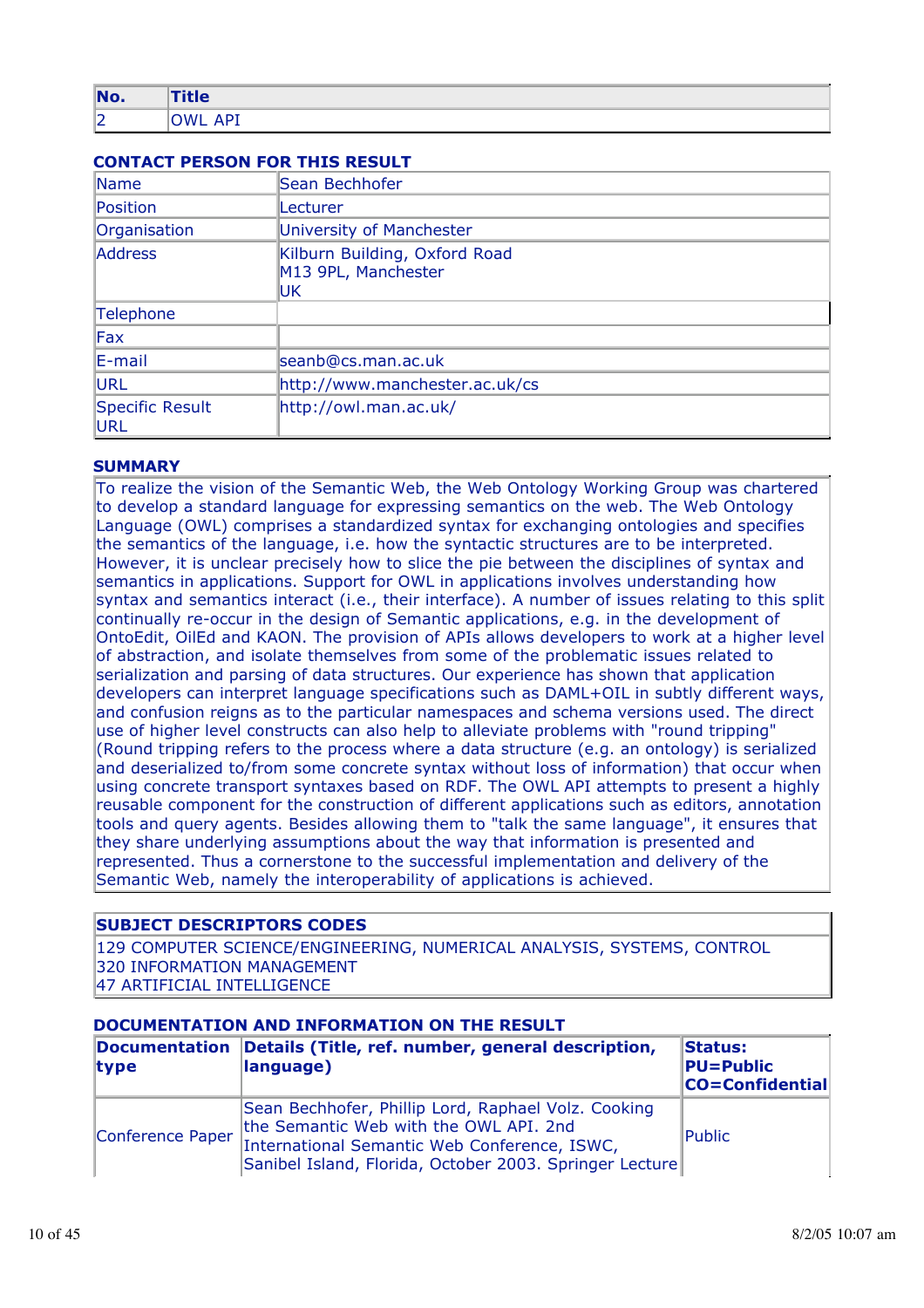|                  | Notes in Computer Science, vol. 2870                                                                                                                                                                            |        |
|------------------|-----------------------------------------------------------------------------------------------------------------------------------------------------------------------------------------------------------------|--------|
| Conference Paper | Sean Bechhofer, Raphael Volz, Patching Syntax in<br>OWL Ontologies. 3rd International Semantic Web<br>Conference, ISWC, Hiroshima, Japan, 2004. Springer<br>Verlag Lecture Notes in Computer Science, LNCS 3298 | Public |
|                  | Sean Bechhofer, Jeremy J. Carroll. OWL DL: Trees or<br>Conference Paper Triples?. WWW2004, World Wide Web Conference,<br>New York, June 2004.                                                                   | Public |

### **INTELLECTUAL PROPERTY RIGHTS**

| <b>Type of IPR</b>               | <b>KNOWLEDGE:</b><br>Tick a box and give the corresponding<br>details(reference numbers, etc) if<br>appropriate |                                         |  |                |             |             | <b>Pre-existing</b><br>know-how<br><b>Tick a box and give</b><br>the corresponding<br>details (reference<br>numbers, etc) if<br>appropriate |  |
|----------------------------------|-----------------------------------------------------------------------------------------------------------------|-----------------------------------------|--|----------------|-------------|-------------|---------------------------------------------------------------------------------------------------------------------------------------------|--|
|                                  |                                                                                                                 |                                         |  | <b>Current</b> | Foreseen    | <b>Tick</b> | <b>Details</b>                                                                                                                              |  |
|                                  |                                                                                                                 | Tick NOP <sup>1</sup>  NOP <sup>2</sup> |  | <b>Details</b> | <b>Tick</b> |             |                                                                                                                                             |  |
| Patent applied<br>lfor           |                                                                                                                 |                                         |  |                |             |             |                                                                                                                                             |  |
| Patent granted                   |                                                                                                                 |                                         |  |                |             |             |                                                                                                                                             |  |
| Patent search<br>carried out     |                                                                                                                 |                                         |  |                |             |             |                                                                                                                                             |  |
| Registered<br>design             |                                                                                                                 |                                         |  |                |             |             |                                                                                                                                             |  |
| <b>Trademark</b><br>applications |                                                                                                                 |                                         |  |                |             |             |                                                                                                                                             |  |
| Copyrights                       |                                                                                                                 |                                         |  |                |             |             |                                                                                                                                             |  |
| Secret<br>know-how               |                                                                                                                 |                                         |  |                |             |             |                                                                                                                                             |  |
| Other - please<br>specify:       |                                                                                                                 |                                         |  |                |             |             |                                                                                                                                             |  |

1) Number of **P**riority (national) applications/patents

2) Number of **I**nternationally extended applications/patents

# **MARKET APPLICATION SECTORS**

# **Market application sectors**

72 Computer and related activities 73 Research and development

# **CURRENT STAGE OF DEVELOPMENT**

| <b>Current stage of development</b> | Prototype/demonstrator available for testing |
|-------------------------------------|----------------------------------------------|
| <b>Other:</b>                       |                                              |

# **Quantified data about the result**

|                                  | <b>Actual</b>                 | <b>Estimated</b> |
|----------------------------------|-------------------------------|------------------|
| <b>Items (about the results)</b> | <b>current</b>                | $ $ (or future)  |
|                                  | <i><b><u>duantity</u></b></i> | quantity         |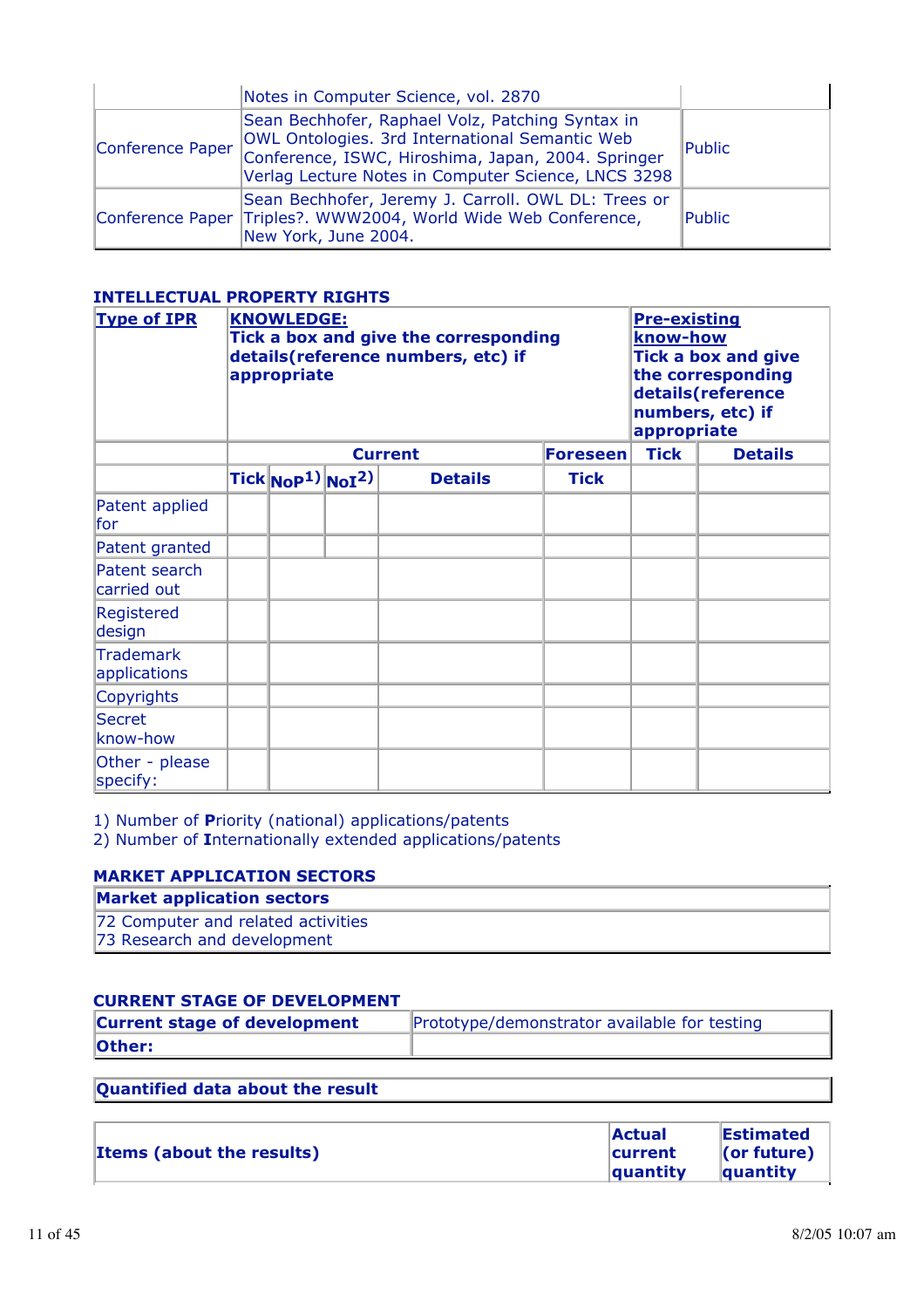| Time to application / market (in months from the end of the<br>research project)                    |            |  |
|-----------------------------------------------------------------------------------------------------|------------|--|
| Number of (public or private) entities potentially involved in the<br>implementation of the result: |            |  |
| of which: number of SMEs:                                                                           |            |  |
| of which: number of entities in third countries (outside EU):                                       |            |  |
| Targeted user audience: of reachable people                                                         |            |  |
| S&T publications (referenced publications only)                                                     |            |  |
| publications addressing general public (e.g. CD-ROMs, WEB<br>sites)                                 | 2          |  |
| publications addressing decision takers / public authorities /<br>letc.                             |            |  |
| Visibility for the general public                                                                   | <b>YES</b> |  |

# **Further collaboration, dissemination and use of the result**

# **COLLABORATIONS SOUGHT**

| <b>R&amp;D</b> | Further research or<br>development             | <b>FIN</b>  | Financial support                |   |
|----------------|------------------------------------------------|-------------|----------------------------------|---|
| <b>LIC</b>     | Licence agreement                              | <b>NC</b>   | Venture capital/spin-off funding |   |
| <b>MAN</b>     | Manufacturing agreement                        | <b>PPP</b>  | Private-public partnership       |   |
| <b>MKT</b>     | Marketing agreement                            | <b>INFO</b> | Information exchange/training    | Ñ |
| IJV            | Establish a joint enterprise or<br>partnership | <b>CONS</b> | Available for consultancy        |   |
| <b>Other</b>   | (please specify)                               |             |                                  |   |
| Details:       |                                                |             |                                  |   |

# **POTENTIAL OFFERED FOR FURTHER DISSEMINATION AND USE**

# **PROFILE OF ADDITIONAL PARTNER(S) FOR FURTHER DISSEMINATION AND USE**

 $\sim 10^{-10}$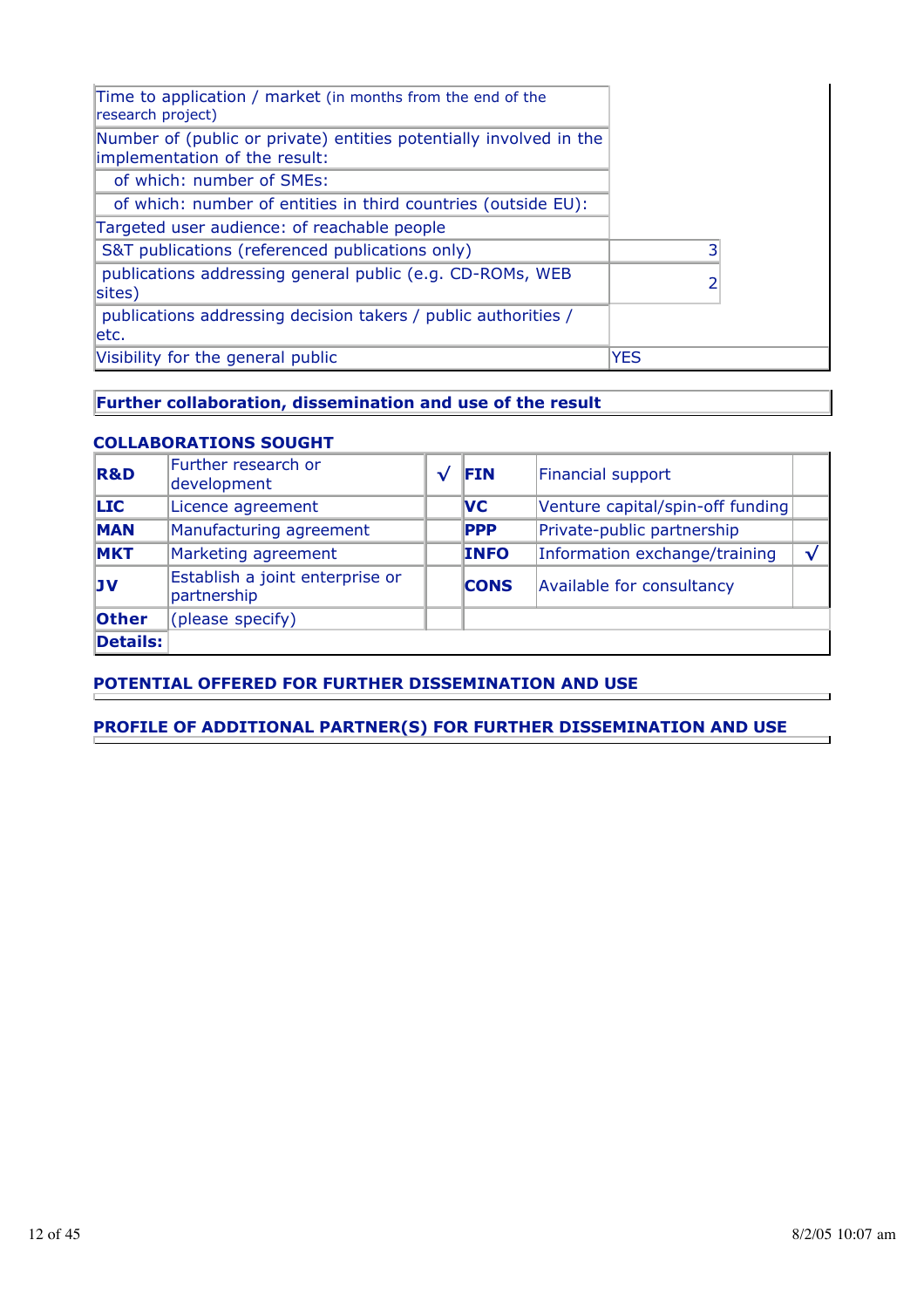| No.      | Tuc                     |
|----------|-------------------------|
| ן 2<br>◡ | . ver<br>DN.<br>µ۵<br>. |

# **CONTACT PERSON FOR THIS RESULT** Name Daniel Oberle

|                                | טוווטו טטעוונ                             |
|--------------------------------|-------------------------------------------|
| Position                       | Junior Researcher                         |
| Organisation                   | <b>Institute AIFB</b>                     |
| <b>Address</b>                 | Englerstr.<br>76128, Karlsruhe<br>Germany |
| Telephone                      | +49 721 608 7825                          |
| Fax                            | +49 721 693717                            |
| $E$ -mail                      | oberle@aifb.uni-karlsruhe.de              |
| <b>IURL</b>                    | http://www.aifb.uni-karlsruhe.de          |
| Specific Result<br><b>IURL</b> |                                           |

# **SUMMARY**

Application servers provide many functionalities commonly needed in the development of a complex distributed application. So far, the functionalities have mostly been developed and managed with the help of administration tools and corresponding configuration files, recently in XML. Though this constitutes a very flexible way of developing and administrating a distributed application, e.g. an application server with its components, the disadvantage is that the conceptual model underlying the different configurations is only implicit. Hence, its bits and pieces are difficult to retrieve, survey, check for validity and maintain. To remedy such problems, we here present an ontology-based approach to support the development and administration of software components in an application server. The ontology captures properties of, relationships between and behaviors of the components that are required for development and administration purposes. The ontology is an explicit conceptual model with formal logic-based semantics. Therefore its descriptions of components may be queried, may foresight required actions, e.g. preloading of indirectly required components, or may be checked to avoid inconsistent system configurations during development as well as during run time. Thus, the ontology-based approach retains the original flexibility in configuring and running the application server, but it adds new capabilities for the developer and user of the system. The proposed scheme resulted in an infrastructure called Application Server for the Semantic Web that additionally facilitates plug'n'play engineering of ontology-based modules and, thus, the development and maintenance of comprehensive Semantic Web applications. Ontologies serve various needs in the Semantic Web, like storage or exchange of data corresponding to an ontology, ontology-based reasoning or ontology-based navigation. Building a complex Semantic Web application, one may not rely on a single software module to deliver all these different services. The developer of such a system would rather want to easily combine different preferably existing - software modules. So far, however, such integration of ontology-based modules had to be done ad-hoc, generating a one-off endeavour, with little possibilities for re-use and future extensibility of individual modules or the overall system. The infrastructure is implemented in a system called KAON SERVER} which is part of the KArlsruhe ONtology and Semantic Web Toolsuite (KAON) http://kaon.semanticweb.org.

# **SUBJECT DESCRIPTORS CODES**

129 COMPUTER SCIENCE/ENGINEERING, NUMERICAL ANALYSIS, SYSTEMS, CONTROL 320 INFORMATION MANAGEMENT 602 TECHNOLOGICAL SCIENCES

# **DOCUMENTATION AND INFORMATION ON THE RESULT**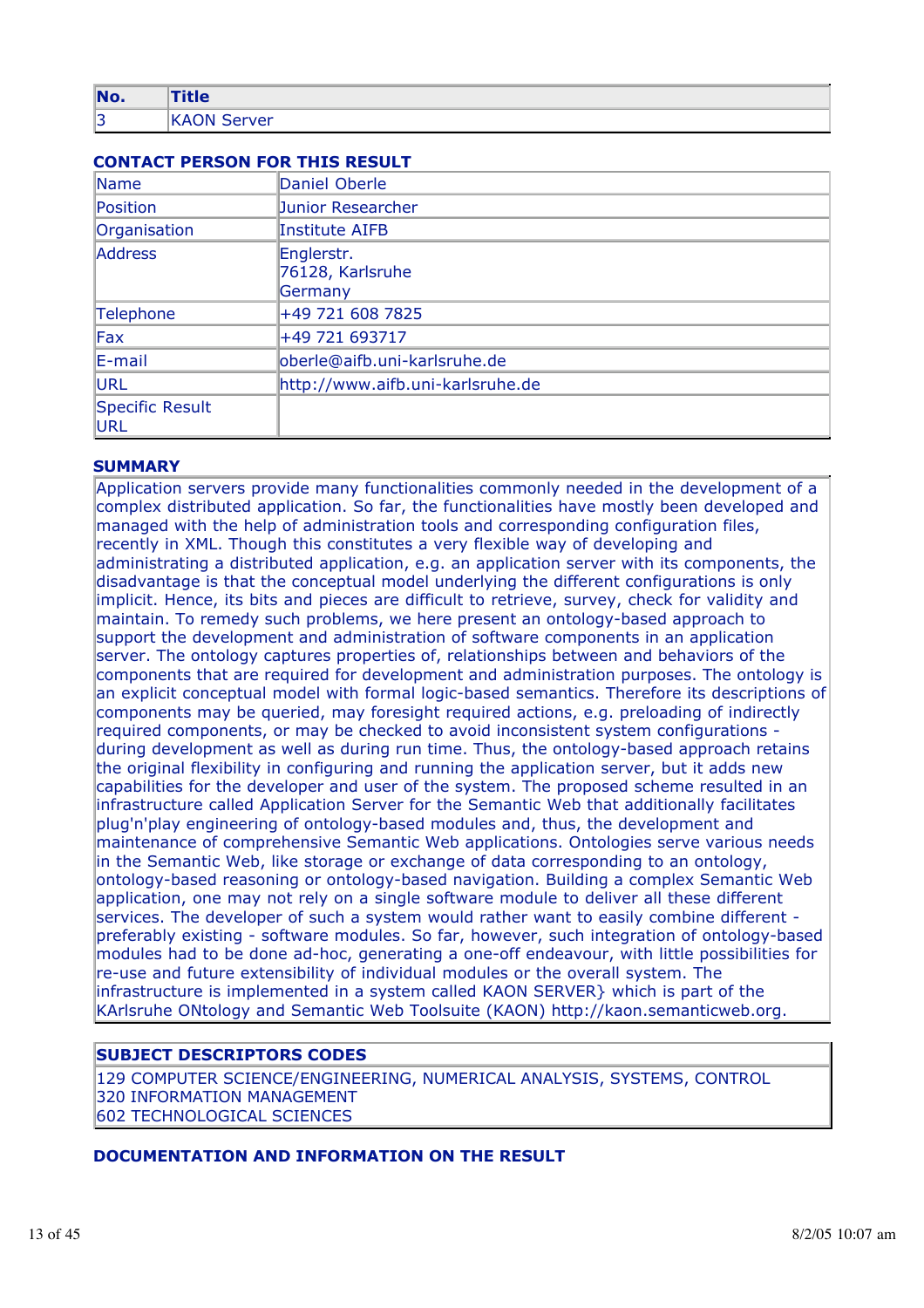| <b>Documentation</b><br>type | Details (Title, ref. number, general description,<br>language)                                                                                                                                                                                                                                                                                                                                                                                      | <b>Status:</b><br><b>PU=Public</b><br><b>CO=Confidential</b> |
|------------------------------|-----------------------------------------------------------------------------------------------------------------------------------------------------------------------------------------------------------------------------------------------------------------------------------------------------------------------------------------------------------------------------------------------------------------------------------------------------|--------------------------------------------------------------|
| Journal paper                | Daniel Oberle, Steffen Staab, Rudi Studer, Raphael<br>Volz Supporting Application Development in the<br><b>Semantic Web ACM Transactions on Internet</b><br>Technology (TOIT) 4 (4). November 2004.                                                                                                                                                                                                                                                 | <b>Public</b>                                                |
| <b>Book chapter</b>          | Daniel Oberle, Raphael Volz, Boris Motik, Steffen<br>Staab An extensible ontology software environment In<br>Steffen Staab and Rudi Studer, Handbook on<br>Ontologies, chapter III, pp. 311-333. Springer, 2004.                                                                                                                                                                                                                                    | <b>Public</b>                                                |
| Conference Paper             | Daniel Oberle, Andreas Eberhart, Steffen Staab,<br>Raphael Volz Developing and Managing Software<br>Components in an ontology-based Application Server<br>In Middleware 2004, ACM/IFIP/USENIX 5th<br>International Middleware Conference, Toronto, Ontario,<br>Canada. Springer, 2004.                                                                                                                                                              | <b>Public</b>                                                |
| <b>Workshop Paper</b>        | Daniel Oberle, Andreas Eberhart, Steffen Staab,<br>Raphael Volz Developing and Managing Software<br>Components in an Ontology-based Application Server<br>In Christoph Bussler, Stefan Decker, Daniel Schwabe,<br>Oscar Pastor, Proceedings of the WWW2004 Workshop<br>on Application Design, Development and<br>Implementation Issues in the Semantic Web, New<br>York, NY, USA, May 18, 2004, volume 105. CEUR<br>Workshop Proceedings, May 2004. | <b>Public</b>                                                |
| <b>Workshop Paper</b>        | Marta Sabou, Daniel Oberle, Debbie Richards<br>Enhancing Application Servers with Semantics In 1st<br>Australian Workshop on Engineering Service-Oriented<br>Systems (AWESOS 2004) Wednesday, 14 April 2004,<br>Melbourne, Australia. 2004.                                                                                                                                                                                                         | <b>Public</b>                                                |
| Conference Paper             | Raphael Volz, Daniel Oberle, Steffen Staab, Boris<br>Motik KAON SERVER - A Semantic Web Management<br>System In Alternate Track Proceedings of the Twelfth<br>International World Wide Web Conference, WWW2003,<br>Budapest, Hungary, 20-24 May 2003. ACM, 2003.                                                                                                                                                                                    | <b>Public</b>                                                |
| Deliverable                  | Daniel Oberle, Steffen Staab, Rudi Studer, Raphael<br><b>Volz KAON SERVER Demonstrator WonderWeb</b><br>Deliverable D7, 2003.<br>http://wonderweb.semanticweb.org                                                                                                                                                                                                                                                                                   | <b>Public</b>                                                |
| Deliverable                  | Daniel Oberle, Raphael Volz, Boris Motik, Steffen<br>Staab KAON SERVER Prototype WonderWeb<br>Deliverable D6. 2003.<br>http://wonderweb.semanticweb.org                                                                                                                                                                                                                                                                                             | <b>Public</b>                                                |
| Deliverable                  | Raphael Volz, Daniel Oberle, Steffen Staab, Rudi<br><b>Studer OntoBroker and OntoEdit Adaptation</b><br>WonderWeb Deliverable D9. 2003.<br>http://wonderweb.semanticweb.org                                                                                                                                                                                                                                                                         | <b>Public</b>                                                |
| Deliverable                  | Boris Motik, Daniel Oberle, Steffen Staab, Rudi<br>Studer, Raphael Volz KAON SERVER Architecture<br>WonderWeb Deliverable D5. 2002.<br>http://wonderweb.semanticweb.org                                                                                                                                                                                                                                                                             | <b>Public</b>                                                |

# **INTELLECTUAL PROPERTY RIGHTS**

**Type of IPR KNOWLEDGE: Pre-existing**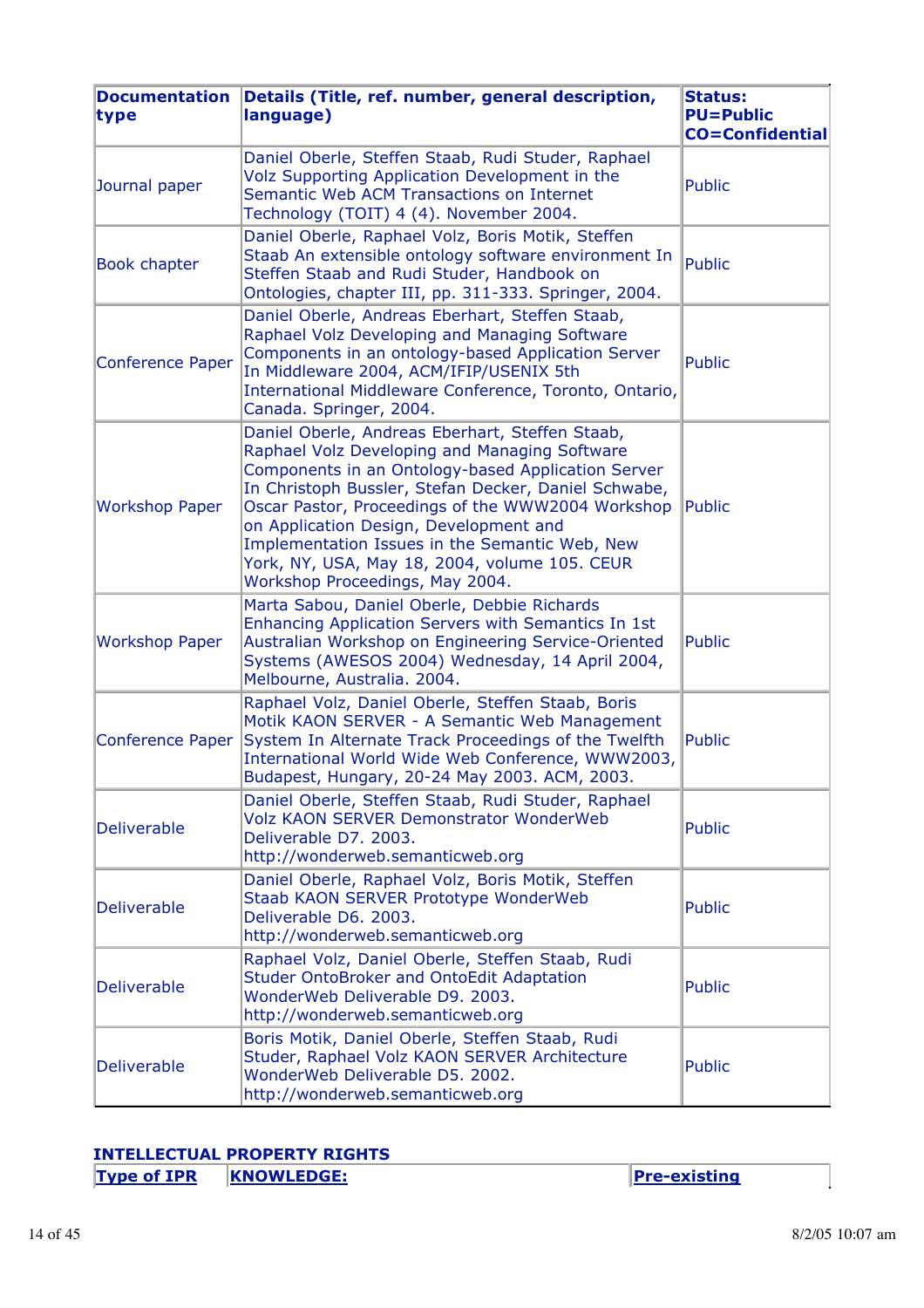|                              | Tick a box and give the corresponding<br>details(reference numbers, etc) if<br>appropriate |                                         |                |                |                 | know-how<br><b>Tick a box and give</b><br>the corresponding<br>details (reference<br>numbers, etc) if<br>appropriate |                |
|------------------------------|--------------------------------------------------------------------------------------------|-----------------------------------------|----------------|----------------|-----------------|----------------------------------------------------------------------------------------------------------------------|----------------|
|                              |                                                                                            |                                         | <b>Current</b> |                | <b>Foreseen</b> | <b>Tick</b>                                                                                                          | <b>Details</b> |
|                              |                                                                                            | Tick NOP <sup>1</sup>  NOP <sup>2</sup> |                | <b>Details</b> | <b>Tick</b>     |                                                                                                                      |                |
| Patent applied<br>lfor       |                                                                                            |                                         |                |                |                 |                                                                                                                      |                |
| Patent granted               |                                                                                            |                                         |                |                |                 |                                                                                                                      |                |
| Patent search<br>carried out |                                                                                            |                                         |                |                |                 |                                                                                                                      |                |
| Registered<br>design         |                                                                                            |                                         |                |                |                 |                                                                                                                      |                |
| Trademark<br>applications    |                                                                                            |                                         |                |                |                 |                                                                                                                      |                |
| Copyrights                   |                                                                                            |                                         |                |                |                 |                                                                                                                      |                |
| Secret<br>know-how           |                                                                                            |                                         |                |                |                 |                                                                                                                      |                |
| Other - please<br>specify:   |                                                                                            |                                         |                |                |                 |                                                                                                                      |                |

1) Number of **P**riority (national) applications/patents

2) Number of **I**nternationally extended applications/patents

# **MARKET APPLICATION SECTORS**

# **Market application sectors**

72 Computer and related activities

### **CURRENT STAGE OF DEVELOPMENT**

| <b>Current stage of development</b> | Prototype/demonstrator available for testing |  |  |
|-------------------------------------|----------------------------------------------|--|--|
| <b>Other:</b>                       |                                              |  |  |

# **Quantified data about the result**

| <b>Items (about the results)</b>                                                                    | <b>Actual</b><br>current<br>quantity | <b>Estimated</b><br>(or future)<br>quantity |
|-----------------------------------------------------------------------------------------------------|--------------------------------------|---------------------------------------------|
| Time to application / market (in months from the end of the<br>research project)                    |                                      | 36                                          |
| Number of (public or private) entities potentially involved in the<br>implementation of the result: |                                      |                                             |
| of which: number of SMEs:                                                                           |                                      |                                             |
| of which: number of entities in third countries (outside EU):                                       |                                      |                                             |
| Targeted user audience: of reachable people                                                         | 500                                  | 5000                                        |
| S&T publications (referenced publications only)                                                     |                                      | $\Omega$                                    |
| publications addressing general public (e.g. CD-ROMs, WEB<br>sites)                                 |                                      | 3                                           |
| publications addressing decision takers / public authorities /<br>letc.                             |                                      | O                                           |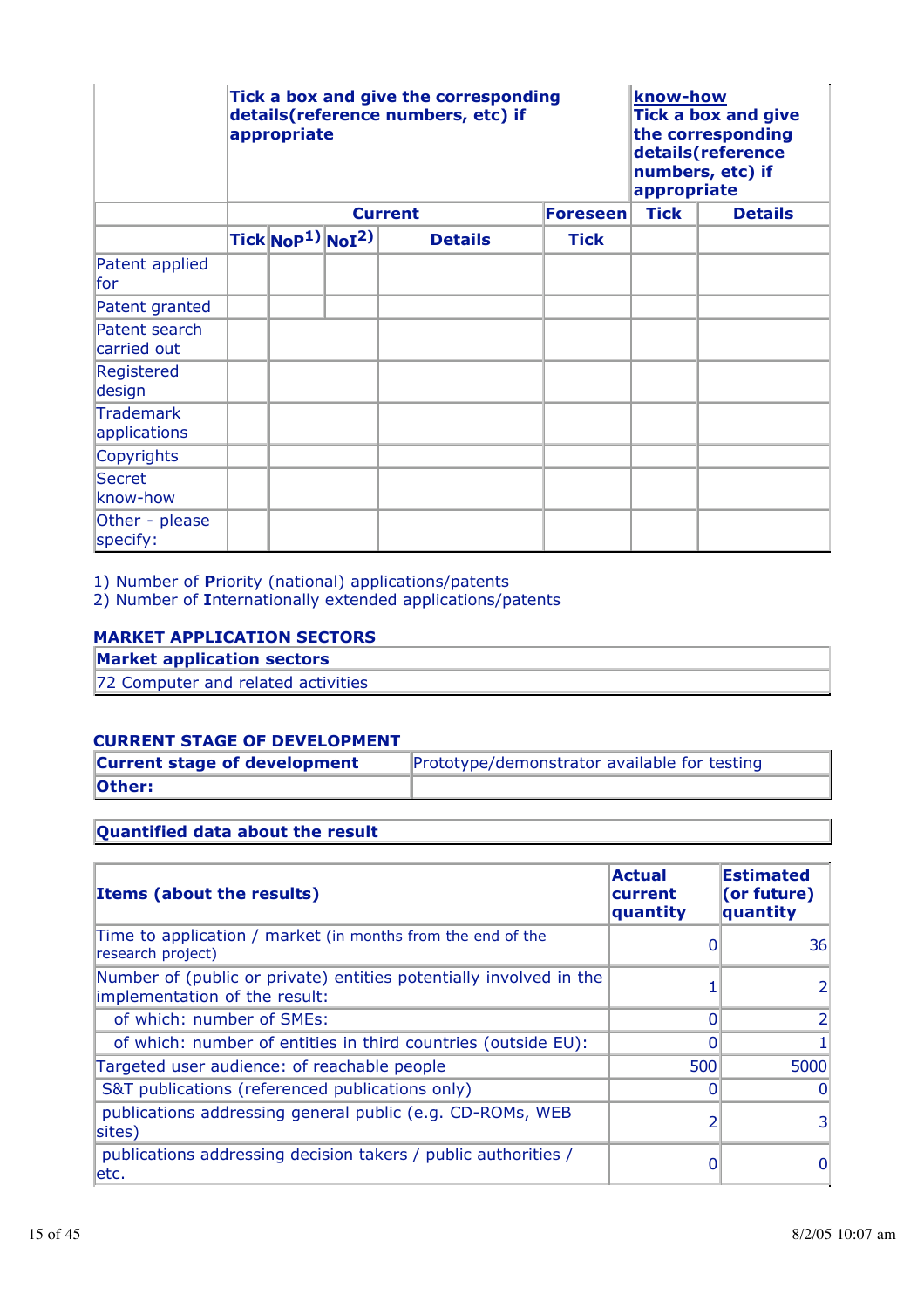# **Further collaboration, dissemination and use of the result**

### **COLLABORATIONS SOUGHT**

| <b>R&amp;D</b>  | Further research or<br>development             | <b>FIN</b>  | Financial support                |   |
|-----------------|------------------------------------------------|-------------|----------------------------------|---|
| <b>LIC</b>      | Licence agreement                              | <b>NC</b>   | Venture capital/spin-off funding |   |
| <b>MAN</b>      | Manufacturing agreement                        | <b>PPP</b>  | Private-public partnership       |   |
| <b>MKT</b>      | Marketing agreement                            | <b>INFO</b> | Information exchange/training    | Ñ |
| IJν             | Establish a joint enterprise or<br>partnership | <b>CONS</b> | Available for consultancy        |   |
| <b>Other</b>    | ( $please$ specify)                            |             |                                  |   |
| <b>Details:</b> |                                                |             |                                  |   |

### **POTENTIAL OFFERED FOR FURTHER DISSEMINATION AND USE**

### **PROFILE OF ADDITIONAL PARTNER(S) FOR FURTHER DISSEMINATION AND USE**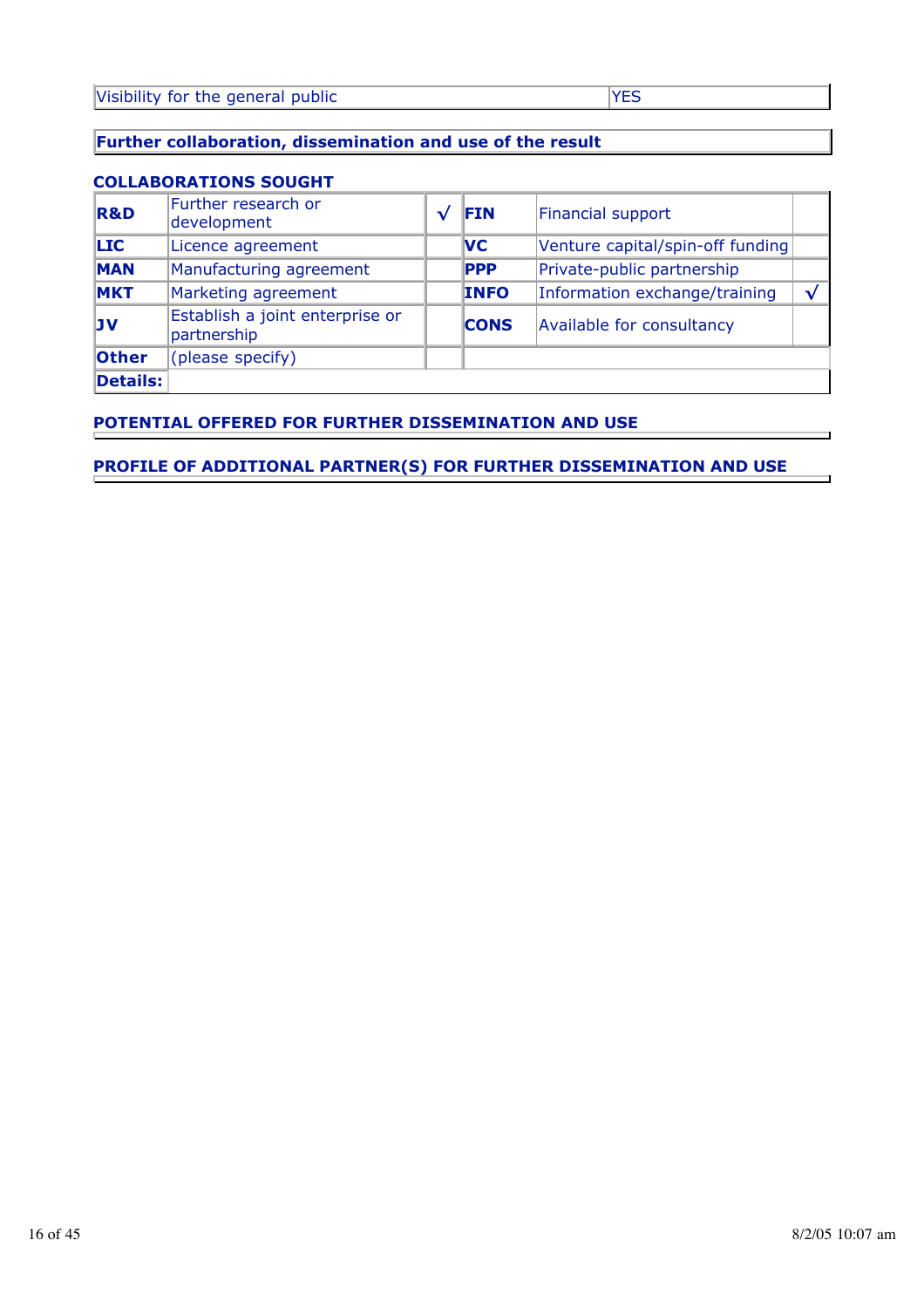| No. |  |
|-----|--|
| 14  |  |

| Name                          | <b>Daniel Oberle</b>                      |
|-------------------------------|-------------------------------------------|
| Position                      | <b>Junior Researcher</b>                  |
| Organisation                  | <b>Institute AIFB</b>                     |
| <b>Address</b>                | Englerstr.<br>76128, Karlsruhe<br>Germany |
| Telephone                     | +49 721 608 7825                          |
| Fax                           | +49 721 693717                            |
| $E$ -mail                     | oberle@aifb.uni-karlsruhe.de              |
| <b>URL</b>                    | http://www.aifb.uni-karlsruhe.de/WBS      |
| Specific Result<br><b>URL</b> |                                           |

#### **SUMMARY**

A huge effort has been invested in the development of "schema structures" for existing information systems, such as XML-DTD, XML-Schema, relational database schemata or UML specifications of object-oriented software systems. The LiFT tool semi-automatically extracts light ontologies from such legacy resources. We restrict our attention to the most important ones, namely the W3C schema languages for XML: Document Type Definitions (DTDs), XML Schema and relational database schemata. We also provide a preliminary translation from UML-based software specifications to ontologies.

#### **SUBJECT DESCRIPTORS CODES**

129 COMPUTER SCIENCE/ENGINEERING, NUMERICAL ANALYSIS, SYSTEMS, CONTROL 320 INFORMATION MANAGEMENT 602 TECHNOLOGICAL SCIENCES

#### **DOCUMENTATION AND INFORMATION ON THE RESULT**

| <b>Documentation</b><br>type | Details (Title, ref. number, general description,<br>language)                                                                                                                                                                                                                                                                                                                                                       | <b>Status:</b><br><b>PU=Public</b><br><b>CO=Confidential</b> |
|------------------------------|----------------------------------------------------------------------------------------------------------------------------------------------------------------------------------------------------------------------------------------------------------------------------------------------------------------------------------------------------------------------------------------------------------------------|--------------------------------------------------------------|
| Deliverable                  | Raphael Volz, Daniel Oberle, Steffen Staab, Rudi<br>Studer OntoLiFT Prototype WonderWeb Deliverable<br>D11. 2003. http://wonderweb.semanticweb.org                                                                                                                                                                                                                                                                   | <b>Public</b>                                                |
| Conference Paper             | Nenad Stojanovic, Ljiljana Stojanovic, Raphael Volz A<br>reverse engineering approach for migrating<br>data-intensive web sites to the Semantic Web In<br>Intelligent Information Processing, IFIP 17th World<br>Computer Congress - TC12 Stream on Intelligent<br>Information Processing, August 25-30, 2002, Montréal,<br>Québec, Canada, volume 221 of IFIP Conference<br>Proceedings, pp. 141-154. Kluwer, 2002. | <b>Public</b>                                                |
| Conference Paper             | Alexander Maedche, Boris Motik, Nuno Silva, Raphael<br>Volz MAFRA - An Ontology Mapping Framework in the<br>Semantic Web In Proceedings of the ECAI Workshop<br>on Knowledge Transformation, Lyon, France, 2002.<br>2002.                                                                                                                                                                                            | <b>Public</b>                                                |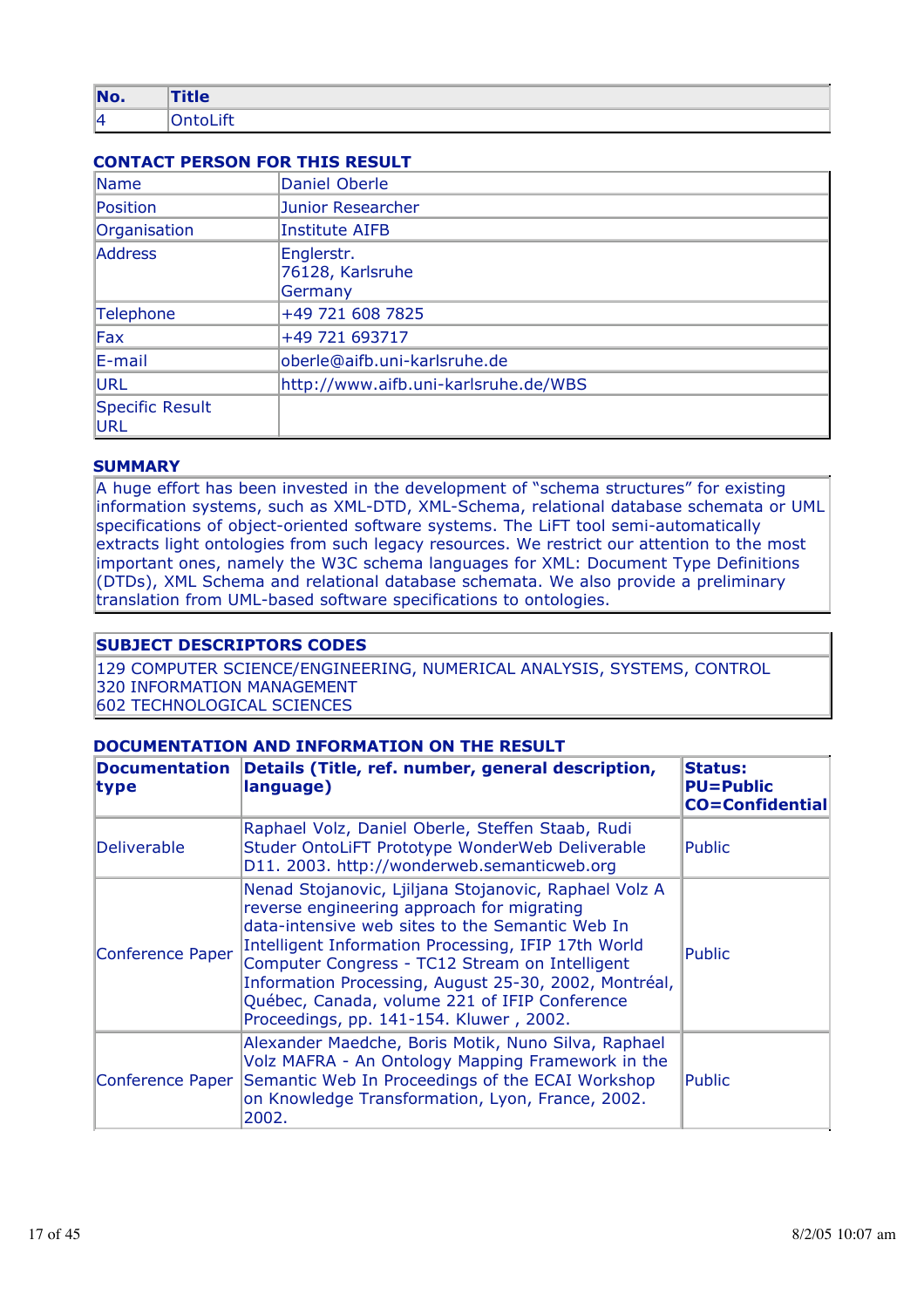| Conference Paper       | Ljiljana Stojanovic, Nenad Stojanovic, Raphael Volz<br>Migrating data-intensive Web Sites into the Semantic<br>Web In Proc. of the 17th symposium on Proceedings of Public<br>the 2002 ACM symposium on applied computing, SAC<br>2002, Madrid , Spain, pp. 1100 - 1107. 2002.                                                   |               |
|------------------------|----------------------------------------------------------------------------------------------------------------------------------------------------------------------------------------------------------------------------------------------------------------------------------------------------------------------------------|---------------|
| Conference Paper       | Joerg-Uwe Kietz, Alexander Maedche, Raphael Volz A<br>Method for semi-automatic ontology acquisition from a<br>corporate intranet In Proc. of Workshop Ontologies and<br>Text, co-located with the 12th International Workshop<br>on Knowledge Engineering and Knowledge Management<br>(EKAW'2000), Juan-Les-Pins, France. 2000. | <b>Public</b> |
| Conference Paper       | Joerg-Uwe Kietz, Raphael Volz, Alexander Maedche<br>Extracting a Domain-Specific Ontology from a<br>corporate Intranet In Proc. of the 2nd Learning<br>Language in logic (LLL) Workshop, Lissabon,<br>September 2000. 2000                                                                                                       | <b>Public</b> |
| <b>Journal Article</b> | Raphael Volz, Siegfried Handschuh, Steffen Staab,<br>Ljiljana Stojanovic, Nenad Stojanovic Unveiling the<br>hidden bride: Deep Annotation for Mapping and<br>Migrating Legacy Data to the Semantic Web Web<br>Semantics, 2004.                                                                                                   | <b>Public</b> |
| Conference Paper       | Siegfried Handschuh, Steffen Staab, Raphael Volz<br>Annotation for the Deep Web IEEE Intelligent Systems<br>18 (5): 42-48. September 2003. Special issue on<br>information integration                                                                                                                                           | <b>Public</b> |
| Conference Paper       | Siegfried Handschuh, Steffen Staab, Raphael Volz On<br>Deep Annotation In Proc. of the WWW-2003,<br>Budapest, Hungary, May 2003, pp. 431-438. ACM,<br>2003.                                                                                                                                                                      | <b>Public</b> |

# **INTELLECTUAL PROPERTY RIGHTS**

| <b>Type of IPR</b>           | <b>KNOWLEDGE:</b><br>Tick a box and give the corresponding<br>details(reference numbers, etc) if<br>appropriate |                                         |                |                |                 |             | <b>Pre-existing</b><br>know-how<br><b>Tick a box and give</b><br>the corresponding<br>details (reference<br>numbers, etc) if<br>appropriate |  |  |
|------------------------------|-----------------------------------------------------------------------------------------------------------------|-----------------------------------------|----------------|----------------|-----------------|-------------|---------------------------------------------------------------------------------------------------------------------------------------------|--|--|
|                              |                                                                                                                 |                                         | <b>Current</b> |                | <b>Foreseen</b> | <b>Tick</b> | <b>Details</b>                                                                                                                              |  |  |
|                              |                                                                                                                 | Tick NOP <sup>1</sup>  NOP <sup>2</sup> |                | <b>Details</b> | <b>Tick</b>     |             |                                                                                                                                             |  |  |
| Patent applied<br>lfor       |                                                                                                                 |                                         |                |                |                 |             |                                                                                                                                             |  |  |
| Patent granted               |                                                                                                                 |                                         |                |                |                 |             |                                                                                                                                             |  |  |
| Patent search<br>carried out |                                                                                                                 |                                         |                |                |                 |             |                                                                                                                                             |  |  |
| Registered<br>design         |                                                                                                                 |                                         |                |                |                 |             |                                                                                                                                             |  |  |
| Trademark<br>applications    |                                                                                                                 |                                         |                |                |                 |             |                                                                                                                                             |  |  |
| Copyrights                   |                                                                                                                 |                                         |                |                |                 |             |                                                                                                                                             |  |  |
| Secret<br>know-how           |                                                                                                                 |                                         |                |                |                 |             |                                                                                                                                             |  |  |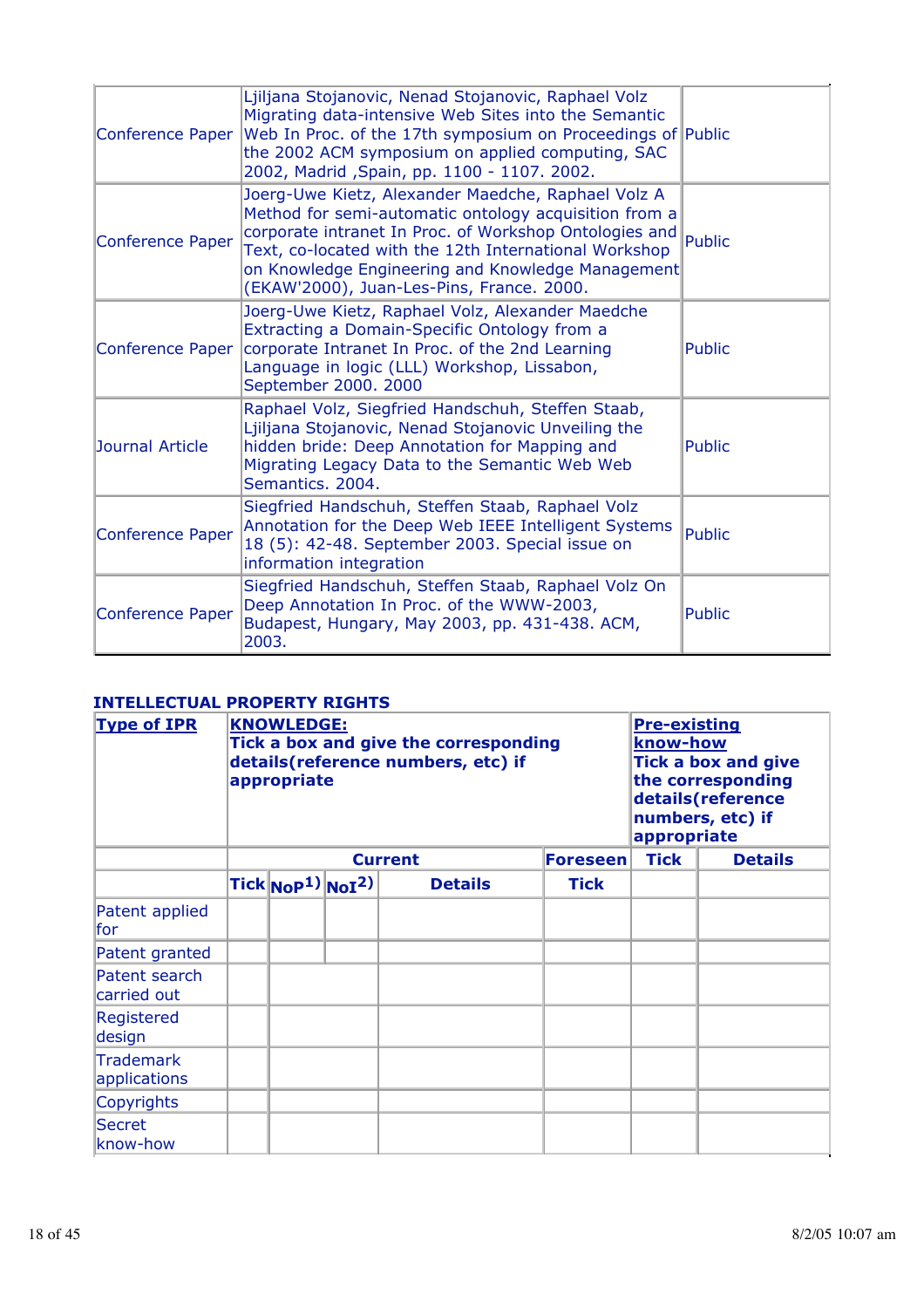| Other - please |  |  |  |
|----------------|--|--|--|
| specify:       |  |  |  |

### 1) Number of **P**riority (national) applications/patents

2) Number of **I**nternationally extended applications/patents

### **MARKET APPLICATION SECTORS**

#### **Market application sectors**

72 Computer and related activities

### **CURRENT STAGE OF DEVELOPMENT**

# **Current stage of development**

**Other:**

### **Quantified data about the result**

| <b>Items (about the results)</b>                                                                    | <b>Actual</b><br>current<br>quantity | <b>Estimated</b><br>(or future)<br>quantity |
|-----------------------------------------------------------------------------------------------------|--------------------------------------|---------------------------------------------|
| Time to application / market (in months from the end of the<br>research project)                    |                                      | 36                                          |
| Number of (public or private) entities potentially involved in the<br>implementation of the result: |                                      |                                             |
| of which: number of SMEs:                                                                           | ი                                    |                                             |
| of which: number of entities in third countries (outside EU):                                       |                                      |                                             |
| Targeted user audience: of reachable people                                                         | 500                                  | 5000                                        |
| S&T publications (referenced publications only)                                                     |                                      |                                             |
| publications addressing general public (e.g. CD-ROMs, WEB<br>sites)                                 | 9                                    | 9                                           |
| publications addressing decision takers / public authorities /<br>letc.                             |                                      |                                             |
| Visibility for the general public                                                                   | <b>YES</b>                           |                                             |

# **Further collaboration, dissemination and use of the result**

### **COLLABORATIONS SOUGHT**

| <b>R&amp;D</b> | Further research or<br>development             | <b>FIN</b>  | Financial support                |            |
|----------------|------------------------------------------------|-------------|----------------------------------|------------|
| <b>LIC</b>     | Licence agreement                              | <b>NC</b>   | Venture capital/spin-off funding |            |
| <b>MAN</b>     | Manufacturing agreement                        | <b>PPP</b>  | Private-public partnership       |            |
| <b>MKT</b>     | Marketing agreement                            | <b>INFO</b> | Information exchange/training    | $\sqrt{ }$ |
| IJν            | Establish a joint enterprise or<br>partnership | <b>CONS</b> | Available for consultancy        |            |
| <b>Other</b>   | (please specify)                               |             |                                  |            |
| Details:       |                                                |             |                                  |            |

# **POTENTIAL OFFERED FOR FURTHER DISSEMINATION AND USE**

### **PROFILE OF ADDITIONAL PARTNER(S) FOR FURTHER DISSEMINATION AND USE**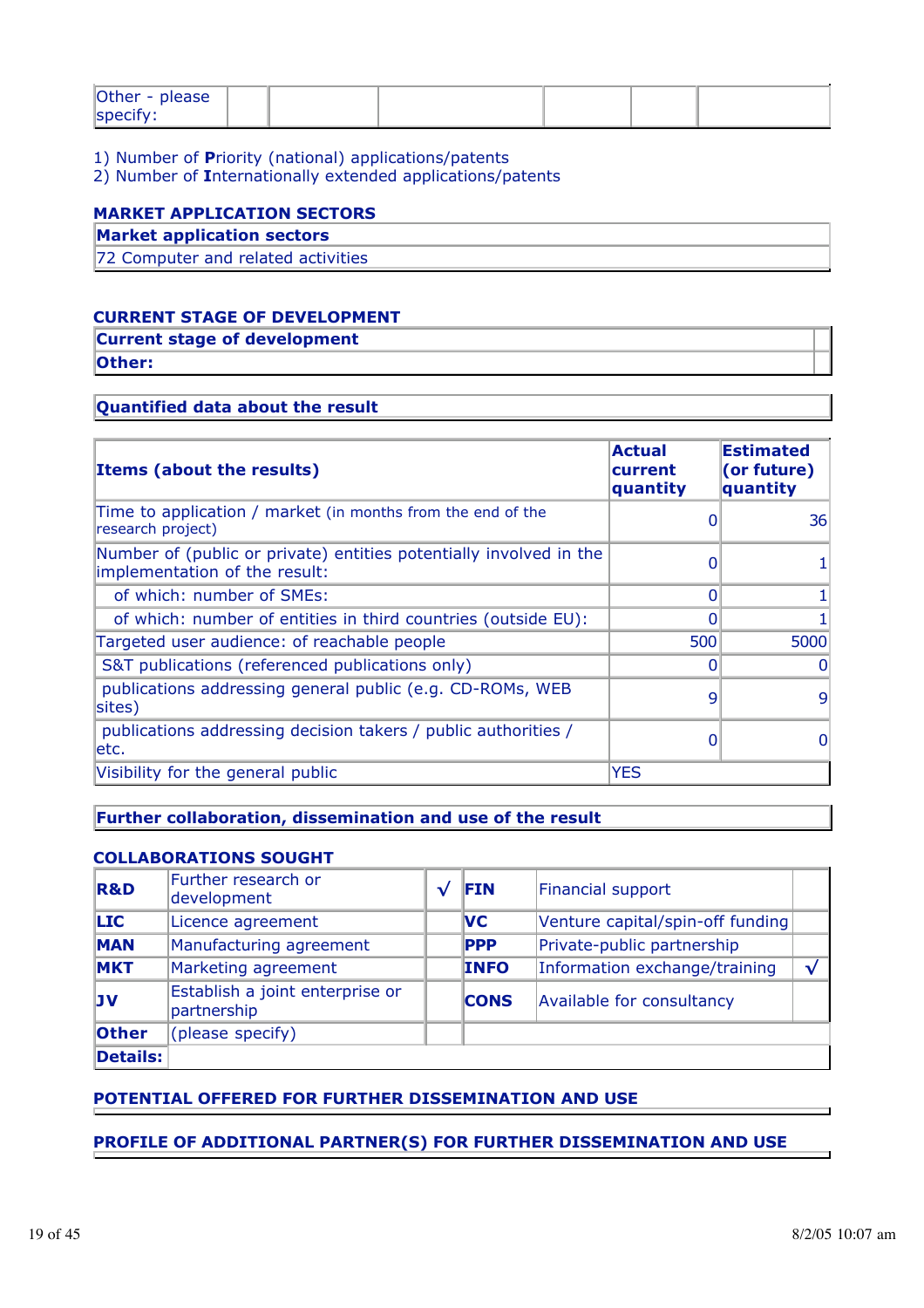| No. | <u>.</u> |
|-----|----------|
| 15  | $F - C$  |

| Name                   | <b>Dmitry Tsarkov</b>                                       |
|------------------------|-------------------------------------------------------------|
| Position               | <b>Research Fellow</b>                                      |
| Organisation           |                                                             |
| Address                | Kilburn Building, Oxford Road<br>M13 9PL, Manchester<br>IJΚ |
| Telephone              |                                                             |
| $\mathsf{Fax}$         |                                                             |
| <b>IE-mail</b>         | tsarkov@cs.man.ac.uk                                        |
| <b>URL</b>             | http://www.manchester.ac.uk/cs                              |
| Specific Result<br>URL |                                                             |

#### **SUMMARY**

FaCT++ is an implementation of an OWL-Lite reasoner. It is a new generation of the well-known FaCT reasoner. It uses the established FaCT algorithms, but with a different internal architecture. Additionally, the implementation language C++ was chosen in order to create a more efficient software tool, and to maximise portability. During the implementation process, new optimisations were also introduced, and some new features were added. FaCT++ is released under GNU public license so it is available for download both as a binary file and as a source code (see http://owl.man.ac.uk/factplusplus/).

#### **SUBJECT DESCRIPTORS CODES**

129 COMPUTER SCIENCE/ENGINEERING, NUMERICAL ANALYSIS, SYSTEMS, CONTROL 320 INFORMATION MANAGEMENT

### **DOCUMENTATION AND INFORMATION ON THE RESULT**

| <b>Documentation</b><br>${type}$ | Details (Title, ref. number, general description,<br>language)                                                                                                                                                                                                                                                                                               | <b>Status:</b><br><b>PU=Public</b><br><b>CO=Confidential</b> |
|----------------------------------|--------------------------------------------------------------------------------------------------------------------------------------------------------------------------------------------------------------------------------------------------------------------------------------------------------------------------------------------------------------|--------------------------------------------------------------|
|                                  | Dmitry Tsarkov, Alexandre Riazanov, Sean Bechhofer<br>and Ian Horrocks. Using Vampire to Reason with OWL.<br>Proceedings of the 2004 International Semantic Web<br>Conference Paper Conference (ISWC 2004), pp 471--485 Eds. Sheila A.<br>McIlraith, Dimitris Plexousakis and Frank van<br>Harmelen, Springer Lecture Notes in Computer Science<br>Vol. 3298 | <b>Public</b>                                                |
| Conference Paper                 | Dmitry Tsarkov and Ian Horrocks. Efficient Reasoning<br>with Range and Domain Constraints, Proceedings of<br>the 2004 Description Logic Workshop (DL~2004),<br>2004,                                                                                                                                                                                         | <b>Public</b>                                                |
|                                  | Dmitry Tsarkov and Ian Horrocks {DL} Reasoner vs.<br>Conference Paper First-Order Prover, Oriceedings of the 2003 Description Public<br>Logic Workshop (DL~2003).                                                                                                                                                                                            |                                                              |

### **INTELLECTUAL PROPERTY RIGHTS**

| <b>Type of IPR</b> | <b>KNOWLEDGE:</b>                     | $Pre-existing$  |
|--------------------|---------------------------------------|-----------------|
|                    | Tick a box and give the corresponding | <b>know-how</b> |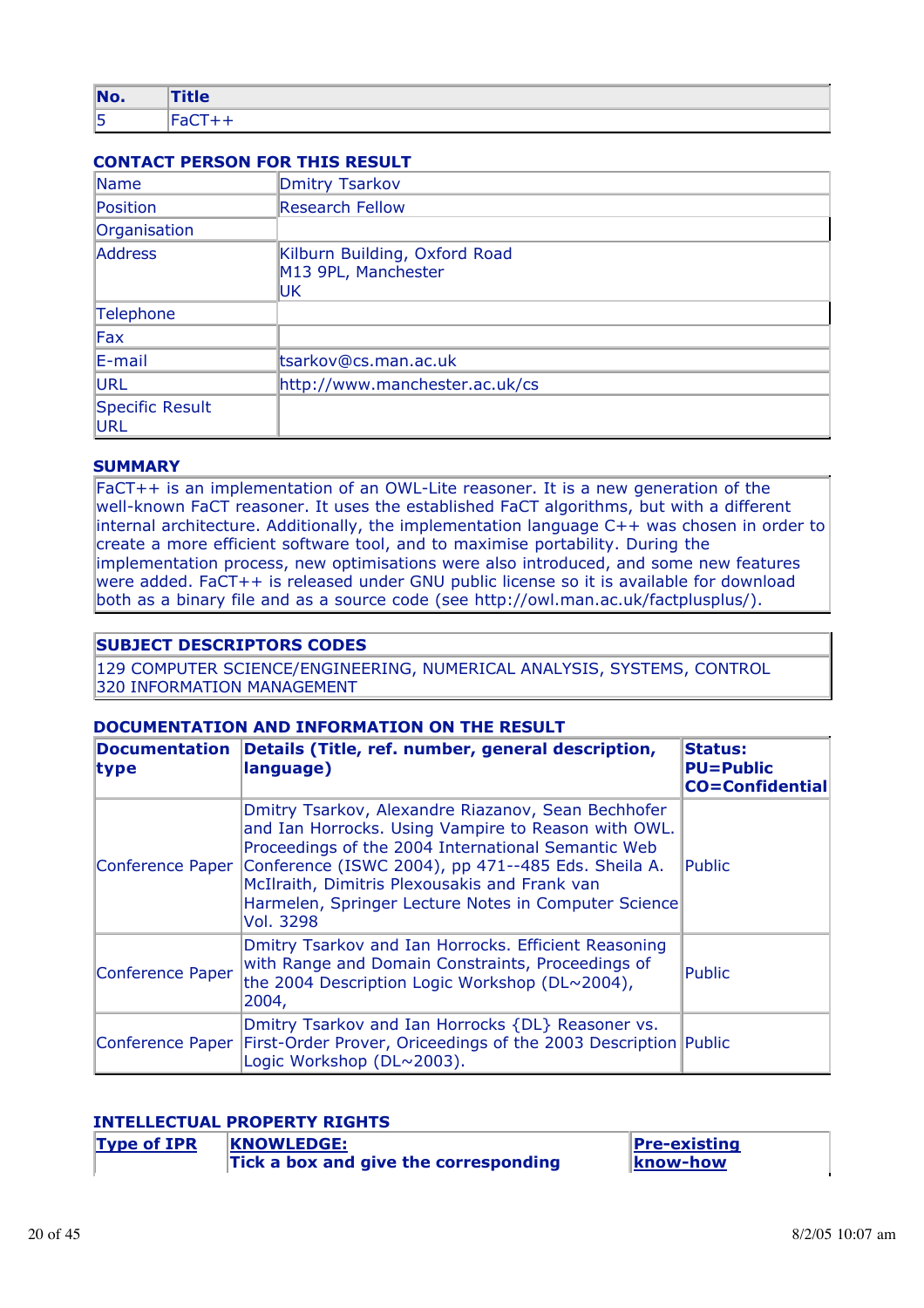|                                  | details(reference numbers, etc) if<br>appropriate |                |                |                 |             | <b>Tick a box and give</b><br>the corresponding<br>details(reference<br>numbers, etc) if<br>appropriate |  |
|----------------------------------|---------------------------------------------------|----------------|----------------|-----------------|-------------|---------------------------------------------------------------------------------------------------------|--|
|                                  |                                                   | <b>Current</b> |                | <b>Foreseen</b> | <b>Tick</b> | <b>Details</b>                                                                                          |  |
|                                  | Tick NOP <sup>1</sup>  NOP <sup>2</sup>           |                | <b>Details</b> | <b>Tick</b>     |             |                                                                                                         |  |
| Patent applied<br>for            |                                                   |                |                |                 |             |                                                                                                         |  |
| Patent granted                   |                                                   |                |                |                 |             |                                                                                                         |  |
| Patent search<br>carried out     |                                                   |                |                |                 |             |                                                                                                         |  |
| Registered<br>design             |                                                   |                |                |                 |             |                                                                                                         |  |
| <b>Trademark</b><br>applications |                                                   |                |                |                 |             |                                                                                                         |  |
| Copyrights                       |                                                   |                |                |                 |             |                                                                                                         |  |
| <b>Secret</b><br>know-how        |                                                   |                |                |                 |             |                                                                                                         |  |
| Other - please<br>specify:       |                                                   |                |                |                 |             |                                                                                                         |  |

1) Number of **P**riority (national) applications/patents

2) Number of **I**nternationally extended applications/patents

### **MARKET APPLICATION SECTORS**

**Market application sectors**

72 Computer and related activities

73 Research and development

# **CURRENT STAGE OF DEVELOPMENT**

**Current stage of development Other:**

**Quantified data about the result** 

| <b>Items (about the results)</b>                                                                    | <b>Actual</b><br>current<br>quantity | <b>Estimated</b><br>(or future)<br>quantity |
|-----------------------------------------------------------------------------------------------------|--------------------------------------|---------------------------------------------|
| Time to application / market (in months from the end of the<br>research project)                    |                                      |                                             |
| Number of (public or private) entities potentially involved in the<br>implementation of the result: |                                      |                                             |
| of which: number of SMEs:                                                                           |                                      |                                             |
| of which: number of entities in third countries (outside EU):                                       |                                      |                                             |
| Targeted user audience: of reachable people                                                         |                                      |                                             |
| S&T publications (referenced publications only)                                                     |                                      |                                             |
| publications addressing general public (e.g. CD-ROMs, WEB<br>sites)                                 |                                      |                                             |
| publications addressing decision takers / public authorities /<br>letc.                             |                                      |                                             |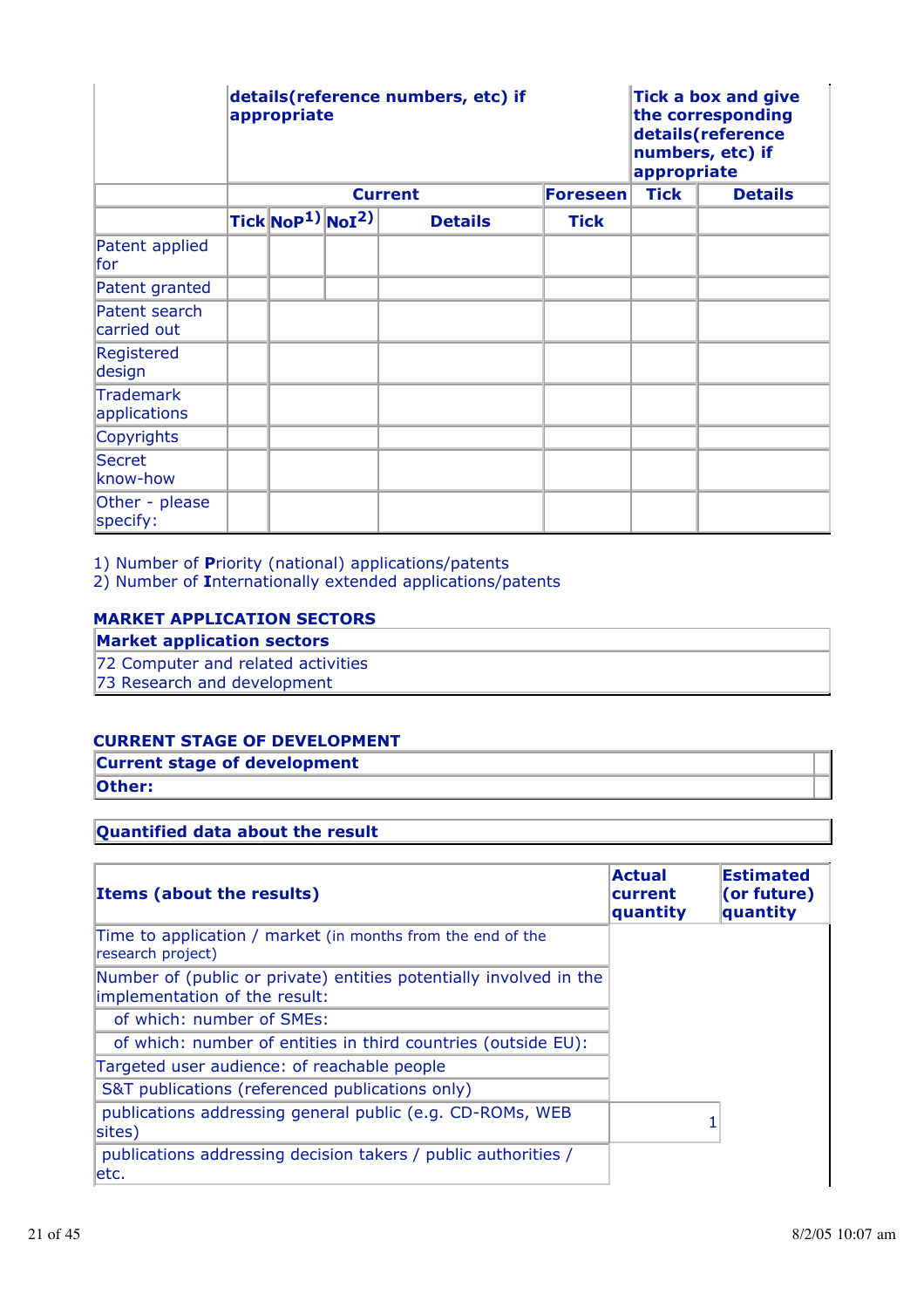# **Further collaboration, dissemination and use of the result**

### **COLLABORATIONS SOUGHT**

| <b>R&amp;D</b>  | Further research or<br>development             | <b>FIN</b>  | Financial support                |   |
|-----------------|------------------------------------------------|-------------|----------------------------------|---|
| <b>LIC</b>      | Licence agreement                              | <b>NC</b>   | Venture capital/spin-off funding |   |
| <b>MAN</b>      | Manufacturing agreement                        | <b>PPP</b>  | Private-public partnership       |   |
| <b>MKT</b>      | Marketing agreement                            | <b>INFO</b> | Information exchange/training    | Ñ |
| IJν             | Establish a joint enterprise or<br>partnership | <b>CONS</b> | Available for consultancy        |   |
| <b>Other</b>    | (please specify)                               |             |                                  |   |
| <b>Details:</b> |                                                |             |                                  |   |

### **POTENTIAL OFFERED FOR FURTHER DISSEMINATION AND USE**

### **PROFILE OF ADDITIONAL PARTNER(S) FOR FURTHER DISSEMINATION AND USE**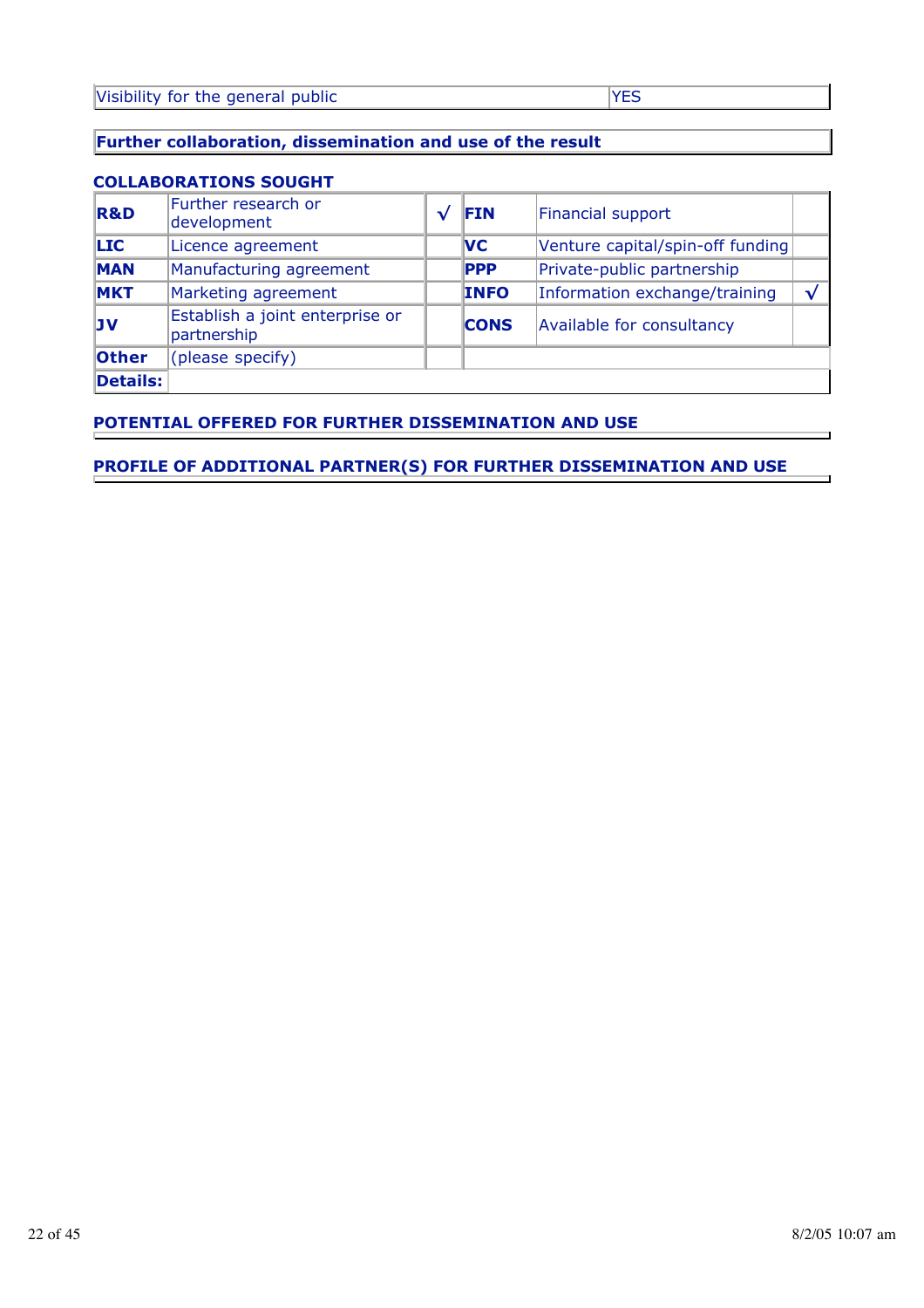| No. | <b>Title</b>           |
|-----|------------------------|
| 6   | Ontology Methodologies |

| <b>Name</b>                   | Nicola Guarino                                              |
|-------------------------------|-------------------------------------------------------------|
| Position                      | Head of unit                                                |
| Organisation                  | Laboratory for Applied Ontology (ISTC-CNR)                  |
| <b>Address</b>                | Polo Tecnologico, Via Solteri, 38<br>38100, Trento<br>ITALY |
| Telephone                     | +39 0461 402088                                             |
| $\mathsf{Fax}$                | +39 0461 435344                                             |
| <b>IE-mail</b>                | quarino@loa-cnr.it                                          |
| <b>URL</b>                    | www.loa-cnr.it                                              |
| Specific Result<br><b>URL</b> |                                                             |

#### **SUMMARY**

The need for reliable ontologies in the Semantic Web (SW) has risen two complementary issues that require the development of strong methodologies for ontology development. On the one hand, researchers are constructing new complex foundational ontologies to answer the demand for knowledge structures matching specific views of the world. On the other hand, the management of data and documents already available on the web requires a quite rich number of domain ontologies which should be clear and easily understood by the users. Relatively to the first issue, we have recognized two main distinctions in deveolping foundational ontologies: the descriptive vs. revisionary attitude, and the multiplicative vs. reductionist attitude. A descriptive ontology aims at describing the ontological assumptions behind language and cognition by taking seriously the surface structure of natural language and commonsense. A revisionary ontology, on the other hand, gives less importance to linguistic and cognitive aspects, and does not hesitate to suggest paraphrases of linguistic expressions or re-interpretations of cognitive phenomena in order to avoid ontological assumptions considered debatable on scientific grounds. Regarding the second distinction, we observed and clarified that a reductionist ontology aims at describing a great number of ontological differences with the smallest number of concepts while in a multiplicative ontology expressivity is more relevant: the aim is to give a reliable account of reality despite of the need of a larger number of basic concepts. Once these distinctions are recognized, we have isolated major notions that mark the ontological character of a foundational ontology. These notions can be collected in four major groups, namely; (1) universals, particulars and individual properties, (2) abstract and concrete entities, (3) endurants and perdurants, and (4) co-localized entities. A strong methodology in the construction of foundational ontologies must include the crucial distinctions we listed above in this way making the developer aware of their consequences. As it was recalled above, the other issue central to methodology is the development of domain ontologies for the SW. Several strategies have been exploited: machine learning, NLP techniques, semantic services, lifting existing metadata, etc. These strategies have different advantages according to the type of documents or domains: machine learning and NLP techniques try to extract useful recurrent patterns out of existing documents, and semantic services try to generate semantically indexed, structured documents e.g. out of transactions, existing metadata can be considered proto-ontologies that can be "lifted" from legacy indexing tools and indexed documents. In other words, metadata lifting ultimately tries to reengineer existing document management systems into dedicated semantic webs. Legacy information systems often use metadata contained in Knowledge Organization Systems (KOSes), such as vocabularies, taxonomies and directories, in order to manage and organize information. KOSes support document tagging (thesaurus-based indexing) and information retrieval (thesaurus-based search), but their semantic informality and heterogeneity usually prevent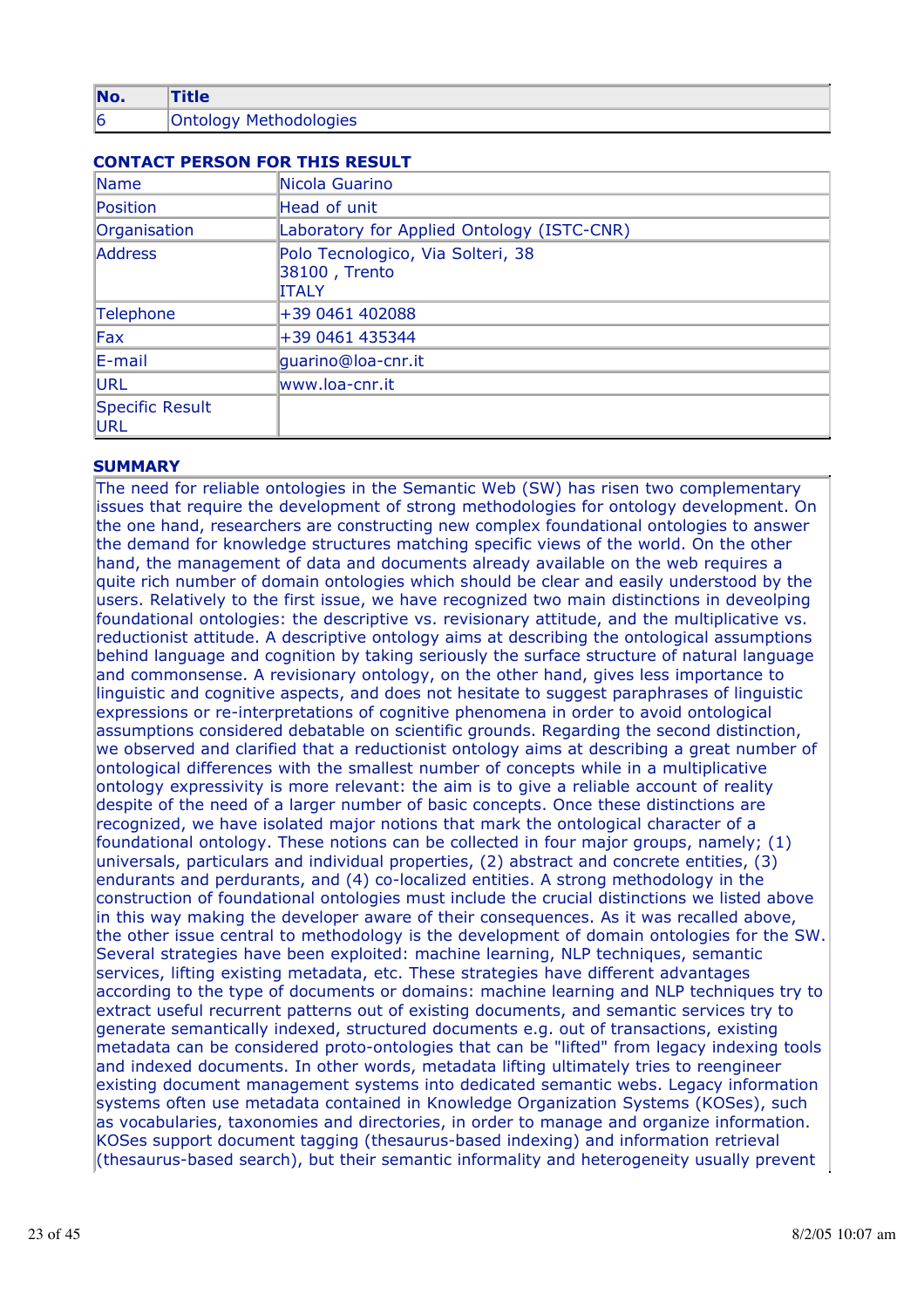a satisfactory integration of the supported documentary repositories and databases. As a matter of fact, traditional techniques mainly consist of time-consuming, manual mappings that are made – each time a new source or a modification enter the lifecycle – by experts with idiosyncratic procedures. Informality and heterogeneity make them particularly hostile with reference to the SW. In this case, our work concentrated on a demonstration of KOS reengineering issues from the viewpoint of formal ontology, therefore the main threads were given in the context of a concrete case study description rather than as explicitly addressed topics. In this work, we described the methodology used for the creation, integration and utilization of ontologies for information integration and semantic interoperability in a specific domain. We expect that the clarifications and the examples provided on this topic will increase the reliability of the new foundational and domain ontologies. Furthermore, the overall discussion should increase the understanding of what ontologies are and how they may be classified according to their overall ontological structure.

# **SUBJECT DESCRIPTORS CODES**

47 ARTIFICIAL INTELLIGENCE 345 KNOWLEDGE ENGINEERING 400 MODELLING/MODELLING TOOLS, 3-D MODELLING

# **DOCUMENTATION AND INFORMATION ON THE RESULT**

| <b>Documentation</b><br>${ type}$ | Details (Title, ref. number, general description,<br>language)                                                                                      | <b>Status:</b><br><b>PU=Public</b><br><b>CO=Confidential</b> |
|-----------------------------------|-----------------------------------------------------------------------------------------------------------------------------------------------------|--------------------------------------------------------------|
| Dournal Article                   | Gangemi, A. 2003 Some Tools and Methodologies for<br>Domain Ontology Building, Journal of Functional<br>Genomics                                    | Public                                                       |
| <b>Journal Article</b>            | Guarino, N. 2004, Toward a Formal Evaluation of<br>Ontology Quality, Intelligent Systems 19(4) pp 78-79                                             | Public                                                       |
| Book chapter                      | Guarino, N., Welty, C. 2004. An Overview of<br>OntoClean, in Handbook on Ontologies, Staab, S. and<br>Studer, R. (eds), Springer Verlag, pp 151-172 | Public                                                       |

### **INTELLECTUAL PROPERTY RIGHTS**

| <b>Type of IPR</b>           | <b>KNOWLEDGE:</b><br>appropriate        | Tick a box and give the corresponding<br>details (reference numbers, etc) if | <b>Pre-existing</b><br>know-how<br><b>Tick a box and give</b><br>the corresponding<br>details (reference<br>numbers, etc) if<br>appropriate |             |             |                |
|------------------------------|-----------------------------------------|------------------------------------------------------------------------------|---------------------------------------------------------------------------------------------------------------------------------------------|-------------|-------------|----------------|
|                              |                                         |                                                                              | <b>Current</b>                                                                                                                              | Foreseen    | <b>Tick</b> | <b>Details</b> |
|                              | Tick NOP <sup>1</sup>  NOP <sup>2</sup> |                                                                              | <b>Details</b>                                                                                                                              | <b>Tick</b> |             |                |
| Patent applied<br>lfor       |                                         |                                                                              |                                                                                                                                             |             |             |                |
| Patent granted               |                                         |                                                                              |                                                                                                                                             |             |             |                |
| Patent search<br>carried out |                                         |                                                                              |                                                                                                                                             |             |             |                |
| Registered<br>design         |                                         |                                                                              |                                                                                                                                             |             |             |                |
| Trademark<br>applications    |                                         |                                                                              |                                                                                                                                             |             |             |                |
| Copyrights                   |                                         |                                                                              |                                                                                                                                             |             |             |                |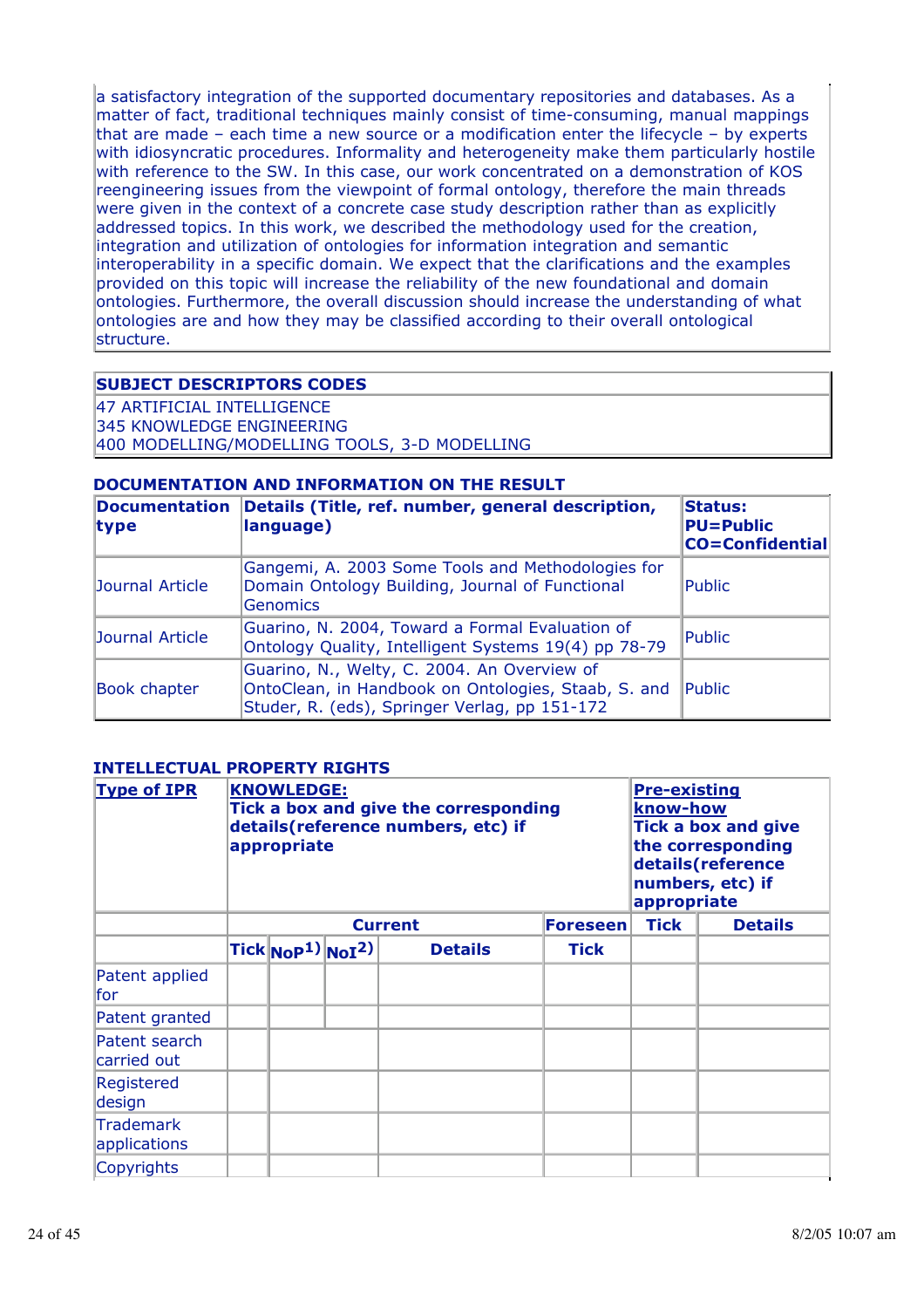| Secret<br>know-how             |  |              |  |  |
|--------------------------------|--|--------------|--|--|
| Other - please<br>$ $ specify: |  | publications |  |  |

1) Number of **P**riority (national) applications/patents

2) Number of **I**nternationally extended applications/patents

# **MARKET APPLICATION SECTORS**

# **Market application sectors**

73 Research and development

### **CURRENT STAGE OF DEVELOPMENT**

|        | <b>Current stage of development</b> Scientific and/or Technical knowledge (Basic research) |
|--------|--------------------------------------------------------------------------------------------|
| Other: |                                                                                            |

### **Quantified data about the result**

| <b>Items (about the results)</b>                                                                    | <b>Actual</b><br>current<br>quantity | <b>Estimated</b><br>(or future)<br>quantity |
|-----------------------------------------------------------------------------------------------------|--------------------------------------|---------------------------------------------|
| Time to application / market (in months from the end of the<br>research project)                    |                                      |                                             |
| Number of (public or private) entities potentially involved in the<br>implementation of the result: |                                      |                                             |
| of which: number of SMEs:                                                                           |                                      |                                             |
| of which: number of entities in third countries (outside EU):                                       |                                      |                                             |
| Targeted user audience: of reachable people                                                         |                                      |                                             |
| S&T publications (referenced publications only)                                                     |                                      |                                             |
| publications addressing general public (e.g. CD-ROMs, WEB<br>sites)                                 |                                      |                                             |
| publications addressing decision takers / public authorities /<br>letc.                             |                                      |                                             |
| Visibility for the general public                                                                   | <b>YES</b>                           |                                             |

### **Further collaboration, dissemination and use of the result**

#### **COLLABORATIONS SOUGHT**

| <b>R&amp;D</b>  | Further research or<br>development             | FIN         | Financial support                |              |
|-----------------|------------------------------------------------|-------------|----------------------------------|--------------|
| <b>LIC</b>      | Licence agreement                              | <b>NC</b>   | Venture capital/spin-off funding |              |
| <b>MAN</b>      | Manufacturing agreement                        | <b>PPP</b>  | Private-public partnership       |              |
| <b>MKT</b>      | Marketing agreement                            | <b>INFO</b> | Information exchange/training    | $\mathbf{v}$ |
| IJν             | Establish a joint enterprise or<br>partnership | <b>CONS</b> | Available for consultancy        | $\mathbf{v}$ |
| <b>Other</b>    | (please specify)                               |             |                                  |              |
| <b>Details:</b> |                                                |             |                                  |              |

# **POTENTIAL OFFERED FOR FURTHER DISSEMINATION AND USE**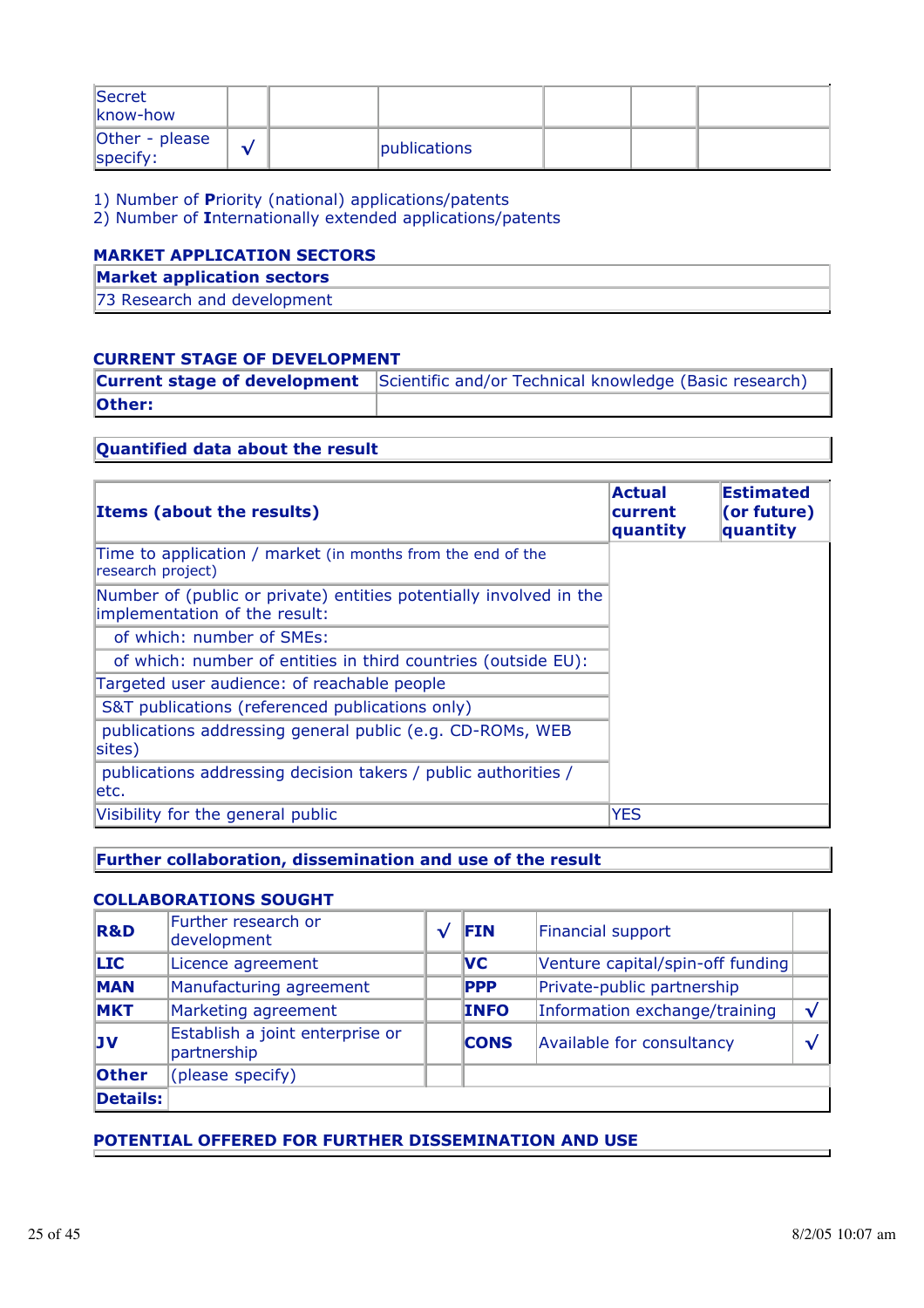÷,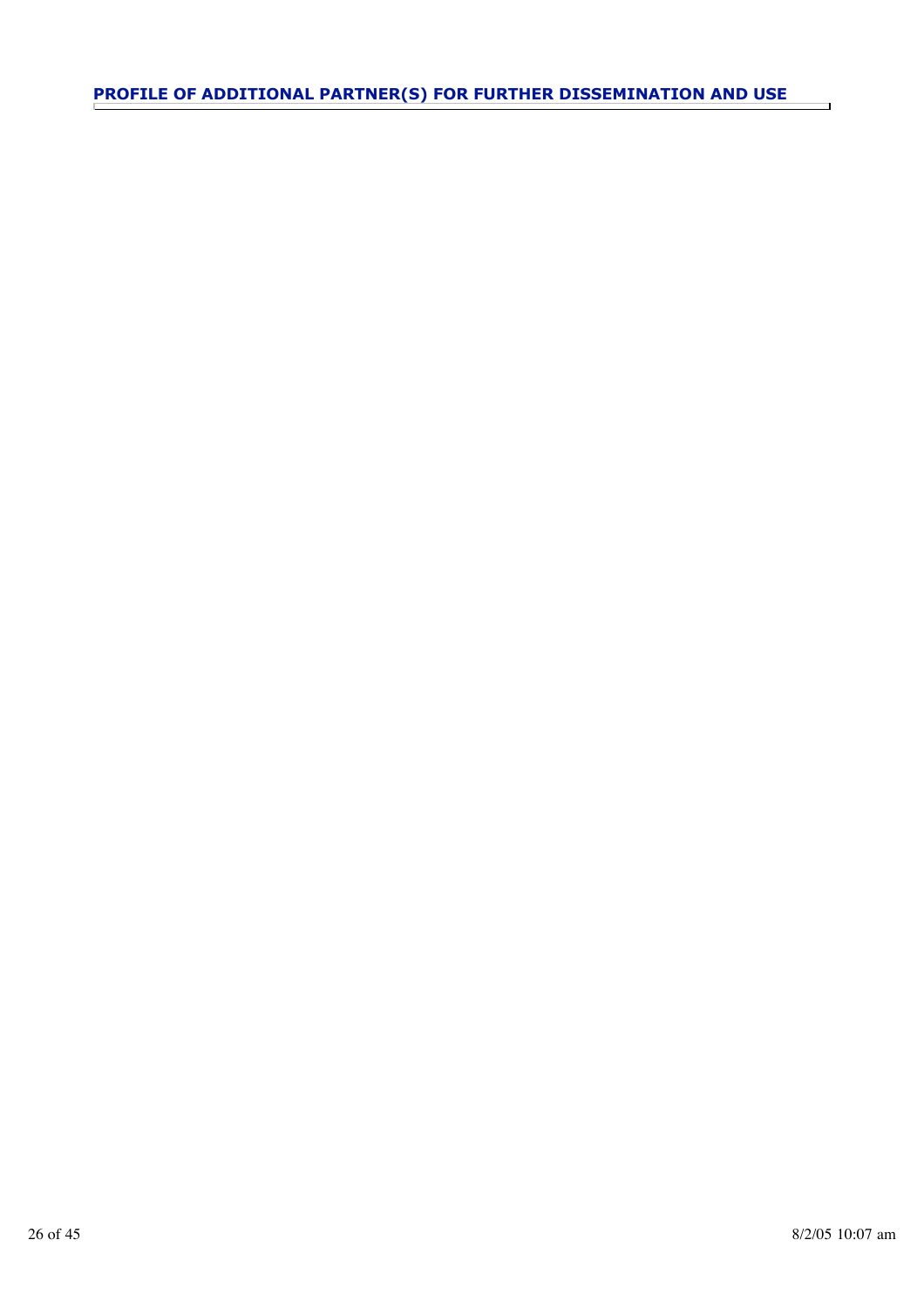| No. |      |
|-----|------|
| ╺   | ____ |

| CONTACT FERSON FOR THIS RESOET |                                                             |
|--------------------------------|-------------------------------------------------------------|
| <b>Name</b>                    | Nicola Guarino                                              |
| Position                       | Head of unit                                                |
| Organisation                   | Laboratory for Applied Ontology (ISTC-CNR)                  |
| <b>Address</b>                 | Polo Tecnologico, Via Solteri, 38<br>38100, Trento<br>ITALY |
| Telephone                      | +39 0461 402088                                             |
| $\mathsf{Fax}$                 | +39 0461 435344                                             |
| <b>IE-mail</b>                 | guarino@loa-cnr.it                                          |
| <b>IURL</b>                    | www.loa-cnr.it                                              |
| Specific Result<br><b>IURL</b> |                                                             |

### **SUMMARY**

DOLCE is a foundational ontology developed as part of the WonderWeb Foundational Ontologies Library (WFOL). The development of this library has been guided by the need of a reliable set of foundational ontologies that can serve as (1) starting point for building other ontologies, (2) reference point for easy and rigorous comparisons among different ontological approaches, (3) rigorous basis for analyzing, harmonizing and integrating existing ontologies and metadata standards (by manually mapping them into some general module(s) in the library). In addition, the WFOL is meant to be minimal (including only the most reusable and widely applicable upper-level categories), rigorous (the ontologies are characterized by means of rich axiomatizations and their formal consequences explored in some detail), and extensively researched (each module in the library undergoes a careful evaluation by experts and consultation with canonical works). DOLCE (Descriptive Ontology for Linguistic and Cognitive Engineering) is the first module of WFOL and it is not a candidate for a "universal" standard ontology. Rather, it is intended as a starting point for comparing and elucidating the relationships with the other modules of the library, and also for clarifying the hidden assumptions underlying existing ontologies or linguistic resources such as WordNet. As reflected by its acronym, DOLCE has a clear cognitive bias, in the sense that it aims at capturing the ontological categories underlying natural language and human commonsense. DOLCE is an ontology that focuses on particulars in the sense that its domain of discourse is restricted to them. The fundamental ontological distinction between universals and particulars can be informally understood by taking the relation of instantiation as a primitive: particulars are entities which have no instances; universals are entities that can have instances. Properties and relations (corresponding to predicates in a logical language) are usually considered as universals and thus are not classified by this ontology (although they occur in as far as they are needed to classify particulars). A basic choice adopted by DOLCE is the so-called multiplicative approach: different entities can be co-located in the same space-time. This assumption allows us to make justice of incompatible essential properties. A classical example is the distinction between a vase and its amount of clay: the vase does not survive a radical change in shape or topology while the amount of clay does. DOLCE assumes that the vase and the corresponding amount of clay are two distinct things, yet co-located, so that we can talk of the shape of the vase (but not of the clay) or the mass of the clay (inherited by the vase) without fear of contradictory claims. Another foundamental feature of DOLCE is the distinction between enduring and perduring entities, i.e. between what philosophers usually call continuants and occurrents. For instance, my copy of the newspaper I bought today is wholly present (and endurant), while some temporal parts of my reading the newspaper is not (a perdurant). The main relation between endurants and perdurants is that of participation: an endurant "lives" in time by participating in some perdurant(s). Other important notions and relations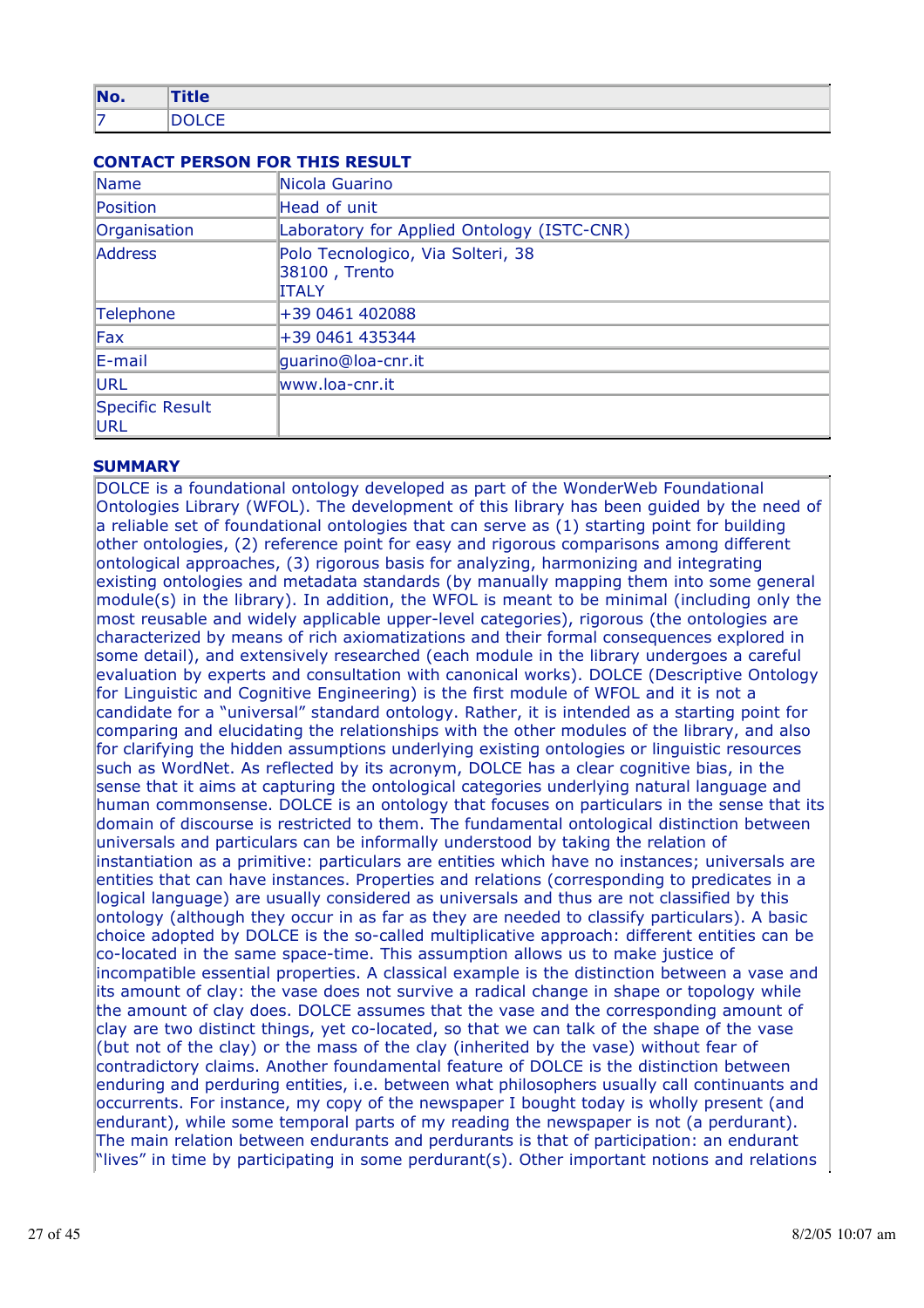are characterized in DOLCE, among the notions we recall "Qualities", "Physical Objects", "Social Objects", "Events", "Processes", "Temporal Regions" and "Spatial Regions"; among the relations let us mention "Participation", "Parthood", and "Constitution". DOLCE has quickly become a standard in formal ontology and, thanks to its availability in several formats (like KIF and OWL) with modules specialized for specific subdomains and connections to natural languages resources (like WordNet), it is used by several researchers around the world (see www.loa-cnr.it/DOLCE.html for more information and a partial list of users). Applications using DOLCE as a formal tool for the semantic integration of data span several areas like computational linguistics, agriculture, medicine, cultural resources, banking and insurance organization, legal documents management, software engineering, knowledge engineering, and mobile robotics.

# **SUBJECT DESCRIPTORS CODES**

47 ARTIFICIAL INTELLIGENCE 129 COMPUTER SCIENCE/ENGINEERING, NUMERICAL ANALYSIS, SYSTEMS, CONTROL 345 KNOWLEDGE ENGINEERING 400 MODELLING/MODELLING TOOLS, 3-D MODELLING

# **DOCUMENTATION AND INFORMATION ON THE RESULT**

| <b>Documentation</b><br>type | Details (Title, ref. number, general description,<br>language)                                                                                                                                                                                                                               | <b>Status:</b><br><b>PU=Public</b><br><b>CO=Confidential</b> |
|------------------------------|----------------------------------------------------------------------------------------------------------------------------------------------------------------------------------------------------------------------------------------------------------------------------------------------|--------------------------------------------------------------|
| Journal Article              | Navigli, R., Velardi, P., Gangemi, A. 2003. Ontology<br>Learning and its Application to Automated Terminology Public<br>Translation, IEEE Intelligent Systems, 18(1),pp 22-31                                                                                                                |                                                              |
| <b>Book Section</b>          | Gangemi, A., Guarino, N., Masolo, C., Oltramari, A.,<br>Schneider, L. 2002. Sweetening Ontologies with<br>DOLCE, in Knowledge Engineering and Knowledge<br>Management. Ontologies and the Semantic Web,<br>Gomez Perez, A. and Benjamins, V.R. (eds), Berlin,<br>Springer Verlag, pp 166-181 | <b>Public</b>                                                |
| Conference Paper             | Guarino, N.; Welty, C. 2000. A Formal Ontology of<br>Properties, in Knowledge Engineering and Knowledge<br>Management: Methods, Models and Tools, Dieng,<br>Rose; Corby, O. (eds), EKAW2000, Springer Verlag,<br>pp 97-112                                                                   | <b>Public</b>                                                |
| Conference Paper             | Masolo, C., Vieu, L., Bottazzi, E., Catenacci, C.,<br>Ferrario, R., Gangemi, A., Guarino, N. 2004. Social<br>Roles and their Descriptions, KR 2004, Whistler<br>(Canada), pp 267-277                                                                                                         | <b>Public</b>                                                |
| Conference Paper             | Oberle, D., Mika, P., Gangemi, A., Sabou, M. 2004.<br>Foundations for service ontolgies: Aligning OWL-S to<br>DOLCE, Staab, S.; Patel-Schneider, P. (eds),<br>WWW2004, Semantic Web Track                                                                                                    | <b>Public</b>                                                |
| Conference Paper             | Simonov, M., Gangemi, A., Soroldoni, M. 2004.<br>Ontology-driven, Natural Language Access to Legacy<br>and Web Services in the Insurance Domain, Wecel, K.<br>(ed.), Conference on Business Information Systems<br>(BIS) 2004                                                                | <b>Public</b>                                                |
| Conference Paper             | Oltramari, A., Gangemi, A., Guarino, N., Masolo, C.<br>2002. Restructuring WordNet's Top-Level: the<br>OntoClean approach, Simov, Kiril (ed.), Proceedings of<br>OntoLex '2, Las Palmas, Canary Islands, pp 17-24                                                                            | Public                                                       |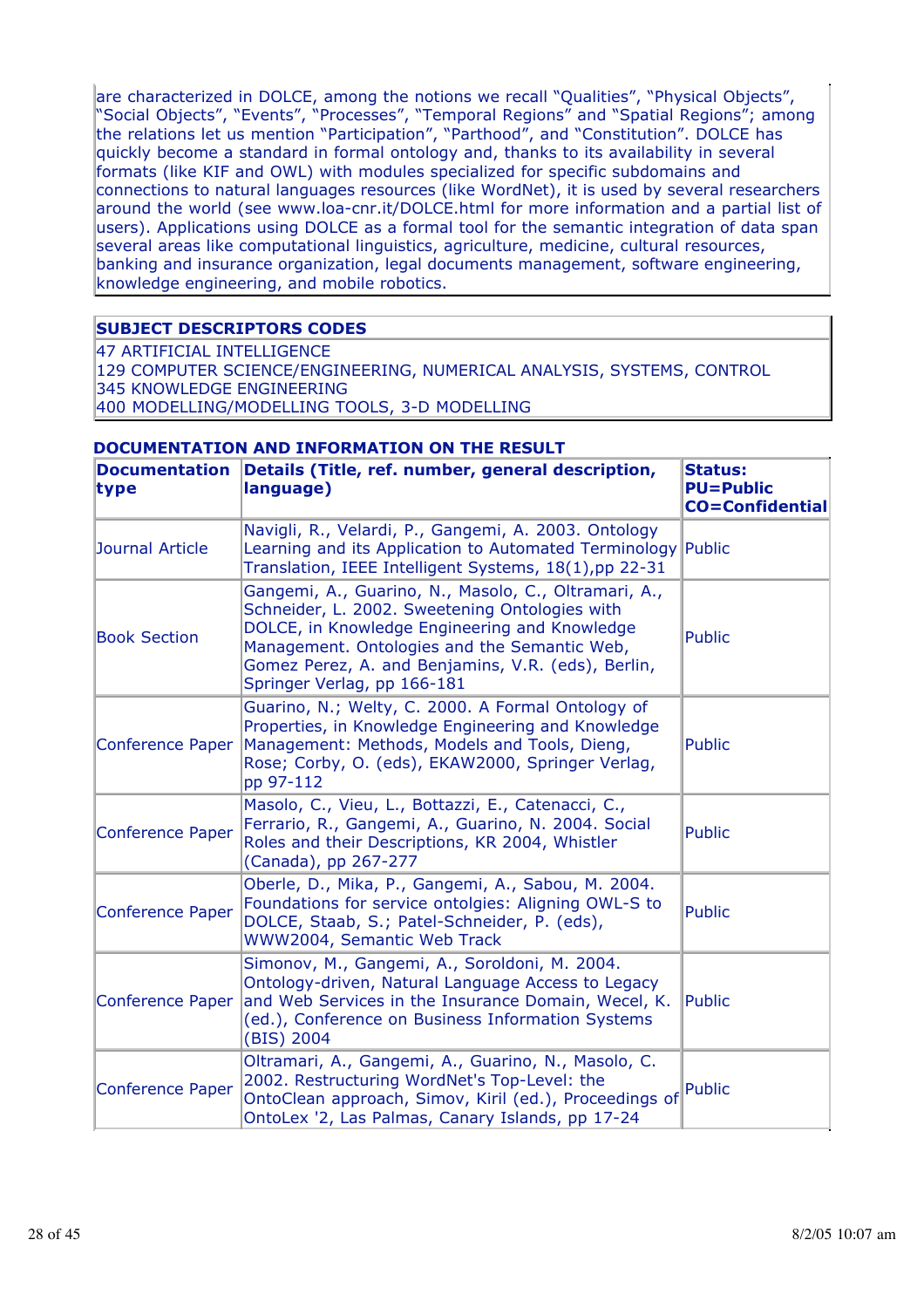| Deliverable | Masolo, C., Borgo, S., Gangemi, A., Guarino, N.,<br> Oltramari, A., Schneider, L. 2002. WonderWeb<br>Deliverable D17. The WonderWeb Library of<br>Foundational Ontologies and the DOLCE ontology | Public |  |
|-------------|--------------------------------------------------------------------------------------------------------------------------------------------------------------------------------------------------|--------|--|
|-------------|--------------------------------------------------------------------------------------------------------------------------------------------------------------------------------------------------|--------|--|

### **INTELLECTUAL PROPERTY RIGHTS**

| <b>Type of IPR</b>               | <b>KNOWLEDGE:</b><br>Tick a box and give the corresponding<br>details(reference numbers, etc) if<br>appropriate |                                         |  |                |                 | <b>Pre-existing</b><br>know-how<br><b>Tick a box and give</b><br>the corresponding<br>details (reference<br>numbers, etc) if<br>appropriate |                |  |
|----------------------------------|-----------------------------------------------------------------------------------------------------------------|-----------------------------------------|--|----------------|-----------------|---------------------------------------------------------------------------------------------------------------------------------------------|----------------|--|
|                                  |                                                                                                                 |                                         |  | <b>Current</b> | <b>Foreseen</b> | <b>Tick</b>                                                                                                                                 | <b>Details</b> |  |
|                                  |                                                                                                                 | Tick NOP <sup>1</sup>  NOP <sup>2</sup> |  | <b>Details</b> | <b>Tick</b>     |                                                                                                                                             |                |  |
| Patent applied<br>lfor           |                                                                                                                 |                                         |  |                |                 |                                                                                                                                             |                |  |
| Patent granted                   |                                                                                                                 |                                         |  |                |                 |                                                                                                                                             |                |  |
| Patent search<br>carried out     |                                                                                                                 |                                         |  |                |                 |                                                                                                                                             |                |  |
| Registered<br>design             |                                                                                                                 |                                         |  |                |                 |                                                                                                                                             |                |  |
| <b>Trademark</b><br>applications |                                                                                                                 |                                         |  |                |                 |                                                                                                                                             |                |  |
| Copyrights                       |                                                                                                                 |                                         |  |                |                 |                                                                                                                                             |                |  |
| <b>Secret</b><br>know-how        |                                                                                                                 |                                         |  |                |                 |                                                                                                                                             |                |  |
| Other - please<br>specify:       | $\checkmark$                                                                                                    |                                         |  | publications   |                 |                                                                                                                                             |                |  |

1) Number of **P**riority (national) applications/patents

2) Number of **I**nternationally extended applications/patents

# **MARKET APPLICATION SECTORS**

| <b>Market application sectors</b>  |  |  |  |
|------------------------------------|--|--|--|
| 72 Computer and related activities |  |  |  |
| 73 Research and development        |  |  |  |

### **CURRENT STAGE OF DEVELOPMENT**

| <b>Current stage of development</b> |  |
|-------------------------------------|--|
| Other:                              |  |

### **Quantified data about the result**

| <b>Items (about the results)</b>                                                                    | Actual<br>current<br>quantity | <b>Estimated</b><br>$ $ (or future)<br>quantity |
|-----------------------------------------------------------------------------------------------------|-------------------------------|-------------------------------------------------|
| Time to application / market (in months from the end of the<br>research project)                    | 12                            |                                                 |
| Number of (public or private) entities potentially involved in the<br>implementation of the result: |                               |                                                 |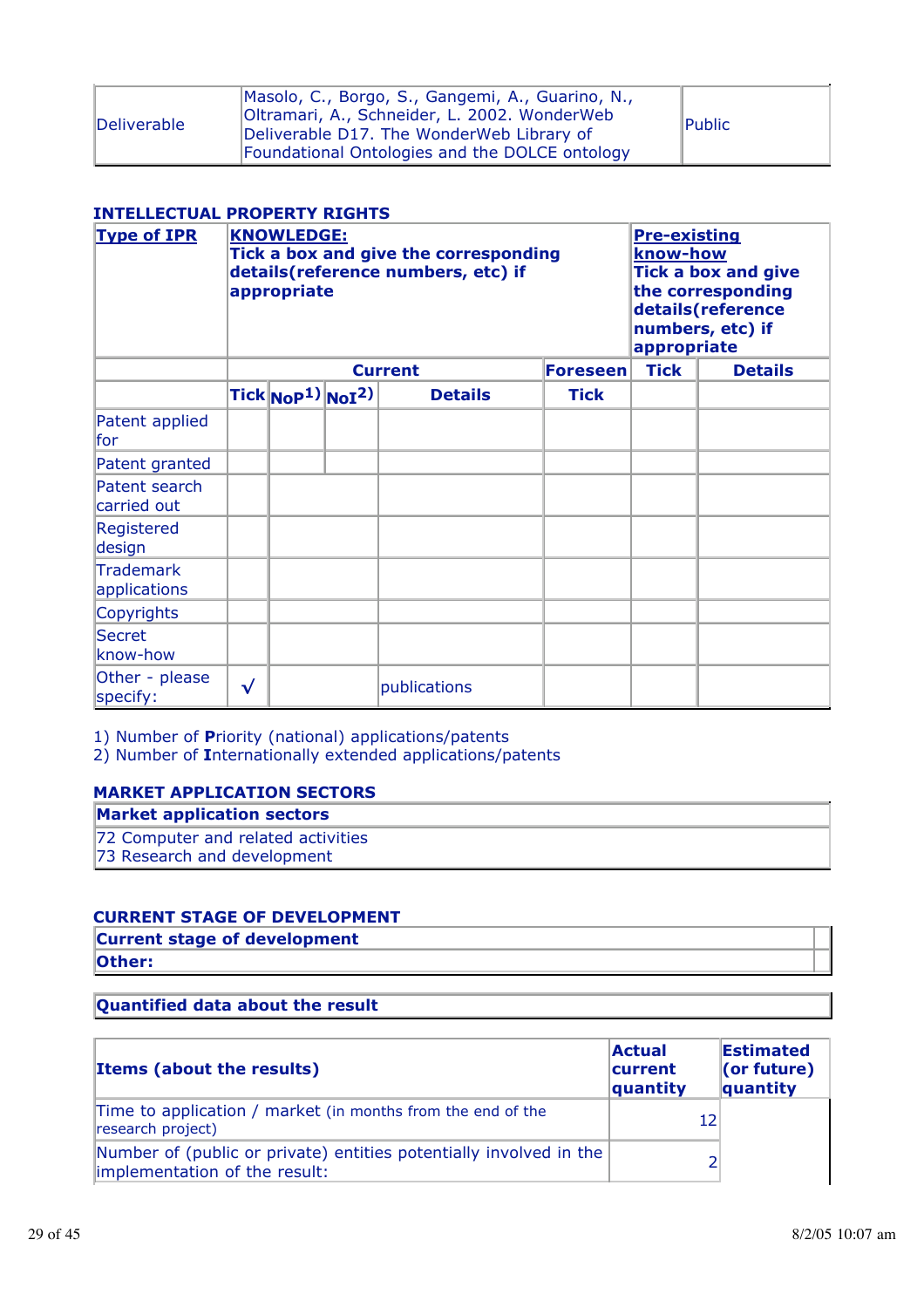| of which: number of SMEs:                                               |            |
|-------------------------------------------------------------------------|------------|
| of which: number of entities in third countries (outside EU):           |            |
| Targeted user audience: of reachable people                             | 200        |
| S&T publications (referenced publications only)                         |            |
| publications addressing general public (e.g. CD-ROMs, WEB<br>sites)     |            |
| publications addressing decision takers / public authorities /<br>letc. |            |
| Visibility for the general public                                       | <b>YES</b> |

# **Further collaboration, dissemination and use of the result**

### **COLLABORATIONS SOUGHT**

| <b>R&amp;D</b> | Further research or<br>development                                                                                                                                 |  | FIN                                           | Financial support             |   |  |
|----------------|--------------------------------------------------------------------------------------------------------------------------------------------------------------------|--|-----------------------------------------------|-------------------------------|---|--|
| <b>LIC</b>     | Licence agreement                                                                                                                                                  |  | Venture capital/spin-off funding<br><b>NC</b> |                               |   |  |
| <b>MAN</b>     | Manufacturing agreement                                                                                                                                            |  | Private-public partnership<br><b>PPP</b>      |                               |   |  |
| <b>MKT</b>     | Marketing agreement                                                                                                                                                |  | <b>INFO</b>                                   | Information exchange/training | ν |  |
| IJV            | Establish a joint enterprise or<br>partnership                                                                                                                     |  | <b>CONS</b><br>Available for consultancy      |                               | V |  |
| <b>Other</b>   | (please specify)                                                                                                                                                   |  |                                               |                               |   |  |
| Details:       | We are looking for partners that are willing to apply software engineering methods<br>for the development, management, and application of foundational ontologies. |  |                                               |                               |   |  |

# **POTENTIAL OFFERED FOR FURTHER DISSEMINATION AND USE**

**PROFILE OF ADDITIONAL PARTNER(S) FOR FURTHER DISSEMINATION AND USE**

the control of the control of the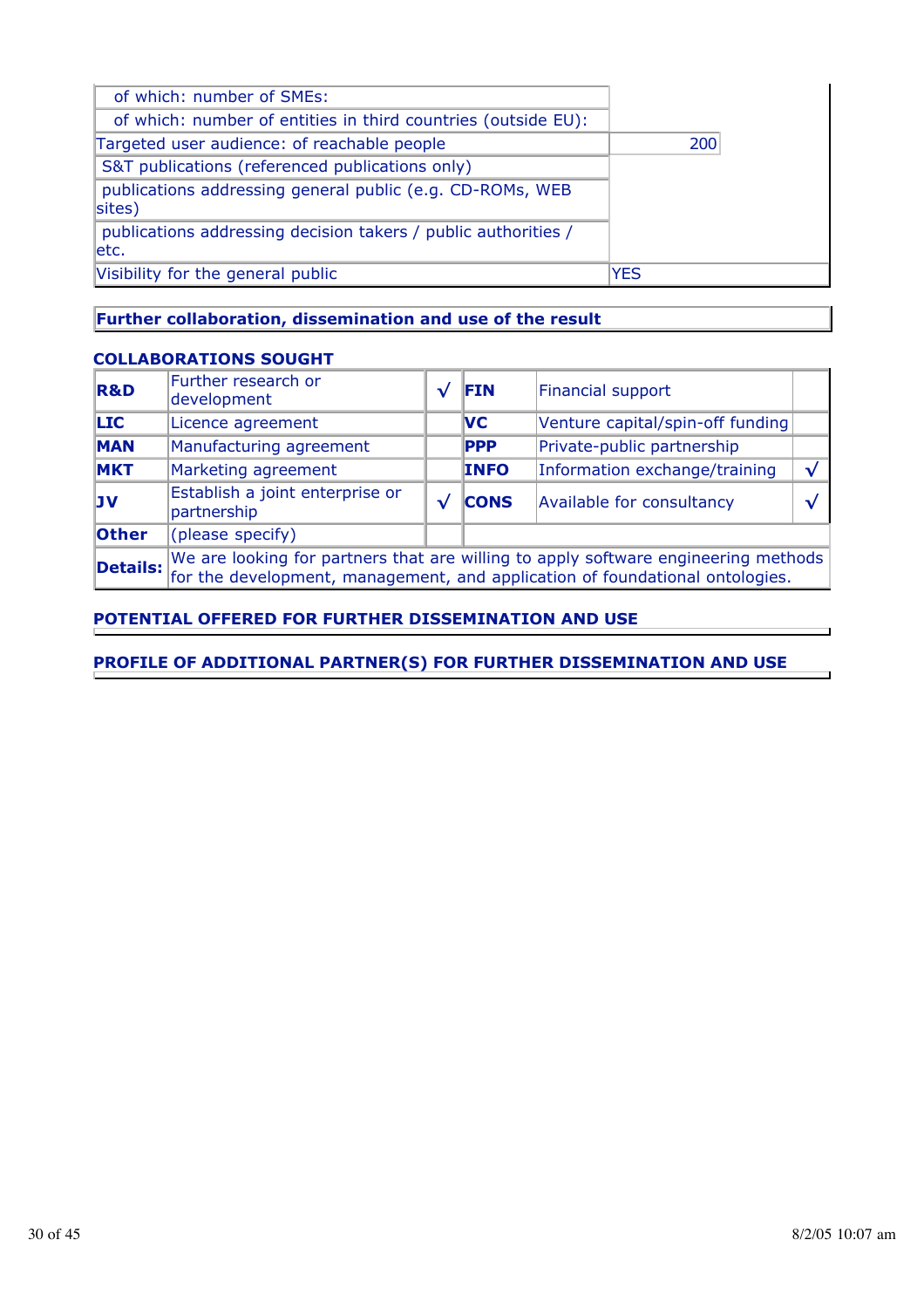| No. |            |
|-----|------------|
| 18  | JE Modules |

| Name                          | Nicola Guarino                                              |  |  |
|-------------------------------|-------------------------------------------------------------|--|--|
| Position                      | Head of unit                                                |  |  |
| Organisation                  | Laboratory for Applied Ontology (ISTC-CNR)                  |  |  |
| <b>Address</b>                | Polo Tecnologico, Via Solteri, 38<br>38100, Trento<br>ITALY |  |  |
| Telephone                     | +39 0461 402088                                             |  |  |
| $\mathsf{Fax}$                | +39 0461 435344                                             |  |  |
| <b>IE-mail</b>                | guarino@loa-cnr.it                                          |  |  |
| <b>URL</b>                    | www.loa-cnr.it                                              |  |  |
| Specific Result<br><b>URL</b> |                                                             |  |  |

### **SUMMARY**

In principle, a foundational ontology should cover (provide notions and allow extensions for) all possible subjects that exist according to the philosophical stands it takes. Because of this, foundational ontologies can be of considerable size and need to include several primitive notions and derived (defined) terms. The overall ontology, comprising handreds of axioms and definitions, is usually quite complex and it is hard to ensure its quality when maintenance and other developments require to change or expand the ontology. To overcome these issues, it has been suggested to divive the foundational ontologies into (sub-) modules. These can be seen as boxes that deals with independent primitive notions or even specialized domains. There are several advantages in having the ontology divided in modules, for instance a module can be analyzed by the developer to check the characterization of a primitive in isolation from the rest of the system or a module can be used to capture (and isolate) specific knowledge that is relative to some application domain only. Also, the relationship among modules gives important information on the interdependence among notions defined in the ontology in this way providing a very informative hierarchy of adopted/covered notions. The user can take advantage of the division in modules by focussing on those more relevant to her work. In this way, she can reach a better grasp of the notions she needs to use without being overwhelmed by the overall structure of the ontology. Furthermore, the structure of the modules facilitates the population of the ontology at lower levels of the hierarchy since it makes it easier to individuate the correct point where the data should be added. The DOLCE ontology has built-in a preliminary distionction in modules according to the motivations listed above. The modules have been isolated taking into account the basic relationships as well as the categories adopted and it is carried out on both the definitional part and the axiomatic part of the formal system. For instance, we have isolated the module of definitions on "mereology", the module of definitions based on the notion of "perdurants", and the one on "dependence". The axiomatization is also divided in modules. For instance we have a module that comprises axioms for "parthood", another for "constituttion", and a third for "participation".

### **SUBJECT DESCRIPTORS CODES**

47 ARTIFICIAL INTELLIGENCE 129 COMPUTER SCIENCE/ENGINEERING, NUMERICAL ANALYSIS, SYSTEMS, CONTROL 320 INFORMATION MANAGEMENT

### **DOCUMENTATION AND INFORMATION ON THE RESULT**

**Documentation Details (Title, ref. number, general description, Status:**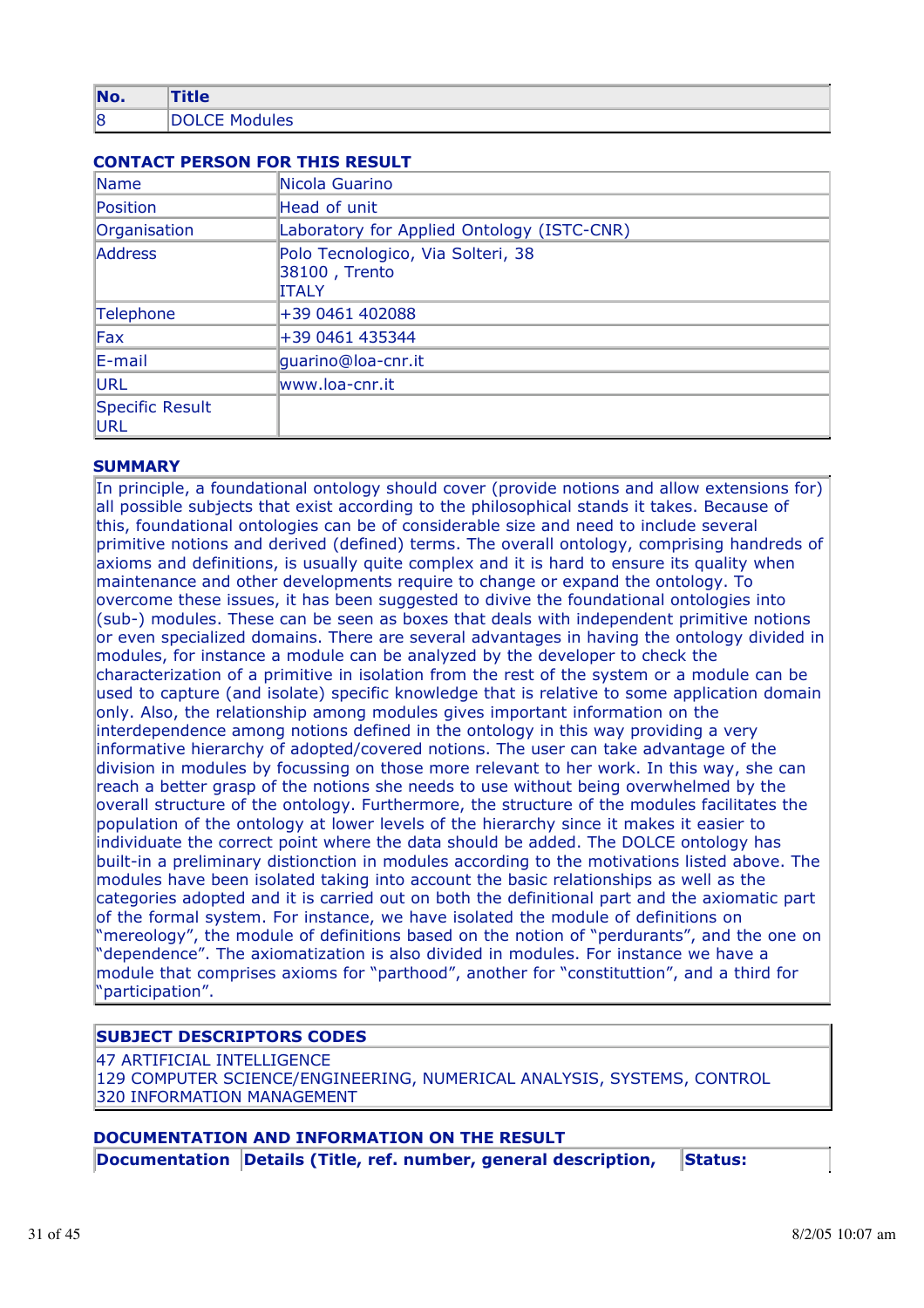| type                   | language)                                                                                                                                                                                      | <b>PU=Public</b><br><b>CO=Confidential</b> |
|------------------------|------------------------------------------------------------------------------------------------------------------------------------------------------------------------------------------------|--------------------------------------------|
| <b>Journal Article</b> | Gangemi, A. 2003. Some Tools and Methodologies for<br>Domain Ontology Building, Journal of Functional<br>Genomics                                                                              | <b>Public</b>                              |
| <b>Book Section</b>    | Guarino, N., Welty, C. 2002. Identity and<br>subsumption, in The Semantics of Relationships: an<br>Interdisciplinary Perspective, Green, R., Bean, C.,<br>Myaeng, S. (eds), Kluwer, pp 111-126 | <b>Public</b>                              |
| <b>Book Section</b>    | Lehmann, J., Borgo, S., Masolo, C., Gangemi, A.<br>2004. Causality and Causation in DOLCE, FOIS 2004,<br>Amsterdam, IOS Press, pp 273-284                                                      | <b>Public</b>                              |
| Conference Paper       | Borgo, S., Gangemi, A. 2004. At the Core of Core<br>Ontologies, in WS on Core Ontologies in Ontology<br>Engineering, pp 1-4                                                                    | <b>Public</b>                              |

# **INTELLECTUAL PROPERTY RIGHTS**

| <b>Type of IPR</b>               |              | <b>KNOWLEDGE:</b><br>Tick a box and give the corresponding<br>details (reference numbers, etc) if<br>appropriate |  | <b>Pre-existing</b><br>know-how<br><b>Tick a box and give</b><br>the corresponding<br>details (reference<br>numbers, etc) if<br>appropriate |                 |                               |  |
|----------------------------------|--------------|------------------------------------------------------------------------------------------------------------------|--|---------------------------------------------------------------------------------------------------------------------------------------------|-----------------|-------------------------------|--|
|                                  |              |                                                                                                                  |  | <b>Current</b>                                                                                                                              | <b>Foreseen</b> | <b>Tick</b><br><b>Details</b> |  |
|                                  |              | Tick NOP <sup>1</sup>  NOP <sup>2</sup>                                                                          |  | <b>Details</b>                                                                                                                              | <b>Tick</b>     |                               |  |
| Patent applied<br>lfor           |              |                                                                                                                  |  |                                                                                                                                             |                 |                               |  |
| Patent granted                   |              |                                                                                                                  |  |                                                                                                                                             |                 |                               |  |
| Patent search<br>carried out     |              |                                                                                                                  |  |                                                                                                                                             |                 |                               |  |
| Registered<br>design             |              |                                                                                                                  |  |                                                                                                                                             |                 |                               |  |
| <b>Trademark</b><br>applications |              |                                                                                                                  |  |                                                                                                                                             |                 |                               |  |
| Copyrights                       |              |                                                                                                                  |  |                                                                                                                                             |                 |                               |  |
| <b>Secret</b><br>know-how        |              |                                                                                                                  |  |                                                                                                                                             |                 |                               |  |
| Other - please<br>specify:       | $\checkmark$ |                                                                                                                  |  | publications                                                                                                                                |                 |                               |  |

1) Number of **P**riority (national) applications/patents

2) Number of **I**nternationally extended applications/patents

### **MARKET APPLICATION SECTORS**

| <b>Market application sectors</b>         |
|-------------------------------------------|
| <b>72 Computer and related activities</b> |
| 73 Research and development               |

### **CURRENT STAGE OF DEVELOPMENT**

**Current stage of development**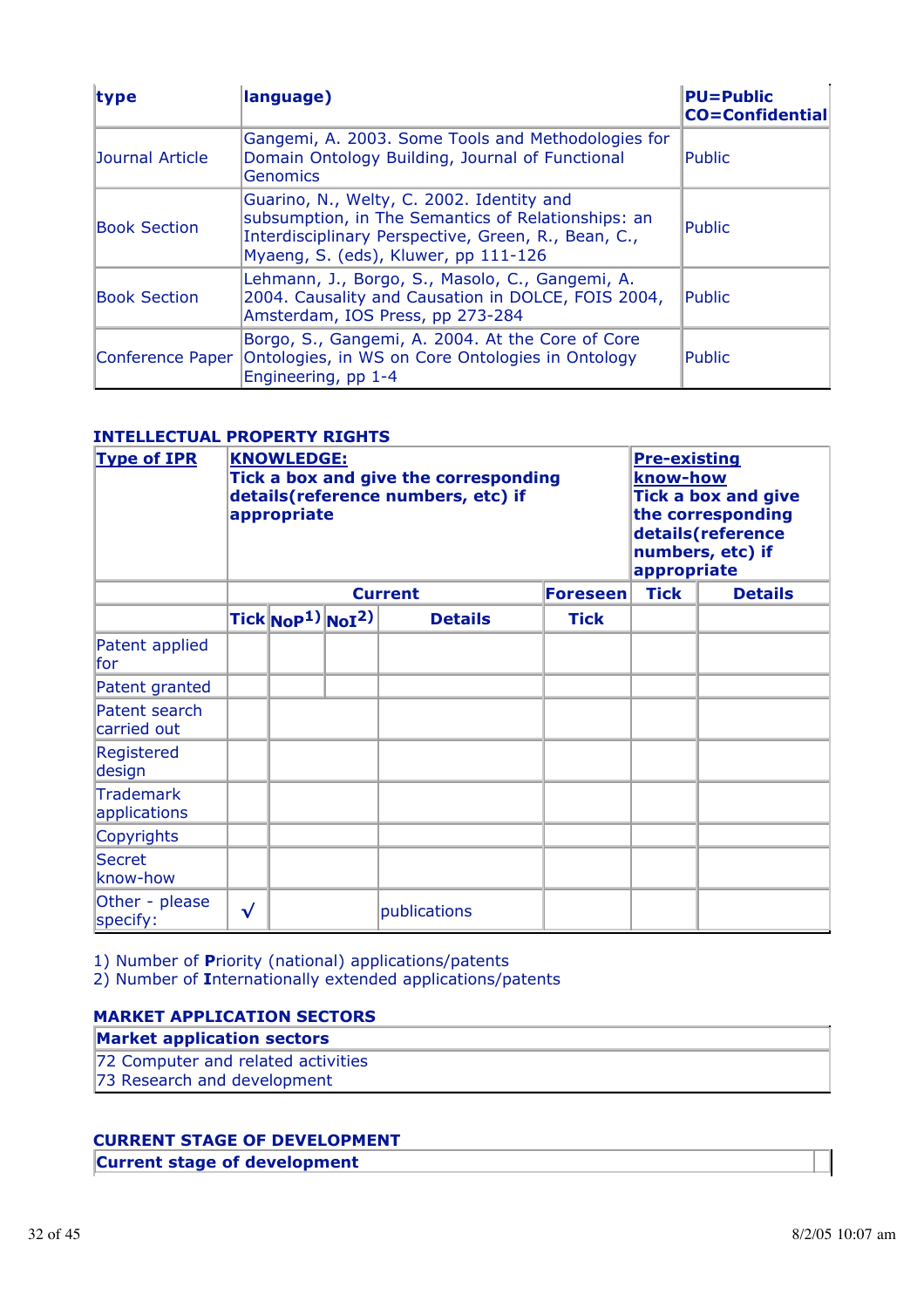# **Quantified data about the result**

| <b>Items (about the results)</b>                                                                    | <b>Actual</b><br>current<br>quantity | <b>Estimated</b><br>(or future)<br>quantity |
|-----------------------------------------------------------------------------------------------------|--------------------------------------|---------------------------------------------|
| Time to application / market (in months from the end of the<br>research project)                    |                                      |                                             |
| Number of (public or private) entities potentially involved in the<br>implementation of the result: |                                      |                                             |
| of which: number of SMEs:                                                                           |                                      |                                             |
| of which: number of entities in third countries (outside EU):                                       |                                      |                                             |
| Targeted user audience: of reachable people                                                         |                                      |                                             |
| S&T publications (referenced publications only)                                                     |                                      |                                             |
| publications addressing general public (e.g. CD-ROMs, WEB<br>sites)                                 |                                      |                                             |
| publications addressing decision takers / public authorities /<br>letc.                             |                                      |                                             |
| Visibility for the general public                                                                   | <b>YES</b>                           |                                             |

# **Further collaboration, dissemination and use of the result**

# **COLLABORATIONS SOUGHT**

| <b>R&amp;D</b> | Further research or<br>development             | FIN         | Financial support                |   |
|----------------|------------------------------------------------|-------------|----------------------------------|---|
| <b>LIC</b>     | Licence agreement                              | <b>NC</b>   | Venture capital/spin-off funding |   |
| <b>MAN</b>     | Manufacturing agreement                        | <b>PPP</b>  | Private-public partnership       |   |
| <b>MKT</b>     | Marketing agreement                            | <b>INFO</b> | Information exchange/training    | V |
| JV             | Establish a joint enterprise or<br>partnership | <b>CONS</b> | Available for consultancy        | ν |
| <b>Other</b>   | (please specify)                               |             |                                  |   |
| Details:       |                                                |             |                                  |   |

# **POTENTIAL OFFERED FOR FURTHER DISSEMINATION AND USE**

# **PROFILE OF ADDITIONAL PARTNER(S) FOR FURTHER DISSEMINATION AND USE**

J.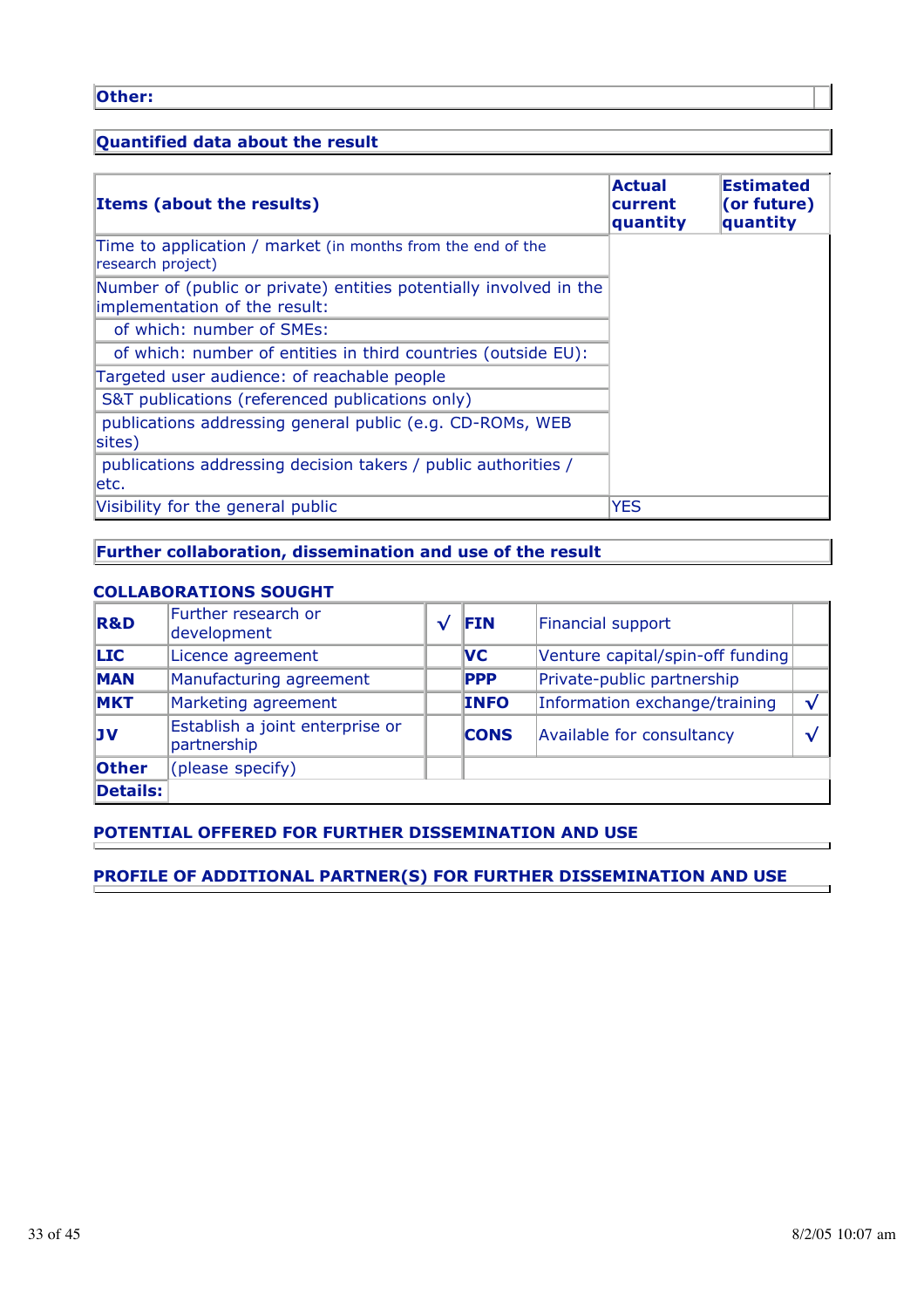| No. | <b>Title</b>                      |
|-----|-----------------------------------|
| 19  | <b>Ontology Change Management</b> |

| <b>Name</b>             | <b>Michel Klein</b>                                         |
|-------------------------|-------------------------------------------------------------|
| Position                | post-doc researcher                                         |
| Organisation            | Vrije Universiteit Amsterdam                                |
| <b>Address</b>          | De Boelelaan 1081a<br>1081 HV, Amsterdam<br>the Netherlands |
| Telephone               | $+31 - 20 - 4447782$                                        |
| Fax                     | +31-20-4447653                                              |
| $E$ -mail               | michel.klein@cs.vu.nl                                       |
| <b>IURL</b>             | http://www.cs.vu.nl/                                        |
| Specific Result<br>IURL | http://www.cs.vu.nl/~mcaklein/thesis/                       |

### **SUMMARY**

When ontologies are used as means for describing knowledge about information on the web, we will have a situation in which not only the information on the web changes continuously, but also the knowledge that is used to interpret it. Changes in the ontologies will possibly have effects on the validity of tasks performed with it. We propose a framework for coping with change in distributed ontologies. The framework consists of two major elements. The first element is a language for representing ontology change. For this, we defined a taxonomy of change operations. Because it is influenced by the expressivity of the ontology language considered, the set of operations is to some extent language specific. We derived the set by iterating over all the elements in the meta-model of the ontology language, creating "add", "delete" and---when appropriate---"modify" operations for all elements. In this way, we abstracted from representational issues and had a guarantee that we covered all possible modifications. To decide on which language we would base our change representation, we compare two well-known knowledge representation formalisms: the OKBC knowledge model and the OWL (Full) ontology language. By comparing their respective knowledge models, we conclude that strictly speaking neither of these is a subset of the other. However, it appears that the things that are not present in OWL are quite rare in practice. Therefore, we decide to use OWL as basis for our change operations. In addition to the operations that are directly derived from the knowledge model of the ontology language, we also introduce complex operations. These operations can be used to group together several basic operations, and/or to encode additional characteristics of the change operations. Operations that cluster other operations can be used when the constructing operations form a logical unit (e.g. removing something and adding it somewhere else), and when the composite effect of operations is different from the effect of operations on their own. Operations that encode additional knowledge can be used to define specialized variants of other operations, e.g. an operation that specifies that the range of a property is restricted instead of just modified. Complex operations are useful for both visualizing and understanding changes and for determining their effect. The possibility to define complex changes forms an extension mechanism that allows for task- or domain-specific representations of change. The framework consists---besides a representation for changes---also of an abstract process model for ontology change management. Basically, this model describes the following steps: 1) change information should be created from the sources that are available, 2) heuristics, algorithms or human input should be used to enrich this information (e.g. resulting in a set of change operations), and 3) ontology evolution related tasks can be performed with help of the enriched change information. We jointly developed two tools that can be used to create change information (step 1). We also specify several processes for deriving new information from existing change information (step 2). In addition, we describe how to perform four ontology evolution related tasks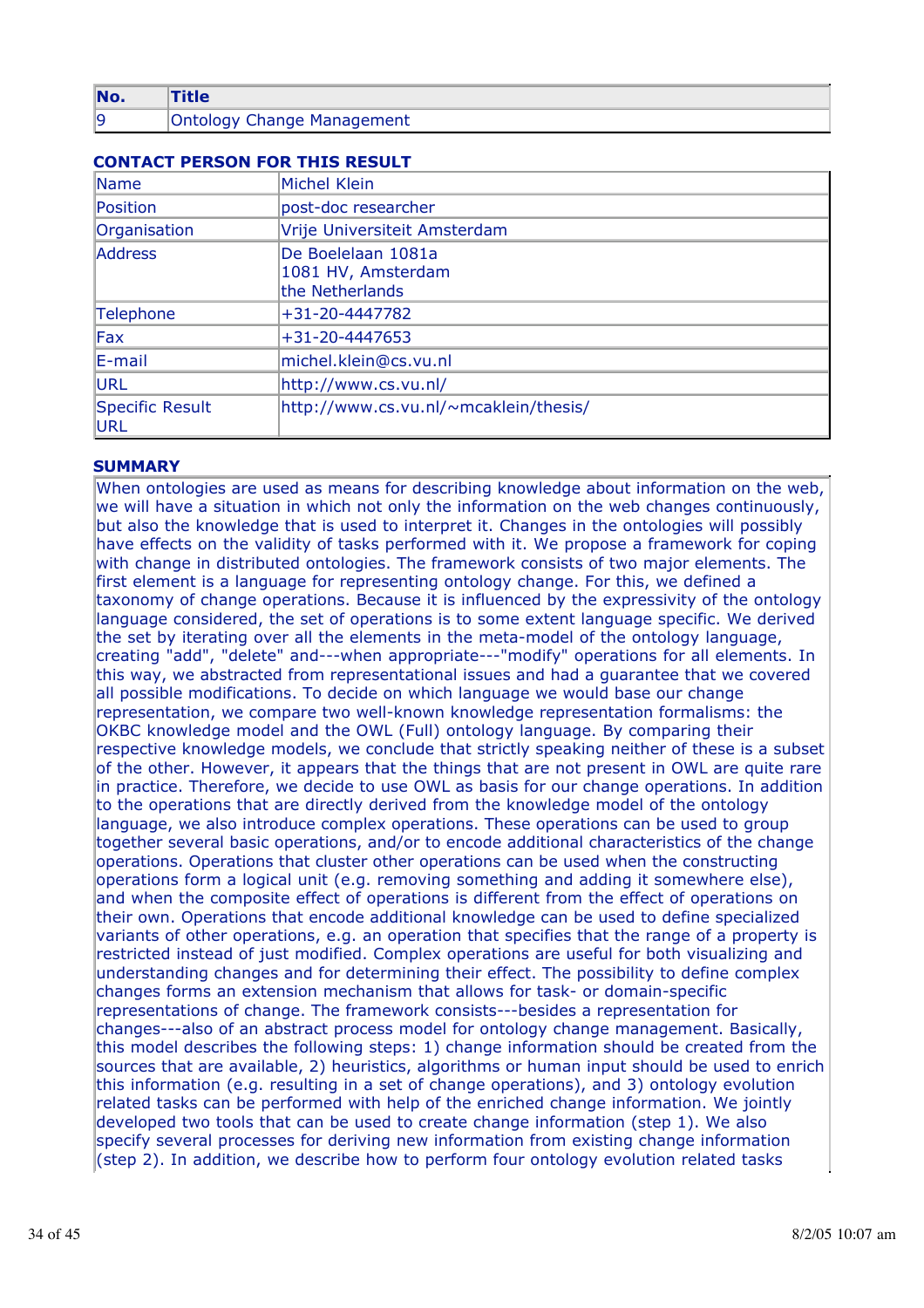(from step 3). First, we explain how we can use an ontology to access or interpret instance data of another version of the ontology. Second, we describe a procedure that heuristically determines the validity of mappings between ontology modules. This procedure predicts whether subsumption reasoning within one module is still valid if changes have occurred in an ontology from which concepts or relations are imported. Third, we adapt a methodology for the synchronization of related, but independently evolving ontologies to be used within our framework. Finally, we show a tool that visualizes changes at an abstract level to help people with understanding these.

### **SUBJECT DESCRIPTORS CODES**

47 ARTIFICIAL INTELLIGENCE 320 INFORMATION MANAGEMENT 345 KNOWLEDGE ENGINEERING

### **DOCUMENTATION AND INFORMATION ON THE RESULT**

|      | Documentation Details (Title, ref. number, general description, | <b>Status:</b>       |
|------|-----------------------------------------------------------------|----------------------|
| type | language)                                                       | <b>PU=Public</b>     |
|      |                                                                 | $ CO =$ Confidential |

### **INTELLECTUAL PROPERTY RIGHTS**

| <b>Type of IPR</b>               |              | <b>KNOWLEDGE:</b><br>Tick a box and give the corresponding<br>details (reference numbers, etc) if<br>appropriate |  | <b>Pre-existing</b><br>know-how<br><b>Tick a box and give</b><br>the corresponding<br>details(reference<br>numbers, etc) if<br>appropriate |                 |             |                |
|----------------------------------|--------------|------------------------------------------------------------------------------------------------------------------|--|--------------------------------------------------------------------------------------------------------------------------------------------|-----------------|-------------|----------------|
|                                  |              |                                                                                                                  |  | <b>Current</b>                                                                                                                             | <b>Foreseen</b> | <b>Tick</b> | <b>Details</b> |
|                                  |              | Tick NOP <sup>1</sup>  NOP <sup>2</sup>                                                                          |  | <b>Details</b>                                                                                                                             | <b>Tick</b>     |             |                |
| Patent applied<br>for            |              |                                                                                                                  |  |                                                                                                                                            |                 |             |                |
| Patent granted                   |              |                                                                                                                  |  |                                                                                                                                            |                 |             |                |
| Patent search<br>carried out     |              |                                                                                                                  |  |                                                                                                                                            |                 |             |                |
| Registered<br>design             |              |                                                                                                                  |  |                                                                                                                                            |                 |             |                |
| <b>Trademark</b><br>applications |              |                                                                                                                  |  |                                                                                                                                            |                 |             |                |
| Copyrights                       |              |                                                                                                                  |  |                                                                                                                                            |                 |             |                |
| Secret<br>know-how               |              |                                                                                                                  |  |                                                                                                                                            |                 |             |                |
| Other - please<br>specify:       | $\checkmark$ |                                                                                                                  |  | <b>Refereed</b><br><b>Publications</b>                                                                                                     |                 |             |                |

1) Number of **P**riority (national) applications/patents

2) Number of **I**nternationally extended applications/patents

### **MARKET APPLICATION SECTORS**

#### **Market application sectors**

- 22 Publishing, printing and reproduction of recorded media
- 72 Computer and related activities
- 73 Research and development
- 80 Education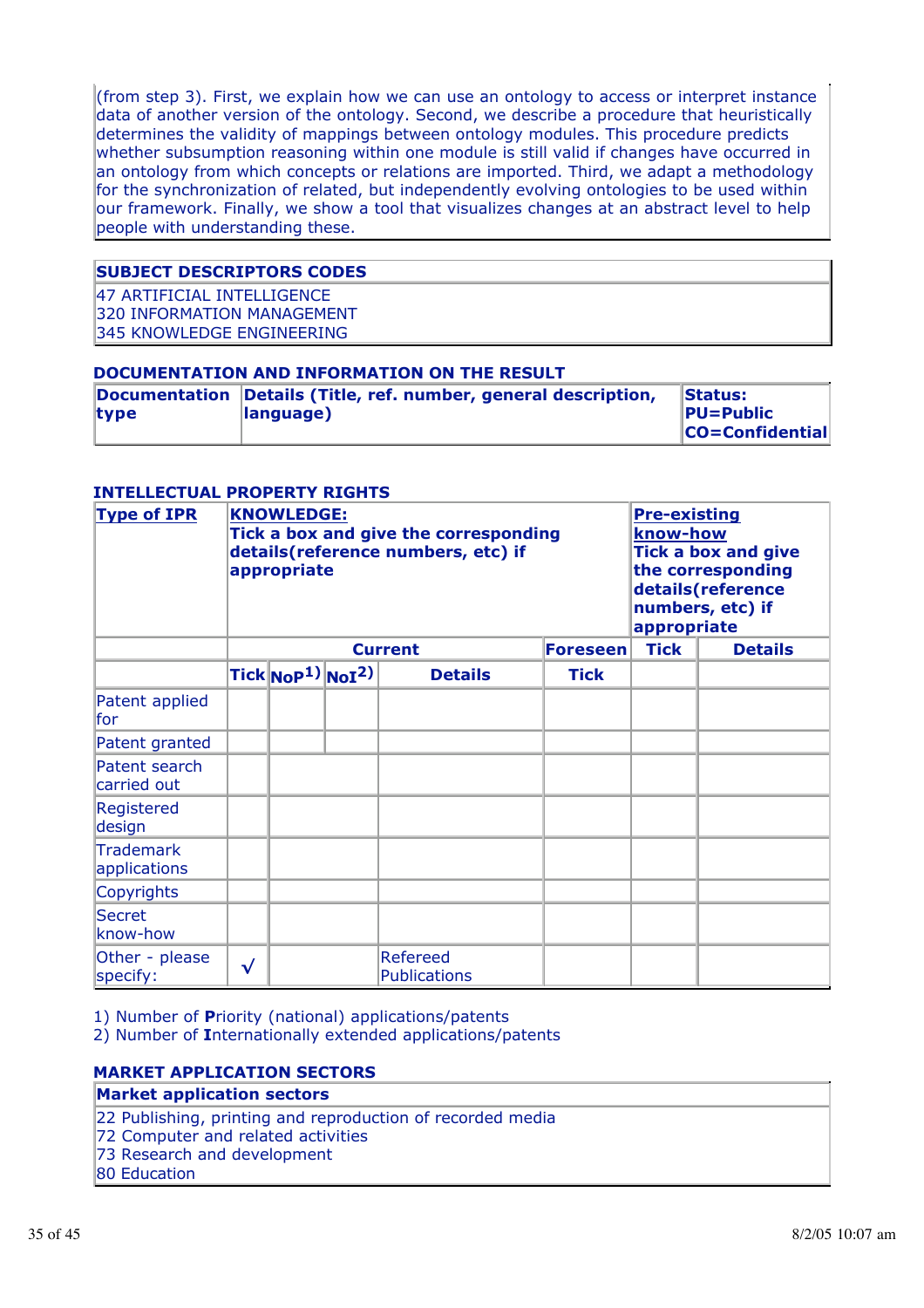### **CURRENT STAGE OF DEVELOPMENT**

| <b>Current stage of development</b> | Prototype/demonstrator available for testing |  |  |  |
|-------------------------------------|----------------------------------------------|--|--|--|
| Other:                              |                                              |  |  |  |

### **Quantified data about the result**

| <b>Items (about the results)</b>                                                                    | <b>Actual</b><br>current<br>quantity | <b>Estimated</b><br>(or future)<br>quantity |
|-----------------------------------------------------------------------------------------------------|--------------------------------------|---------------------------------------------|
| Time to application / market (in months from the end of the<br>research project)                    | 12                                   |                                             |
| Number of (public or private) entities potentially involved in the<br>implementation of the result: |                                      |                                             |
| of which: number of SMEs:                                                                           |                                      |                                             |
| of which: number of entities in third countries (outside EU):                                       |                                      |                                             |
| Targeted user audience: of reachable people                                                         | 200                                  | 5000                                        |
| S&T publications (referenced publications only)                                                     |                                      |                                             |
| publications addressing general public (e.g. CD-ROMs, WEB<br>sites)                                 |                                      |                                             |
| publications addressing decision takers / public authorities /<br>letc.                             |                                      |                                             |
| Visibility for the general public                                                                   | YES                                  |                                             |

### **Further collaboration, dissemination and use of the result**

#### **COLLABORATIONS SOUGHT**

| <b>R&amp;D</b> | Further research or<br>development                                                                                                                                                                                                                                 |  | <b>FIN</b>                               | <b>Financial support</b>         |  |  |  |  |
|----------------|--------------------------------------------------------------------------------------------------------------------------------------------------------------------------------------------------------------------------------------------------------------------|--|------------------------------------------|----------------------------------|--|--|--|--|
| <b>LIC</b>     | Licence agreement                                                                                                                                                                                                                                                  |  | <b>NC</b>                                | Venture capital/spin-off funding |  |  |  |  |
| <b>MAN</b>     | Manufacturing agreement                                                                                                                                                                                                                                            |  | <b>PPP</b>                               | Private-public partnership       |  |  |  |  |
| <b>MKT</b>     | Marketing agreement                                                                                                                                                                                                                                                |  | <b>INFO</b>                              | Information exchange/training    |  |  |  |  |
| IJν            | Establish a joint enterprise or<br>partnership                                                                                                                                                                                                                     |  | <b>CONS</b><br>Available for consultancy |                                  |  |  |  |  |
| <b>Other</b>   | (please specify)                                                                                                                                                                                                                                                   |  |                                          |                                  |  |  |  |  |
|                | We are looking for partners in the area of knowledge modeling environments and<br><b>Details:</b> visualization tools that are willing to integrate our methods into their systems.<br>Further, we are interested in funding for further development of the tools. |  |                                          |                                  |  |  |  |  |

#### **POTENTIAL OFFERED FOR FURTHER DISSEMINATION AND USE**

We have developed a framework for coping with change in distributed ontologies. The framework consists of a language for representing change and a collections of methods for deriving and using the change information. Two prototype applications that support some of the methods are available. One is part of a plugin for the Protege ontology editor, another is a web-based RDF diff utiltity (http://test.ontoview.org). We offer our experience with developing and applying the methods as well as some practical studies carried out with the methods to partners that are interested in a joint development of the methods as part of any knowledge modeling or visualization tool.

### **PROFILE OF ADDITIONAL PARTNER(S) FOR FURTHER DISSEMINATION AND USE**

We are looking for commercial and non-commercial organizations that are developing knowledge modelling and visualization tools for real-life knowledge models. We expect an existing system as well as expertise in software development.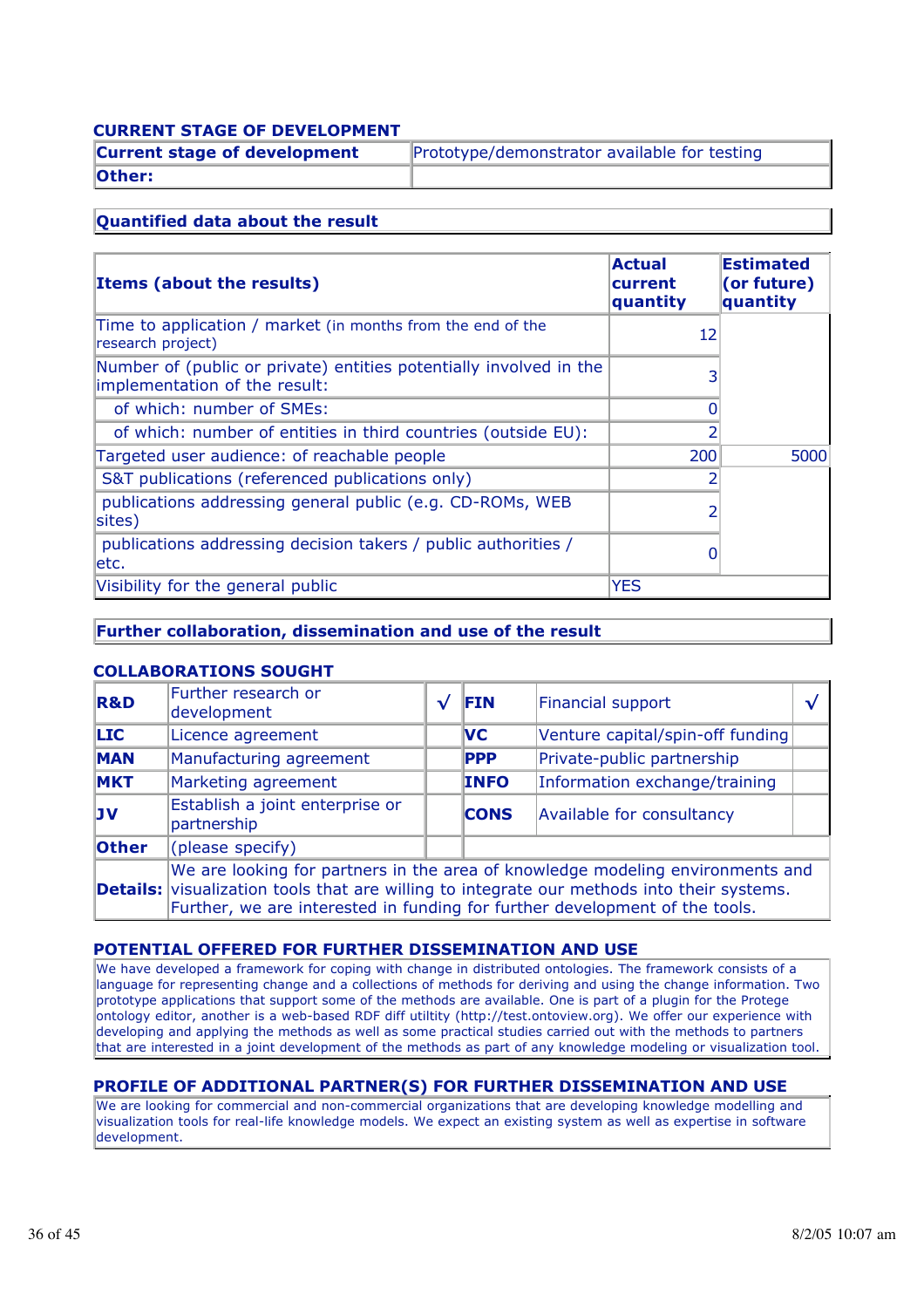| No. |                              |
|-----|------------------------------|
| 10  | Modularization of Ontologies |

|                         | CONTACT FERSON FOR THIS RESOET                         |  |  |  |  |
|-------------------------|--------------------------------------------------------|--|--|--|--|
| <b>Name</b>             | Heiner Stuckenschmidt                                  |  |  |  |  |
| Position                | Senior Researcher                                      |  |  |  |  |
| Organisation            | Vrije Universiteit Amsterdam                           |  |  |  |  |
| <b>Address</b>          | De Boelelaan 1081a<br>1081HV, Amsterdam<br>Netherlands |  |  |  |  |
| Telephone               | +31-20-4447752                                         |  |  |  |  |
| $\mathsf{F}$ ax         | +31 20 4447653                                         |  |  |  |  |
| <b>IE-mail</b>          | heiner@cs.vu.nl                                        |  |  |  |  |
| <b>URL</b>              | http://www.vu.nl/                                      |  |  |  |  |
| Specific Result<br>IURL | http://swserver.cs.vu.nl/partitioning/                 |  |  |  |  |

### **SUMMARY**

The increasing awareness of the benefits of ontologies for information processing in open and weakly structured environments has lead to the creation of a number of such ontologies for real-world domains. In complex domains such as medicine these ontologies can contain thousands of concepts. Examples of such large ontologies are the NCI cancer ontology with about 27.500 and the Gene ontology with about 22.000 concepts. Other examples can be found in the area of e-commerce where product classification such as the UNSPSC or the NAICS contain thousands of product categories. While being useful for many applications, the size and the monolithic nature of these ontologies cause new problems that affect different steps of the ontology life cycle. Maintenance: Ontologies that contain thousands of concepts cannot be created and maintained by a single person. The broad coverage of such large ontologies normally requires a team of experts. In many cases these experts will be located in different organizations and will work on the same ontology in parallel. An example for such a situation is the gene ontology that is maintained by a consortium of experts. Publication: Large ontologies are mostly created to provide a standard model of a domain to be used by developers of individual solutions within that domain. While existing large ontologies often try cover a complete domain, the providers of individual solutions are often only interested in a specific part of the overall domain. The UNSPSC classi- fication, for example, contains categories for all kinds of products and services while the developers of an online computer shop will only be interested in those categories related to computer hardware and software. Validation: The nature of ontologies as reference models for a domain requires a high degree of quality of the respective model. Representing a consensus model, it is also important to have proposed models validated by different experts. In the case of large ontologies it is often difficult—if not impossible—to understand the model as a whole due to cognitive limits. What is missing is an abstracted view on the overall model and its structure as well as the possibility to focus the inspection on a specific aspect. Processing: On a technical level, very large ontologies cause serious scalability problems. The complexity of reasoning about ontologies is well known to be critical even for smaller ontologies. In the presence of ontologies like the NCI cancer ontology, not only reasoning engines but also modelling and visualization tools reach their limits. Currently, there is no OWL-based modelling tool that can provide convenient modelling support for ontologies of the size of the NCI ontology. All these problems are a result of the fact that the ontology as a whole is too large to handle. Most problems would disappear if the overall model consists of a set of coherent modules about a certain subtopic that can be used independently of the other modules, while still containing information about its relation to these other modules. -In distributed development, experts could be responsible for an single module and maintain it independently of other modules thus reducing revision problems. – Users of an ontology could use a subset of the overall ontology by selecting a set of relevant modules. While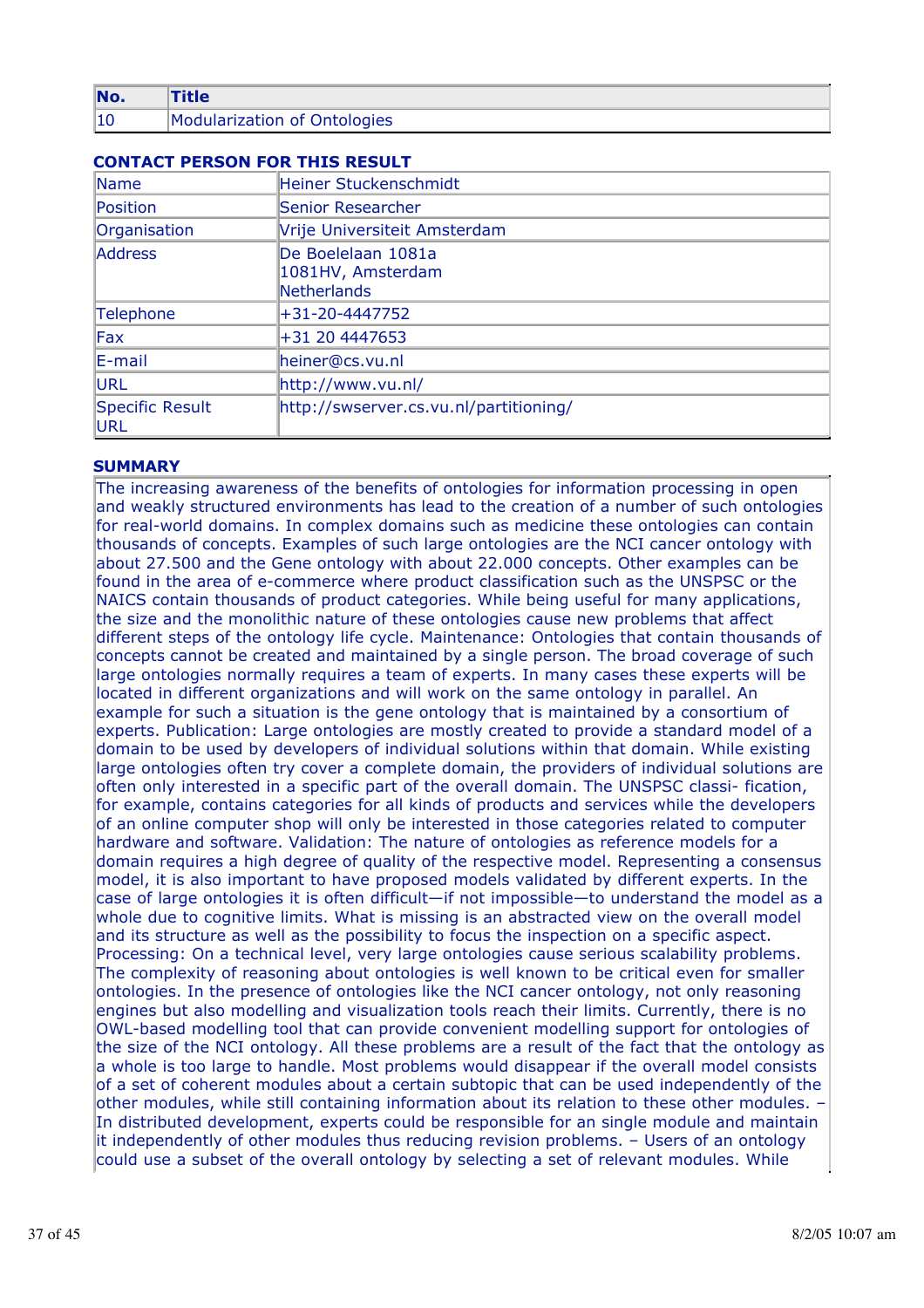only having to deal with this relevant part, the relations to other parts of the model are still available through the global structure. – Validation of a large ontologies could be done based on single modules that are easier to understand. Being related to a certain subtopic, it will be easier to judge the completeness and consistency of the model. Validated modules could be published early while other parts of the ontology are still under development. – The existence of modules will enable the use of software tools that are not able to handle the complete ontology. In the case of modelling and visualization tools, the different modules could be loaded one by one and processed individually. For reasoning tasks we could make use of parallel architectures where reasoners work on single modules and exchange partial results. In other areas, e.g. software engineering, these problems are tackled by partitioning monolithic entities into sets of meaningful and mostly self-contained modules. We have developed a similar approach for ontologies. We have designed a method for automatically partitioning large ontologies into smaller modules based on the structure of the class hierarchy. We have shown that the structure-based method performs surprisingly well on real-world ontologies. This claim is supported by experiments carried out on realworld ontologies including SUMO and the NCI cancer ontology. The results of these experiments are available online at http://swserver.cs.vu.nl/partitioning/

### **SUBJECT DESCRIPTORS CODES**

47 ARTIFICIAL INTELLIGENCE 320 INFORMATION MANAGEMENT 345 KNOWLEDGE ENGINEERING 400 MODELLING/MODELLING TOOLS, 3-D MODELLING

### **DOCUMENTATION AND INFORMATION ON THE RESULT**

|      | Documentation Details (Title, ref. number, general description, | <b>Status:</b>       |
|------|-----------------------------------------------------------------|----------------------|
| type | language)                                                       | $ PU=Public$         |
|      |                                                                 | $ CO =$ Confidential |

# **INTELLECTUAL PROPERTY RIGHTS**

| <b>Type of IPR</b>           | <b>KNOWLEDGE:</b><br>Tick a box and give the corresponding<br>details (reference numbers, etc) if<br>appropriate |                                         |  |                                 |                 | <b>Pre-existing</b><br>know-how<br><b>Tick a box and give</b><br>the corresponding<br>details (reference<br>numbers, etc) if<br>appropriate |                |  |
|------------------------------|------------------------------------------------------------------------------------------------------------------|-----------------------------------------|--|---------------------------------|-----------------|---------------------------------------------------------------------------------------------------------------------------------------------|----------------|--|
|                              |                                                                                                                  |                                         |  | <b>Current</b>                  | <b>Foreseen</b> | <b>Tick</b>                                                                                                                                 | <b>Details</b> |  |
|                              |                                                                                                                  | Tick NOP <sup>1</sup>  NOP <sup>2</sup> |  | <b>Details</b>                  | <b>Tick</b>     |                                                                                                                                             |                |  |
| Patent applied<br>lfor       |                                                                                                                  |                                         |  |                                 |                 |                                                                                                                                             |                |  |
| Patent granted               |                                                                                                                  |                                         |  |                                 |                 |                                                                                                                                             |                |  |
| Patent search<br>carried out |                                                                                                                  |                                         |  |                                 |                 |                                                                                                                                             |                |  |
| Registered<br>design         |                                                                                                                  |                                         |  |                                 |                 |                                                                                                                                             |                |  |
| Trademark<br>applications    |                                                                                                                  |                                         |  |                                 |                 |                                                                                                                                             |                |  |
| Copyrights                   |                                                                                                                  |                                         |  |                                 |                 |                                                                                                                                             |                |  |
| Secret<br>know-how           |                                                                                                                  |                                         |  |                                 |                 |                                                                                                                                             |                |  |
| Other - please<br>specify:   | $\checkmark$                                                                                                     |                                         |  | Refereed<br><b>Publications</b> |                 |                                                                                                                                             |                |  |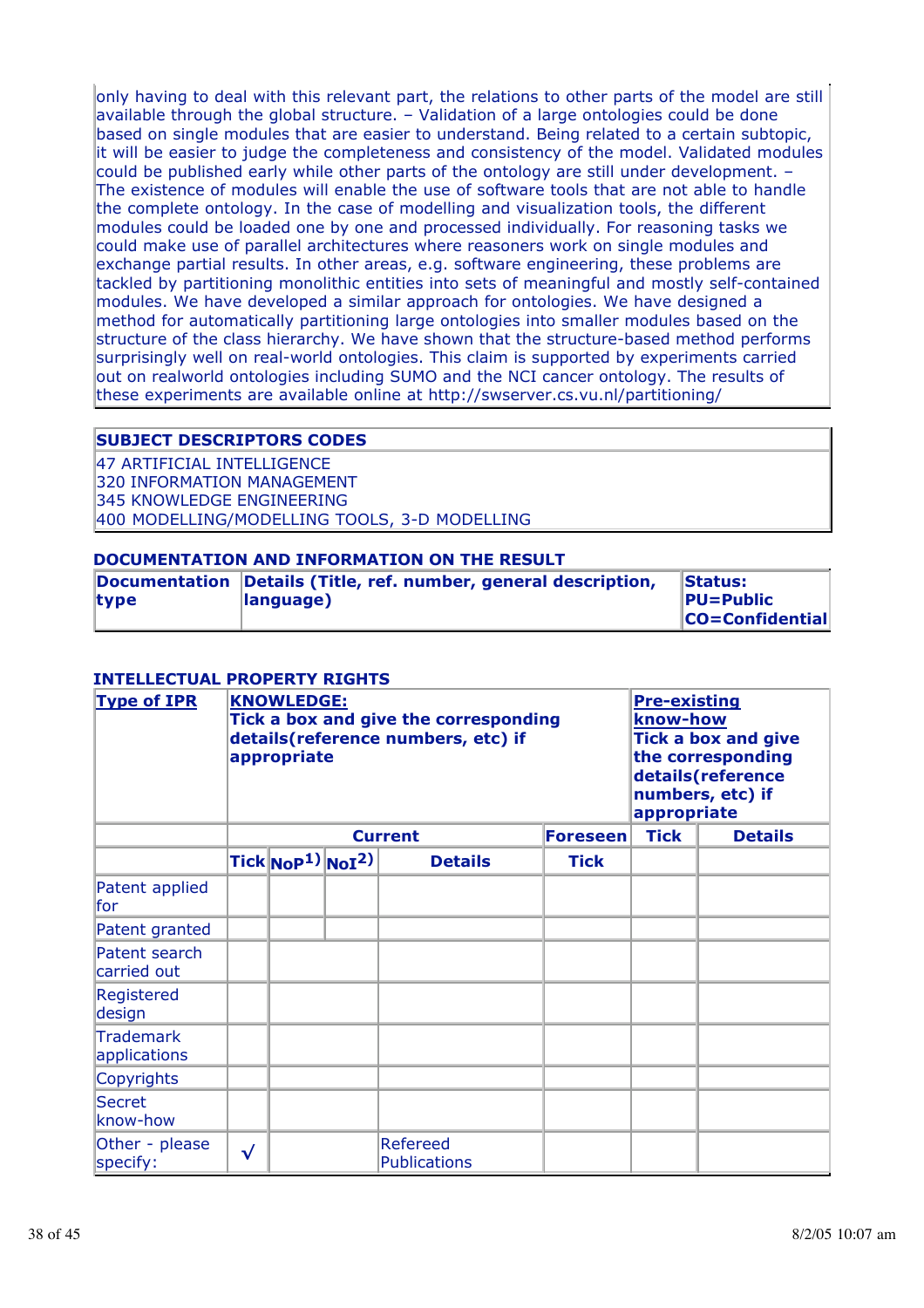- 1) Number of **P**riority (national) applications/patents
- 2) Number of **I**nternationally extended applications/patents

# **MARKET APPLICATION SECTORS**

# **Market application sectors**

22 Publishing, printing and reproduction of recorded media

72 Computer and related activities

73 Research and development

80 Education

# **CURRENT STAGE OF DEVELOPMENT**

|        | <b>Current stage of development</b> Experimental development stage (laboratory prototype) |  |  |  |  |
|--------|-------------------------------------------------------------------------------------------|--|--|--|--|
| Other: |                                                                                           |  |  |  |  |

# **Quantified data about the result**

| <b>Items (about the results)</b>                                                                    | <b>Actual</b><br>current<br>quantity | <b>Estimated</b><br>(or future)<br>quantity |
|-----------------------------------------------------------------------------------------------------|--------------------------------------|---------------------------------------------|
| Time to application / market (in months from the end of the<br>research project)                    | 12                                   |                                             |
| Number of (public or private) entities potentially involved in the<br>implementation of the result: |                                      |                                             |
| of which: number of SMEs:                                                                           |                                      |                                             |
| of which: number of entities in third countries (outside EU):                                       |                                      |                                             |
| Targeted user audience: of reachable people                                                         | 2000                                 |                                             |
| S&T publications (referenced publications only)                                                     |                                      |                                             |
| publications addressing general public (e.g. CD-ROMs, WEB<br>sites)                                 |                                      |                                             |
| publications addressing decision takers / public authorities /<br>letc.                             |                                      |                                             |
| Visibility for the general public                                                                   | <b>YES</b>                           |                                             |

# **Further collaboration, dissemination and use of the result**

### **COLLABORATIONS SOUGHT**

| R&D          | Further research or<br>development                                                                                                                                                                                                                                                                                                                                            | FIN |             | Financial support                |  |  |
|--------------|-------------------------------------------------------------------------------------------------------------------------------------------------------------------------------------------------------------------------------------------------------------------------------------------------------------------------------------------------------------------------------|-----|-------------|----------------------------------|--|--|
| <b>LIC</b>   | Licence agreement                                                                                                                                                                                                                                                                                                                                                             |     | <b>VC</b>   | Venture capital/spin-off funding |  |  |
| <b>MAN</b>   | Manufacturing agreement                                                                                                                                                                                                                                                                                                                                                       |     | <b>PPP</b>  | Private-public partnership       |  |  |
| <b>MKT</b>   | Marketing agreement                                                                                                                                                                                                                                                                                                                                                           |     | <b>INFO</b> | Information exchange/training    |  |  |
| IJV          | Establish a joint enterprise or<br>partnership                                                                                                                                                                                                                                                                                                                                |     | <b>CONS</b> | Available for consultancy        |  |  |
| <b>Other</b> | (please specify)                                                                                                                                                                                                                                                                                                                                                              |     |             |                                  |  |  |
|              | We are looking for partners in the area of knowledge modeling environments and<br>visualization tools that aer willing to integrate our methods into their systems.<br><b>Details:</b> Further, we are interested in funding for further developments of the methods<br>towards a more flexible system that conbe adapted to the specifics of the model<br>to be partitioned. |     |             |                                  |  |  |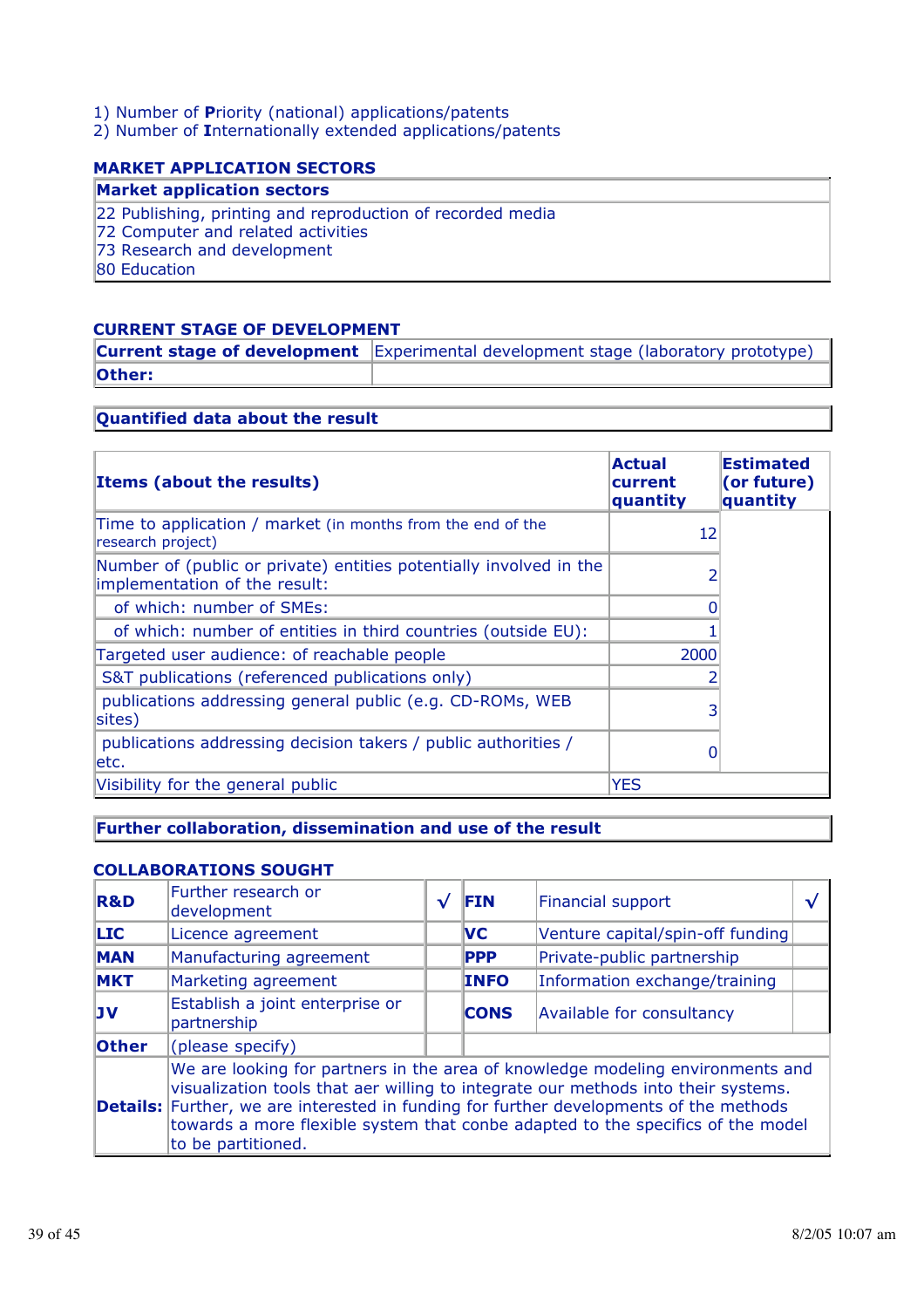### **POTENTIAL OFFERED FOR FURTHER DISSEMINATION AND USE**

We have developed a method for the automatic partitioning of class hierarchies into meaningful modules. We have implemented a first prototype in JAVA able to compute partitions for hierarchies specified in RDF Schema, OWL or KIF. We offer our experience with developing and applying the method as well as proof of concept case studies carried out with the prototype to partners that are interested in a joint development of an industrial strength version of the modularization method as part of any knowledge modeling or visualization tool. The benefits for knwoledge modelling and visualization tools lies in an increased usability due to the reduction of the cognitive load of editing and analyzing very large models.

#### **PROFILE OF ADDITIONAL PARTNER(S) FOR FURTHER DISSEMINATION AND USE**

We are looking for commercial and non-commercial organizations that are developing knowledge modelling and visualization tools for real-life knowledge models. We expect an existing system as well as expertise in software development.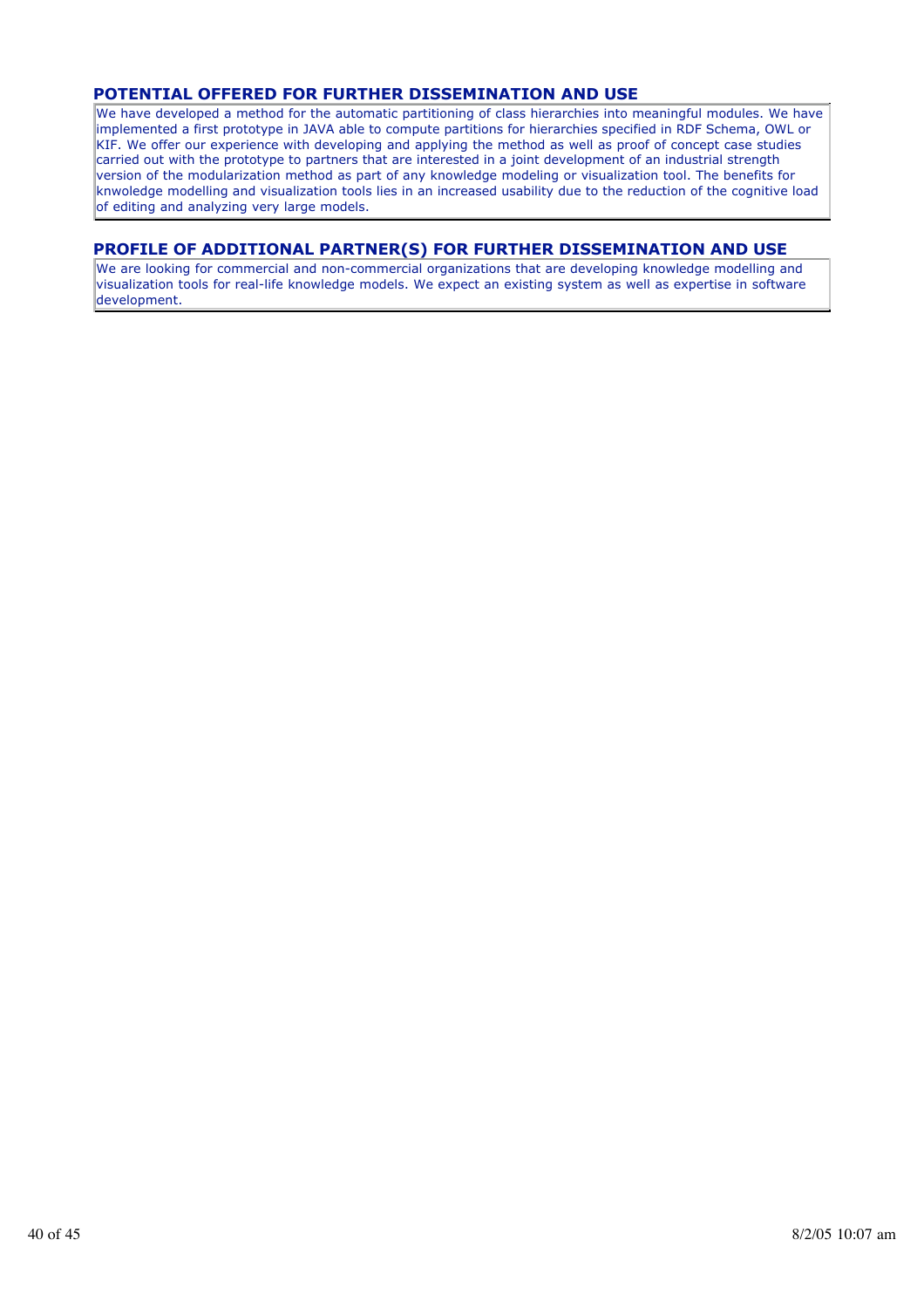| <b>No</b> |                                       |
|-----------|---------------------------------------|
|           | Metadata Acquisition for web services |

| Name                   | Marta Sabou                                                  |  |  |
|------------------------|--------------------------------------------------------------|--|--|
| Position               | <b>PhD student</b>                                           |  |  |
| Organisation           | Vrije Universiteit Amsterdam                                 |  |  |
| <b>Address</b>         | De Boelelaan 1081a<br>1081HV, A, msterdam<br>The Netherlands |  |  |
| Telephone              | +31-20-4447752                                               |  |  |
| $\mathsf{F}$ ax        | +31 20 4447653                                               |  |  |
| <b>IE-mail</b>         | marta@cs.vu.nl                                               |  |  |
| <b>URL</b>             | http://www.cs.vu.nl/~marta                                   |  |  |
| Specific Result<br>URL |                                                              |  |  |

#### **SUMMARY**

The promise of the emerging Semantic Web Services field is that machine understandable semantics augmenting web services will facilitate their discovery and integration. Several projects used semantic web service descriptions in very different application domains (bioinformatics grid, Problem Solving Methods). A common characteristic of these descriptions is that they rely on a generic description language, such as OWL-S, to specify the main elements of the service (e.g. inputs, outputs) and on a ontology containing knowledge in the domain of the service such as the type of offered functionality (e.g. TicketBooking, CarRental) or the types of service parameters (e.g. Ticket, Car). The quality of the domain ontologies used influences the complexity of reasoning tasks that can be performed with the semantic descriptions. For many tasks (e.g. matchmaking) it is preferable that web services are described according to the same domain ontology. This implies that the domain ontology used should be generic enough to be used in many web service descriptions. Domain ontologies also formally depict the complex relationships that exist between the domain concepts. Such rich descriptions allow performing complex reasoning tasks such as flexible matchmaking. We conclude that building quality (i.e. generic and rich) domain ontologies is at least as important as designing a generic web service description language such as OWL-S. The acquisition of semantic web service descriptions is a time consuming and complex task whose automation is desirable, as signaled by many researchers in this field. Pioneer in this area is the work reported by Andreas Hess which aims to learn web service descriptions from existing WSDL (WSDL stands for Web Service Description Language and is the industry standard for syntactic web service descriptions) files using machine learning techniques. They classify these WSDL files in manually built task hierarchies. Complementary, we address the problem of building such hierarchies, i.e. domain ontologies of web service functionalities (e.g. TicketBooking). This task is a real challenge since in many domains only a few web services are available. These are not sufficient for building generic and rich ontologies. Our approach to the problem of building quality domain ontologies is motivated by the observation that, since web services are simply exposures of existing software to web-accessibility, there is a large overlap (often one-to-one correspondence) between the functionality offered by a web service and that of the underlying implementation. Therefore we propose to build domain ontologies by analyzing application programming interfaces(APIs). We investigate two research questions: 1) Is it possible and useful to build a domain ontology from software APIs?. 2) Can we (semi-)automatically derive (part of) a domain ontology from APIs? We verified our hypothesis in two different domains. First, we worked in the domain of RDF based ontology stores. Tools for storing ontologies are of major importance for any semantic web application. While there are many tools offering ontology storage (a major ontology tool survey reported on the existence of 14 such tools), only very few are available as web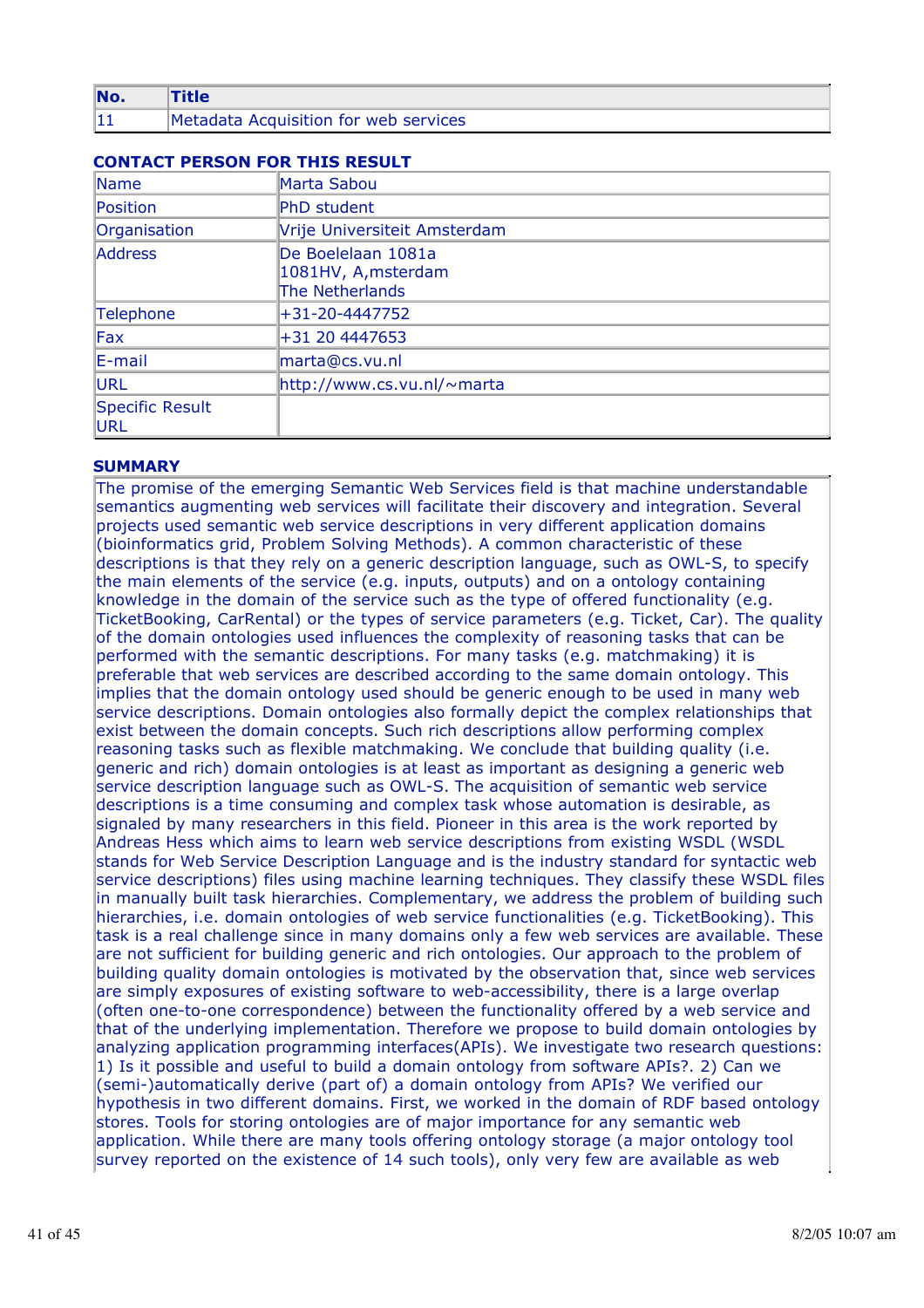services (two, according to the same survey). Therefore, in this domain it is problematic to build a good domain ontology by analyzing only the available web services. Nevertheless, a good domain ontology is clearly a must since we expect that many of these tools will become web services soon. We attempted to build a domain ontology by analyzing the APIs of three tools (Sesame , Jena , KAON RDF API). The second domain was that of bioinformatics services. We have experimented with extracting domain ontologies from the descriptions of a set of bioinformatics services employed by the myGRID project. In both cases the results were very encouraging, as we were able to extract a significant amount of ontological knowledge. Therefore we believe that our method will be a crucial innovation in the field of Semantic Web Services by supporting domain engineers in their task of building adequate high quality domain ontologies, therefore boosting a web of semantically described services.

# **SUBJECT DESCRIPTORS CODES**

47 ARTIFICIAL INTELLIGENCE 345 KNOWLEDGE ENGINEERING

### **DOCUMENTATION AND INFORMATION ON THE RESULT**

|          | Documentation Details (Title, ref. number, general description, | <b>Status:</b>       |
|----------|-----------------------------------------------------------------|----------------------|
| ${type}$ | (language)                                                      | $ PU=Public$         |
|          |                                                                 | $ CO =$ Confidential |

### **INTELLECTUAL PROPERTY RIGHTS**

| <b>Type of IPR</b>               |              | <b>KNOWLEDGE:</b><br>Tick a box and give the corresponding<br>details(reference numbers, etc) if<br>appropriate |  | <b>Pre-existing</b><br>know-how<br><b>Tick a box and give</b><br>the corresponding<br>details (reference<br>numbers, etc) if<br>appropriate |                 |             |                |
|----------------------------------|--------------|-----------------------------------------------------------------------------------------------------------------|--|---------------------------------------------------------------------------------------------------------------------------------------------|-----------------|-------------|----------------|
|                                  |              |                                                                                                                 |  | <b>Current</b>                                                                                                                              | <b>Foreseen</b> | <b>Tick</b> | <b>Details</b> |
|                                  |              | Tick NOP <sup>1</sup>  NOP <sup>2</sup>                                                                         |  | <b>Details</b>                                                                                                                              | <b>Tick</b>     |             |                |
| Patent applied<br>for            |              |                                                                                                                 |  |                                                                                                                                             |                 |             |                |
| Patent granted                   |              |                                                                                                                 |  |                                                                                                                                             |                 |             |                |
| Patent search<br>carried out     |              |                                                                                                                 |  |                                                                                                                                             |                 |             |                |
| Registered<br>design             |              |                                                                                                                 |  |                                                                                                                                             |                 |             |                |
| <b>Trademark</b><br>applications |              |                                                                                                                 |  |                                                                                                                                             |                 |             |                |
| Copyrights                       | $\checkmark$ |                                                                                                                 |  |                                                                                                                                             |                 |             |                |
| Secret<br>know-how               | $\checkmark$ |                                                                                                                 |  |                                                                                                                                             |                 |             |                |
| Other - please<br>specify:       | $\checkmark$ |                                                                                                                 |  | Scientific<br><b>Publications</b>                                                                                                           |                 |             |                |

1) Number of **P**riority (national) applications/patents

2) Number of **I**nternationally extended applications/patents

### **MARKET APPLICATION SECTORS**

**Market application sectors**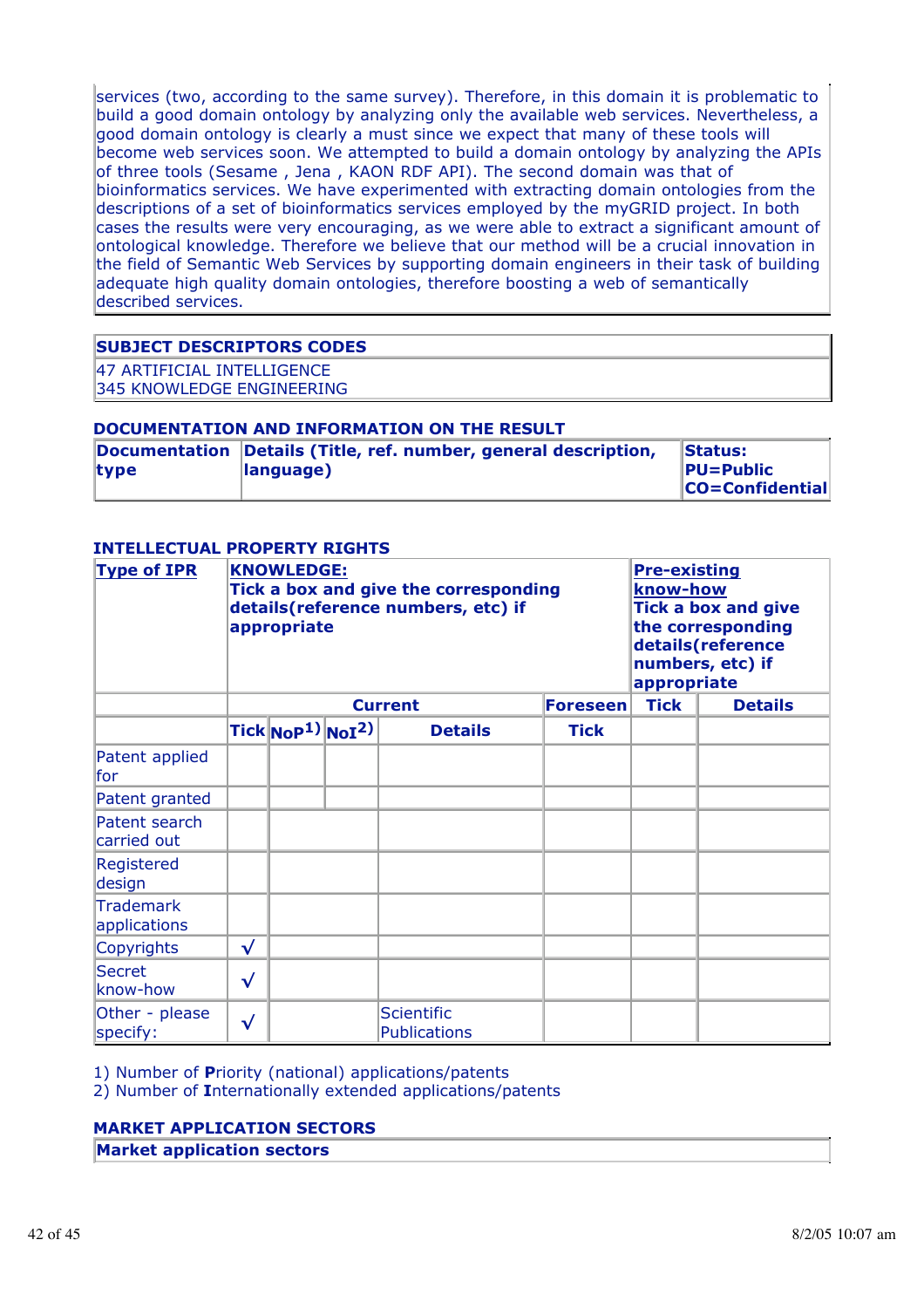73 Research and development

74 Other business activities 80 Education

93 Other service activities

### **CURRENT STAGE OF DEVELOPMENT**

| <b>Current stage of development</b> | Prototype/demonstrator available for testing |
|-------------------------------------|----------------------------------------------|
| Other:                              |                                              |

### **Quantified data about the result**

| <b>Items (about the results)</b>                                                                    | <b>Actual</b><br>current<br>quantity | <b>Estimated</b><br>(or future)<br>quantity |
|-----------------------------------------------------------------------------------------------------|--------------------------------------|---------------------------------------------|
| Time to application / market (in months from the end of the<br>research project)                    |                                      | 30                                          |
| Number of (public or private) entities potentially involved in the<br>implementation of the result: |                                      |                                             |
| of which: number of SMEs:                                                                           |                                      |                                             |
| of which: number of entities in third countries (outside EU):                                       | O                                    |                                             |
| Targeted user audience: of reachable people                                                         | 20                                   | 50                                          |
| S&T publications (referenced publications only)                                                     |                                      |                                             |
| publications addressing general public (e.g. CD-ROMs, WEB<br>sites)                                 |                                      |                                             |
| publications addressing decision takers / public authorities /<br>letc.                             | 0                                    |                                             |
| Visibility for the general public                                                                   | <b>YES</b>                           |                                             |

# **Further collaboration, dissemination and use of the result**

# **COLLABORATIONS SOUGHT**

| <b>R&amp;D</b> | Further research or<br>development                                                                                                                                                                                                           |  | <b>FIN</b>  | Financial support                |   |
|----------------|----------------------------------------------------------------------------------------------------------------------------------------------------------------------------------------------------------------------------------------------|--|-------------|----------------------------------|---|
| <b>LIC</b>     | Licence agreement                                                                                                                                                                                                                            |  | <b>NC</b>   | Venture capital/spin-off funding |   |
| <b>MAN</b>     | Manufacturing agreement                                                                                                                                                                                                                      |  | <b>PPP</b>  | Private-public partnership       |   |
| <b>MKT</b>     | Marketing agreement                                                                                                                                                                                                                          |  | <b>INFO</b> | Information exchange/training    | Ñ |
| IJν            | Establish a joint enterprise or<br>partnership                                                                                                                                                                                               |  | <b>CONS</b> | Available for consultancy        | V |
| <b>Other</b>   | (please specify)                                                                                                                                                                                                                             |  |             |                                  |   |
|                | We are looking for industrial/ academic partners interested in building frameworks<br><b>Details:</b> for semantic web service technology. We offer our expertise, prototype<br>implementation as well as results from several case-studies. |  |             |                                  |   |

### **POTENTIAL OFFERED FOR FURTHER DISSEMINATION AND USE**

We offer a method to support building ontologies which describe the domain of a web-service as well as the main service functionalities that are offered in that domain. Such ontologies are crucial for using semantic web technology, however they are very difficult to build manually: they require the domain expert to analyse a large number of web services in the given domain. Our method can become an intelligent component of any semantic web service framework helping to boost a web of semantically described services.

# **PROFILE OF ADDITIONAL PARTNER(S) FOR FURTHER DISSEMINATION AND USE**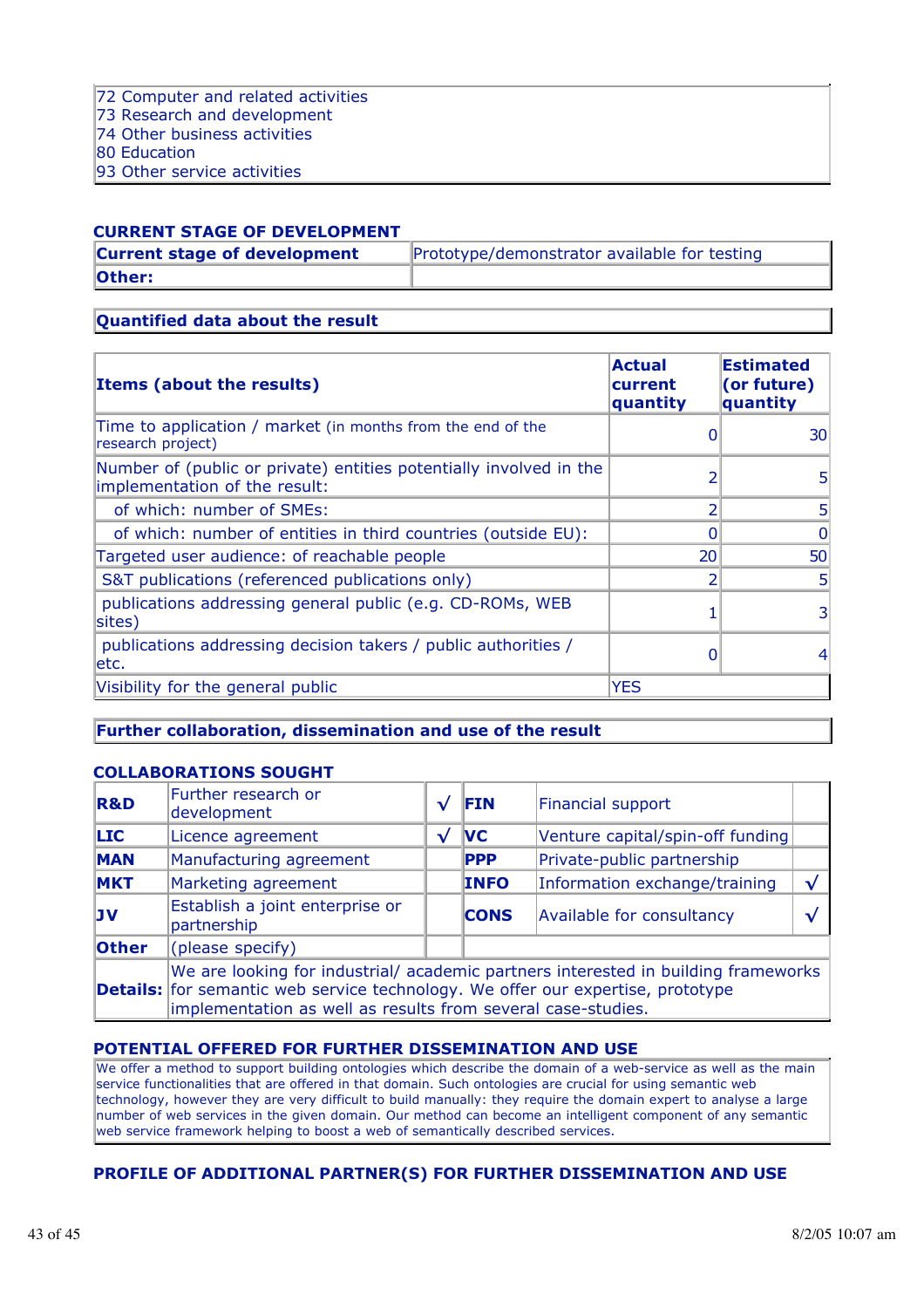We seek partners interested in ontology learning, web service development and application of the semantic web services technology.